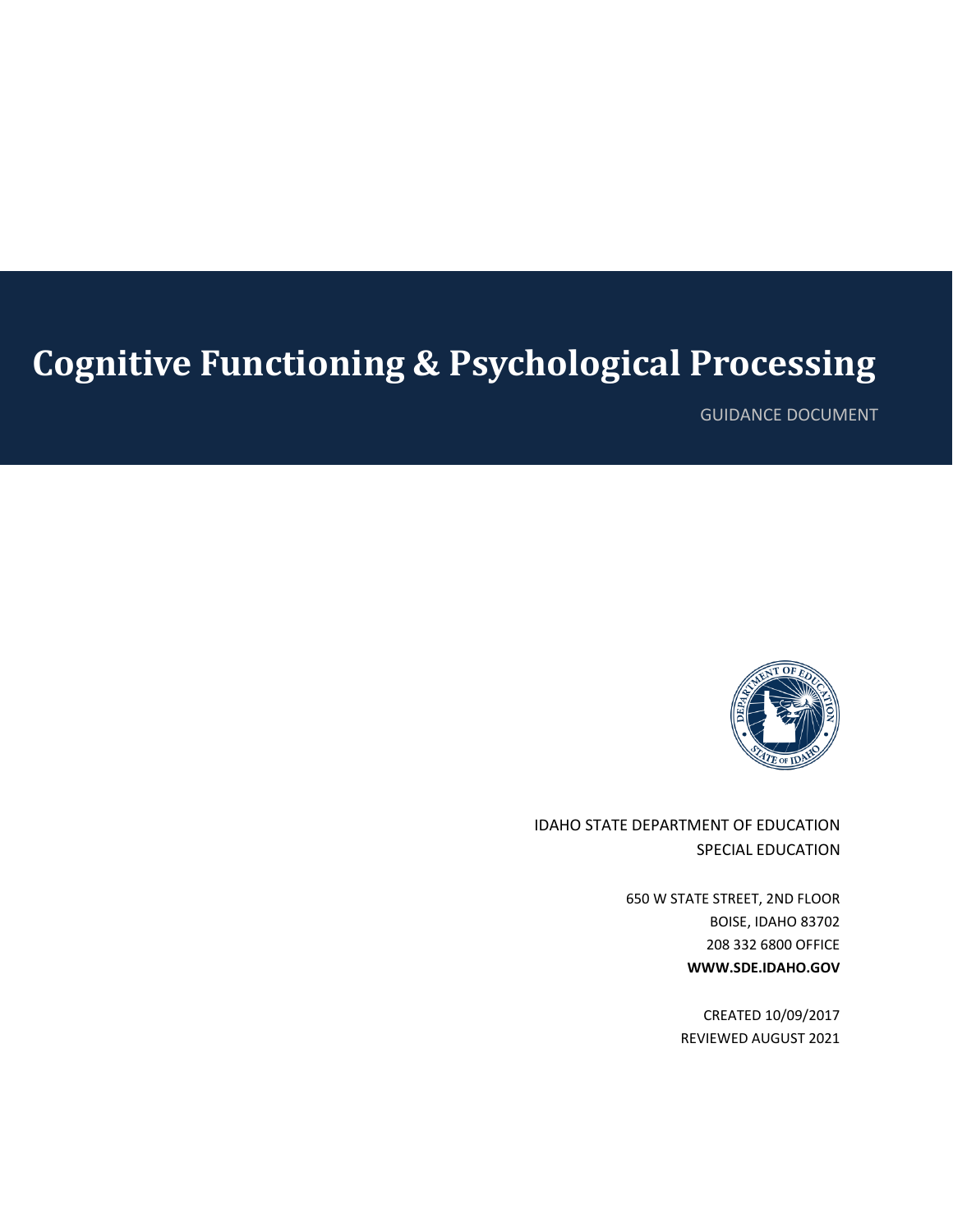# **TABLE OF CONTENTS**

| l. |    |                                                                         |
|----|----|-------------------------------------------------------------------------|
|    |    |                                                                         |
|    | А. |                                                                         |
|    |    |                                                                         |
|    |    |                                                                         |
|    | В. |                                                                         |
|    |    |                                                                         |
|    |    | Environmental Supports and/or Adaptations for the Elementary Setting 12 |
|    |    |                                                                         |
|    |    | Environmental Supports and/or Adaptations for the Secondary Setting 13  |
|    |    |                                                                         |
|    | C. |                                                                         |
|    |    |                                                                         |
|    |    |                                                                         |
|    |    |                                                                         |
|    |    |                                                                         |
|    |    |                                                                         |
|    |    |                                                                         |
|    |    |                                                                         |
|    | D. |                                                                         |
|    |    |                                                                         |
|    |    |                                                                         |
|    | Е. |                                                                         |
|    |    |                                                                         |
|    |    | Environmental Supports and/or Adaptations for the Elementary Setting 19 |
|    |    |                                                                         |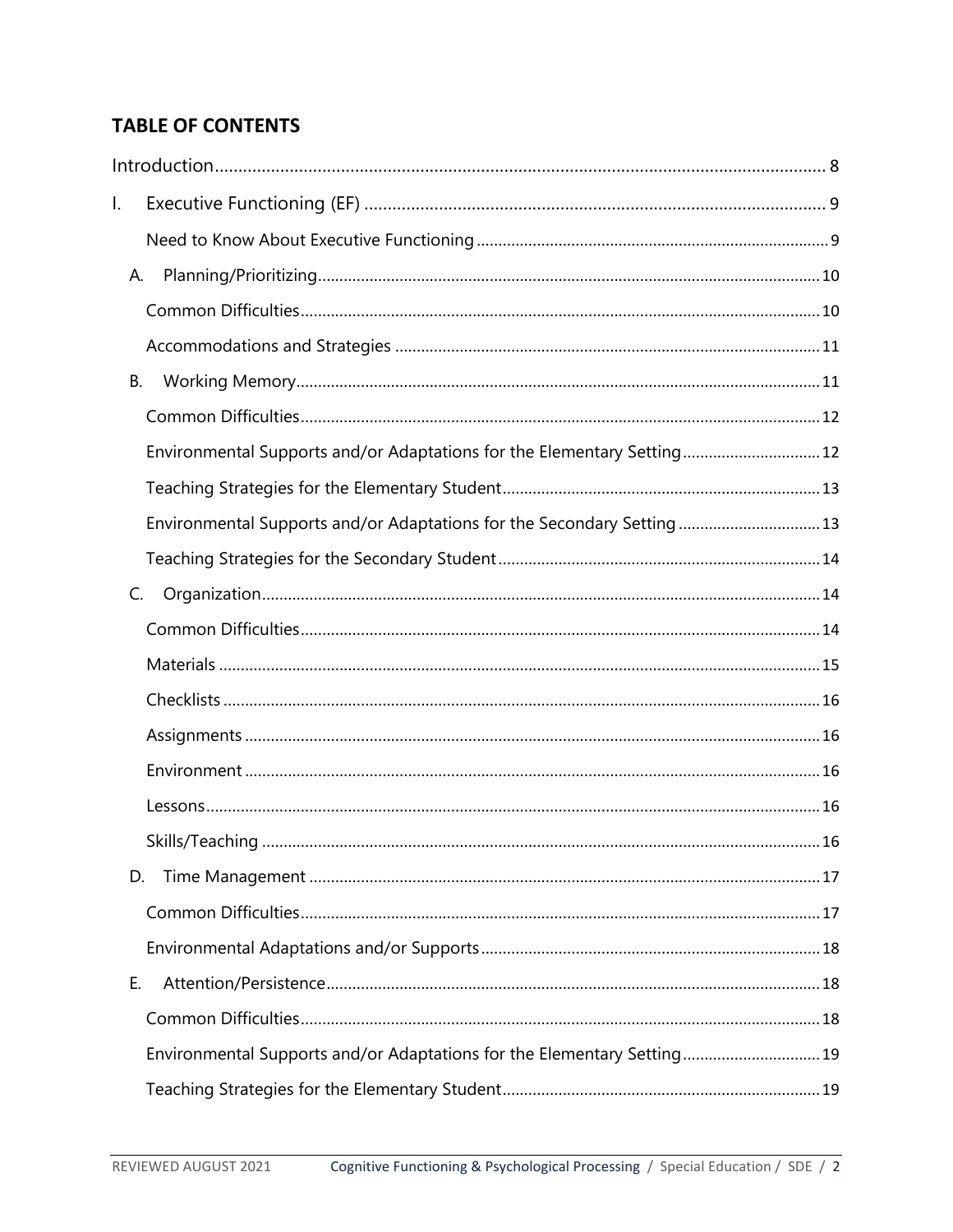|    | Environmental Supports and/or Adaptations for the Secondary Setting 19       |  |
|----|------------------------------------------------------------------------------|--|
|    |                                                                              |  |
| F. |                                                                              |  |
|    |                                                                              |  |
|    |                                                                              |  |
|    |                                                                              |  |
| G. |                                                                              |  |
|    |                                                                              |  |
|    |                                                                              |  |
| Н. |                                                                              |  |
|    |                                                                              |  |
|    |                                                                              |  |
|    |                                                                              |  |
| Ι. |                                                                              |  |
|    |                                                                              |  |
|    |                                                                              |  |
|    |                                                                              |  |
| J. |                                                                              |  |
|    |                                                                              |  |
|    |                                                                              |  |
| Ш. |                                                                              |  |
|    |                                                                              |  |
|    |                                                                              |  |
|    |                                                                              |  |
|    |                                                                              |  |
|    | Basic Reading and Reading Comprehension Difficulty/Academic Area of Impact29 |  |
|    |                                                                              |  |
|    |                                                                              |  |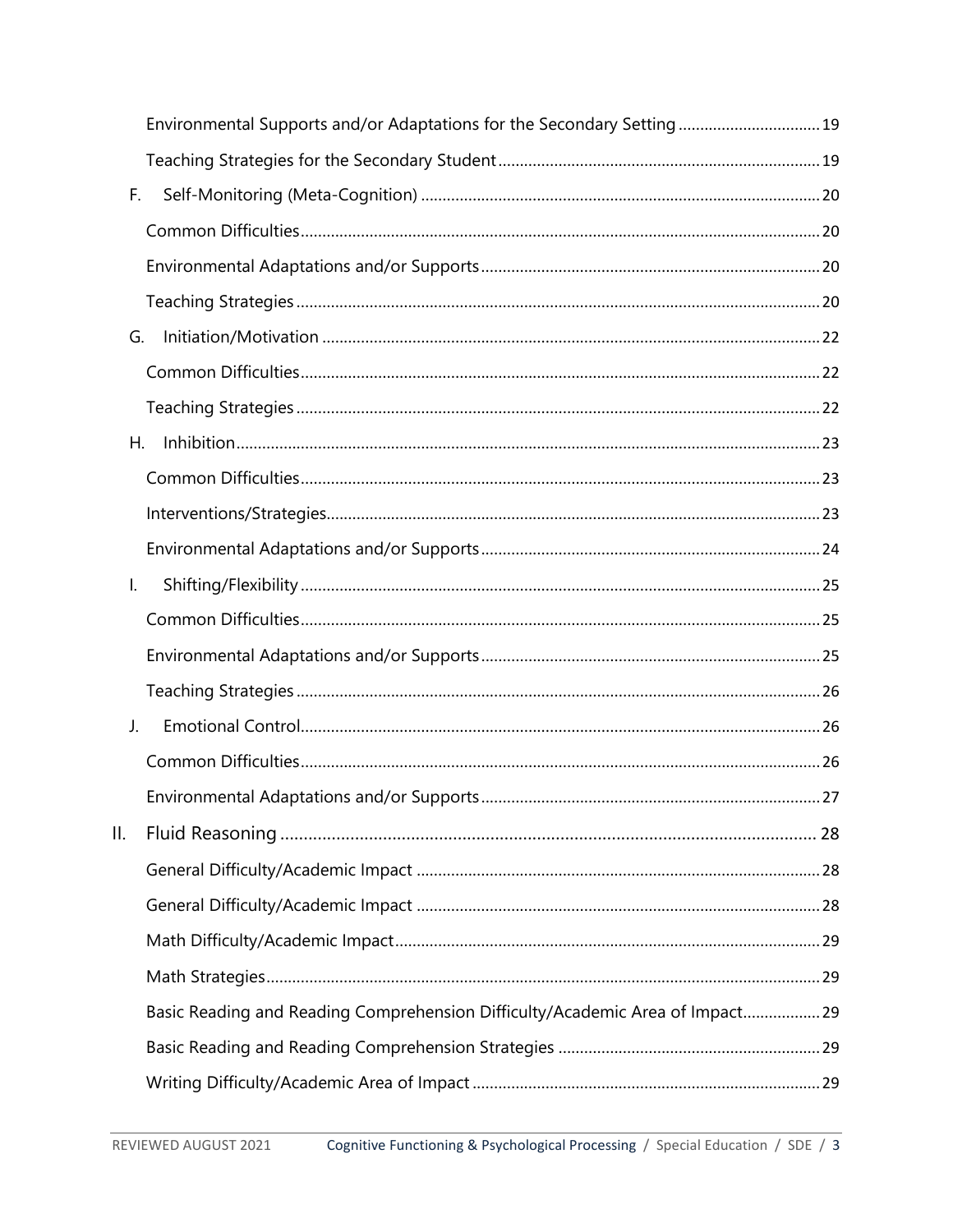| III. |                                                                              |  |
|------|------------------------------------------------------------------------------|--|
|      |                                                                              |  |
|      |                                                                              |  |
|      |                                                                              |  |
|      |                                                                              |  |
|      | Basic Reading and Reading Comprehension Difficulty/Academic Area of Impact32 |  |
|      |                                                                              |  |
|      |                                                                              |  |
|      |                                                                              |  |
|      |                                                                              |  |
| IV.  |                                                                              |  |
| А.   |                                                                              |  |
|      |                                                                              |  |
|      |                                                                              |  |
|      |                                                                              |  |
| В.   |                                                                              |  |
|      |                                                                              |  |
|      |                                                                              |  |
|      |                                                                              |  |
|      | Basic Reading and Reading Comprehension Difficulty/Academic Area of Impact35 |  |
|      |                                                                              |  |
|      |                                                                              |  |
|      |                                                                              |  |
|      |                                                                              |  |
| C.   |                                                                              |  |
|      |                                                                              |  |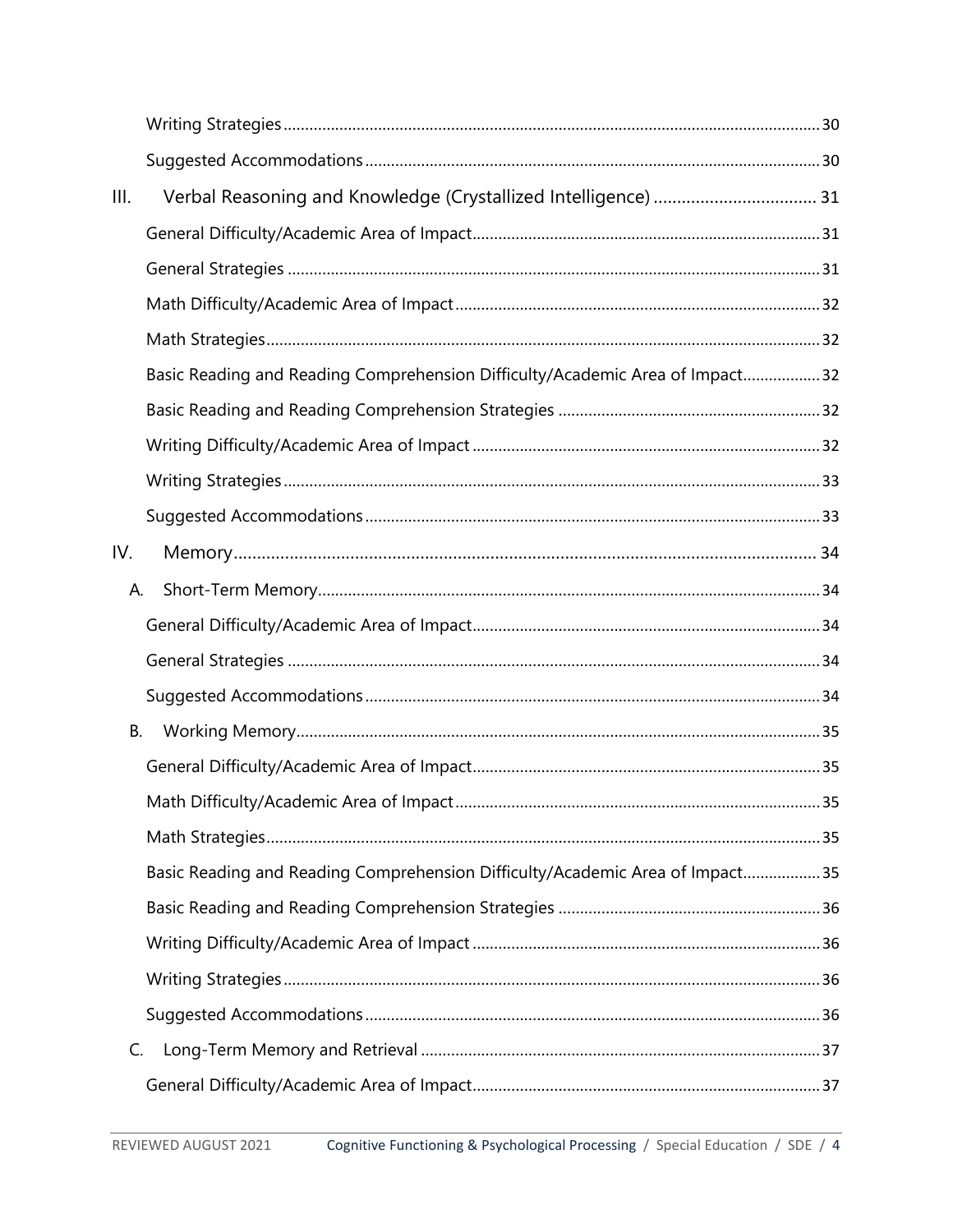| V.  |                                                                               |  |
|-----|-------------------------------------------------------------------------------|--|
|     |                                                                               |  |
|     |                                                                               |  |
|     |                                                                               |  |
|     |                                                                               |  |
|     | Basic Reading and Reading Comprehension Difficulty/Academic Area of Impact 40 |  |
|     |                                                                               |  |
|     |                                                                               |  |
|     |                                                                               |  |
|     |                                                                               |  |
| А.  |                                                                               |  |
|     |                                                                               |  |
| В.  |                                                                               |  |
|     |                                                                               |  |
|     | C.                                                                            |  |
|     |                                                                               |  |
| D.  |                                                                               |  |
|     |                                                                               |  |
| VI. |                                                                               |  |
| А.  |                                                                               |  |
|     |                                                                               |  |
|     |                                                                               |  |
|     | Basic Reading and Reading Comprehension Difficulty/Academic Area of Impact44  |  |
|     |                                                                               |  |
|     |                                                                               |  |
|     |                                                                               |  |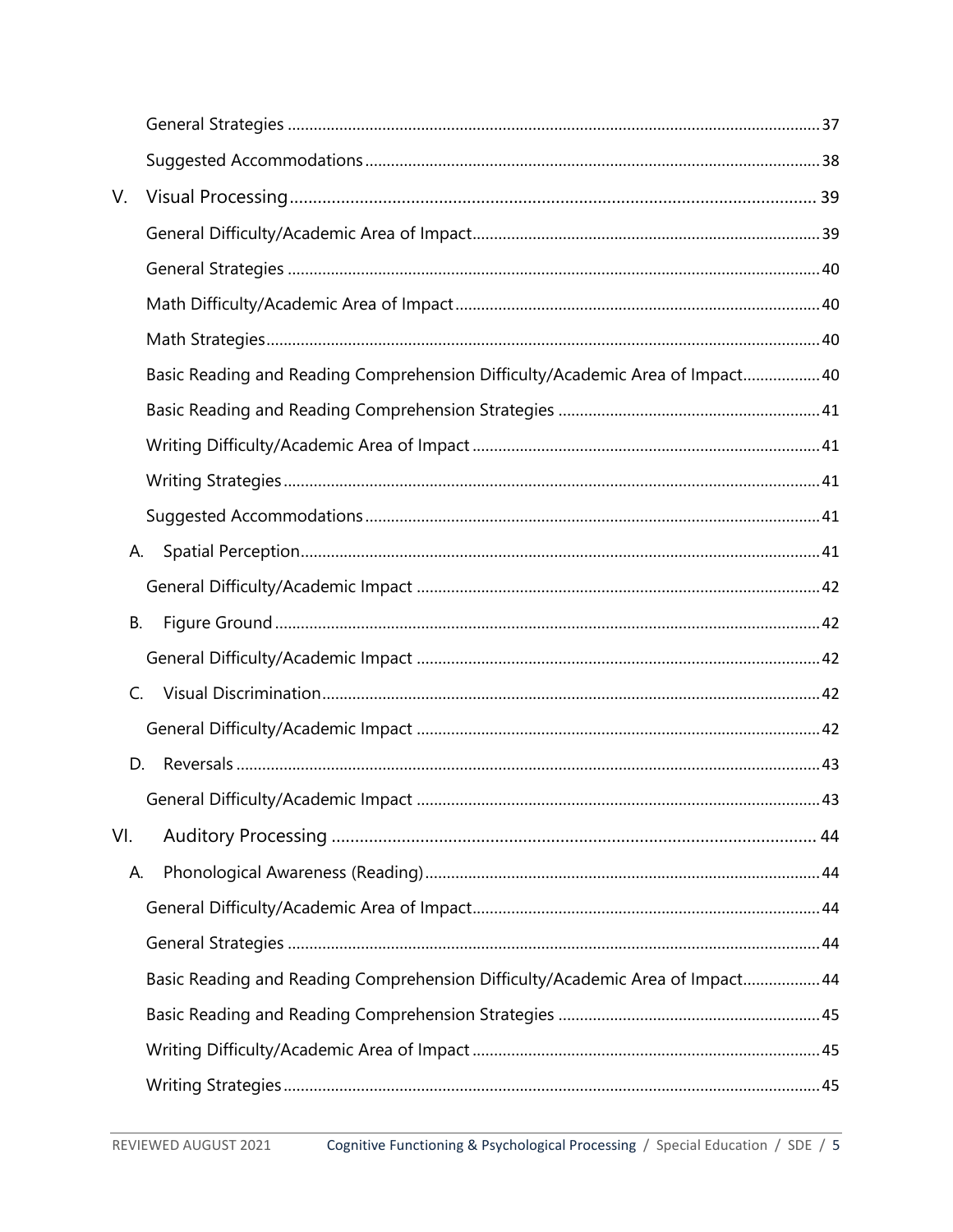| <b>B.</b> |                                                                              |  |
|-----------|------------------------------------------------------------------------------|--|
|           |                                                                              |  |
|           |                                                                              |  |
| C.        |                                                                              |  |
|           |                                                                              |  |
|           |                                                                              |  |
|           |                                                                              |  |
| VII.      |                                                                              |  |
| А.        |                                                                              |  |
|           |                                                                              |  |
|           |                                                                              |  |
|           |                                                                              |  |
|           | Basic Reading and Reading Comprehension Difficulty/Academic Area of Impact49 |  |
|           |                                                                              |  |
|           |                                                                              |  |
|           |                                                                              |  |
|           |                                                                              |  |
| VIII.     |                                                                              |  |
|           |                                                                              |  |
|           |                                                                              |  |
|           |                                                                              |  |
|           |                                                                              |  |
|           | Basic Reading and Reading Comprehension Difficulty/Academic Area of Impact51 |  |
|           |                                                                              |  |
|           |                                                                              |  |
|           |                                                                              |  |
|           |                                                                              |  |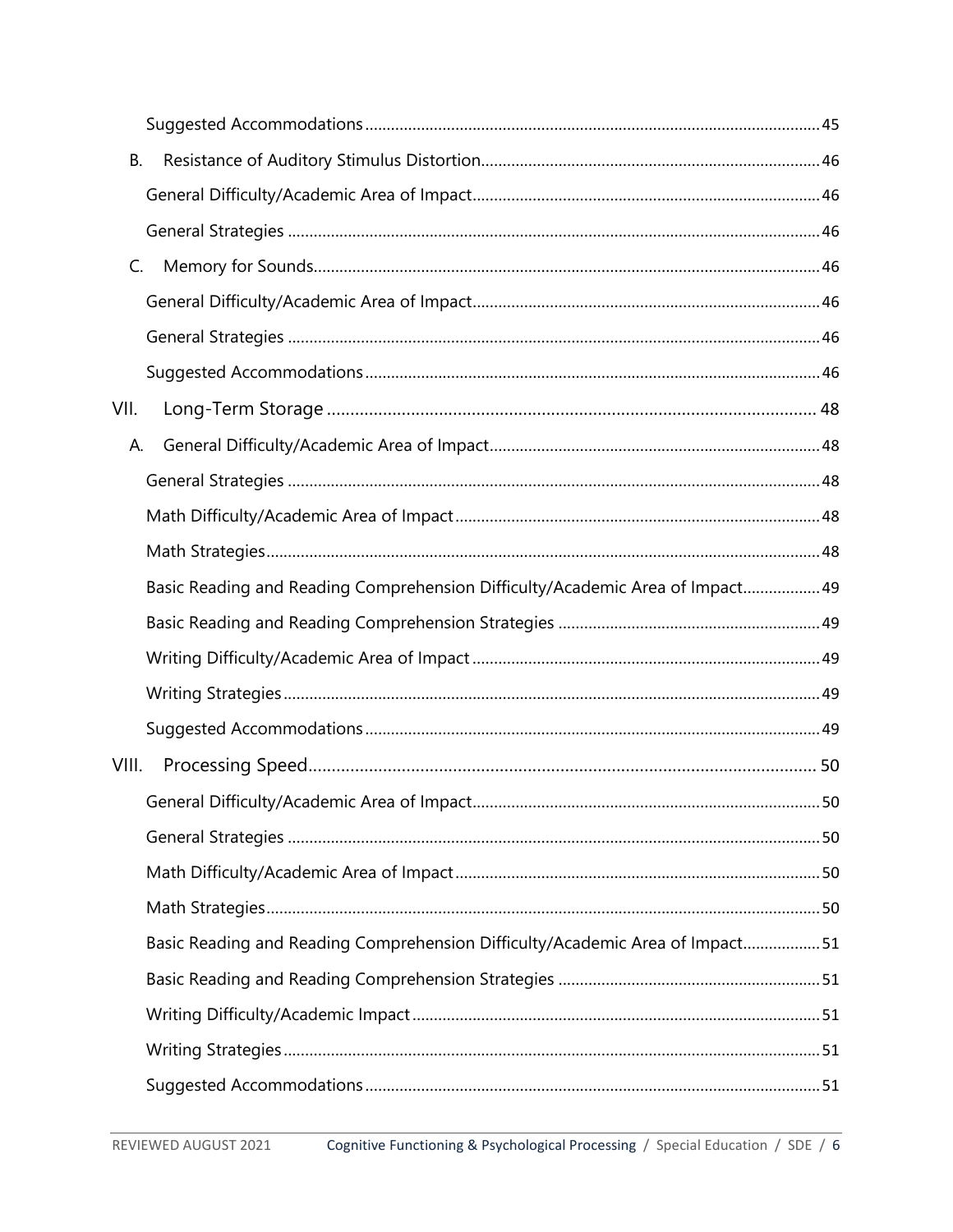<span id="page-6-0"></span>

| IX. |  |
|-----|--|
|     |  |
|     |  |
| Х.  |  |
|     |  |
|     |  |
| XI. |  |
|     |  |
|     |  |
|     |  |
|     |  |
|     |  |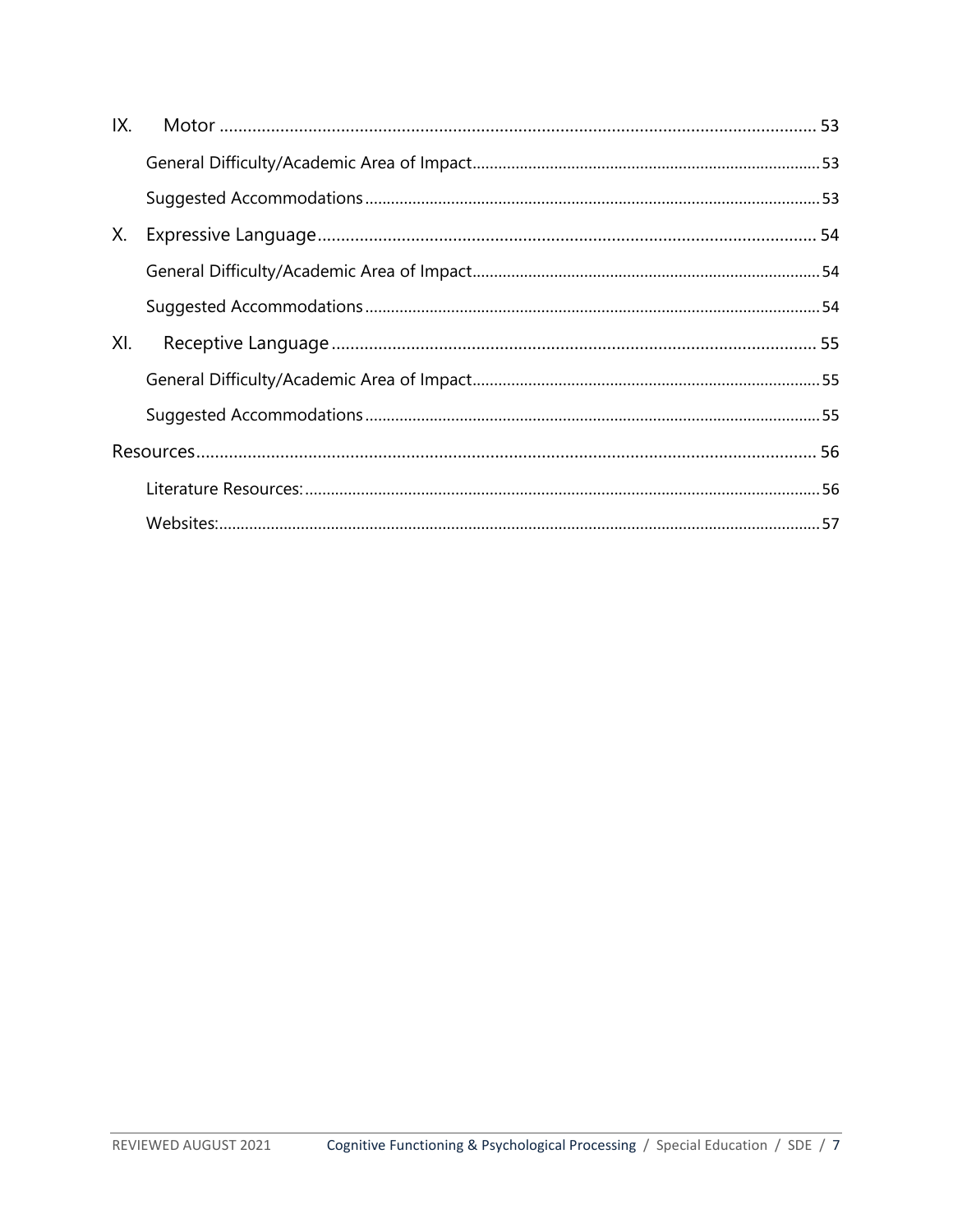# **Introduction**

This document provides guidance in better understanding various psych processing areas and offers accommodations and strategies for students with deficits in these areas.

Teams might use this information when making eligibility decisions as well as within the Individualized Education Program (IEP) to plan appropriate instructional strategies and accommodations according to a student's specific need(s).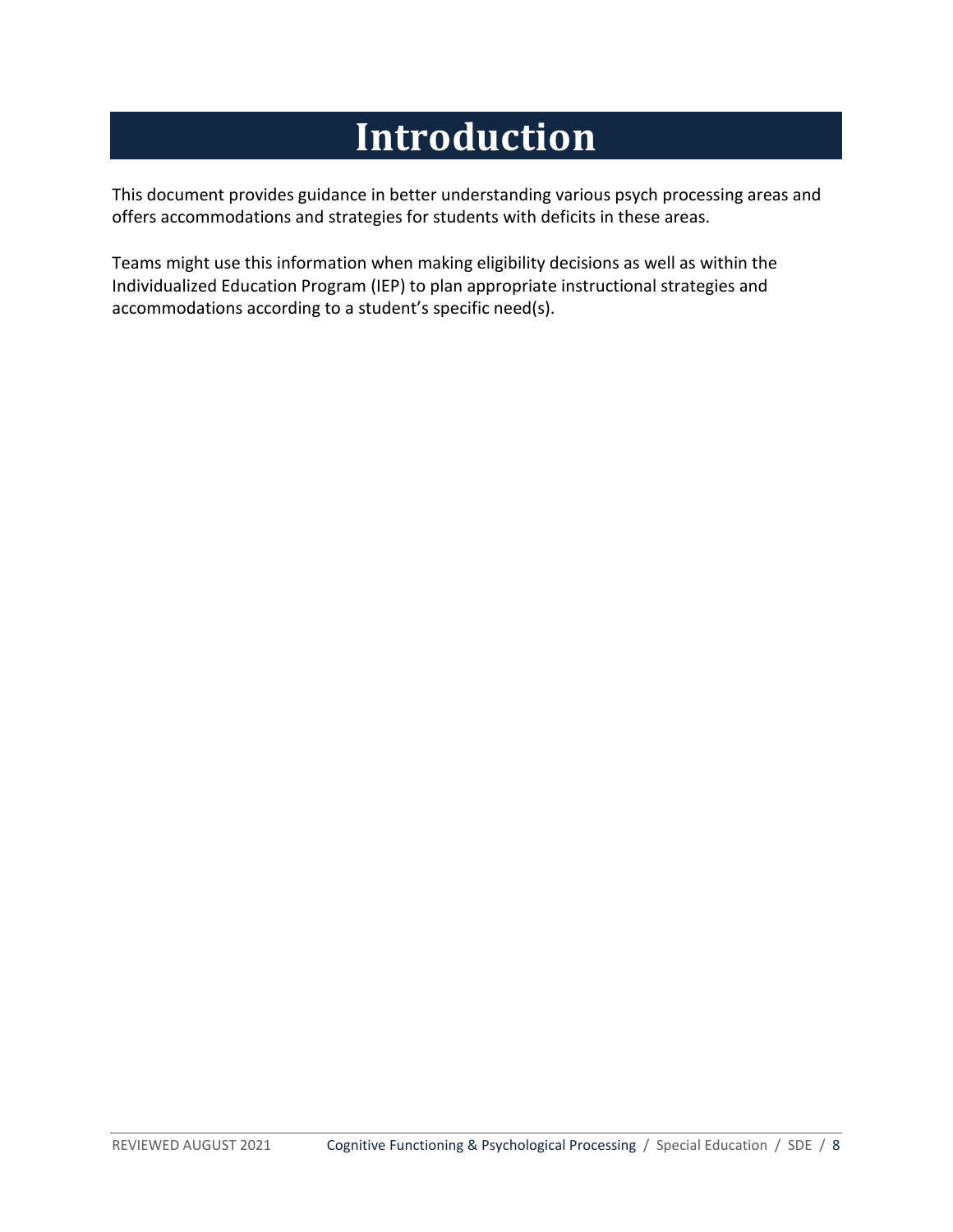# **I. Executive Functioning (EF)**

<span id="page-8-0"></span>Executive function is an umbrella term for complex cognitive processes that service ongoing, goal-directed behaviors, all of which help us to learn efficiently and develop important social skills. EF includes the brain-based functions that involve mental control and self-regulation. EF guides the management of our internal resources in order to achieve a goal. Cognitive components of EF include, but are not limited to, planning, organizing, attention control, selfmonitoring, initiation, and cognitive flexibility.

Because of the overarching nature of executive functioning, deficits in this area can be impactful on an individual's performance even in the absence of deficits in other processing areas such as memory, processing speed, fluid reasoning, etc. However, executive functioning deficits may also serve to further compound deficits in other processing areas resulting in significant challenges in academic and social skill acquisition and performance.

Examples of data needed to establish an executive function deficit may include, classroom and clinical observations, teacher, parent, and self-report rating scales (i.e., BRIEF, Conners, BASC), cognitive/neuropsychological standardized tests (i.e., WJ Cog, WISC, NEPSY, D-KEFS), and tests of attention and concentration such as continuous performance tests. As with any determination of SLD, a preponderance of evidence is needed to support the identification of an executive function deficit.

# <span id="page-8-1"></span>Need to Know About Executive Functioning

- Executive skills are developmental, beginning to develop in early infancy and continuing to develop up to and beyond the 20's. Early in development it is the job of the adults to act as children's frontal lobes (install gates to stairways, put certain out of sight/reach). Thus, executive sills are first experienced as external to the child, as adults direct their behavior. Children then mimic the executive functions of the adults they observe and eventually make more independent decisions to regulate their own behavior in the absence of adults.
- Since executive skills are developmental, the first thing to ask when a student has difficulty with executive functioning is whether or not the child has been taken through this progression, from direct instruction in the skill to supervision in use of the skill, providing cues for using the skill, and eventually independent use of the skill.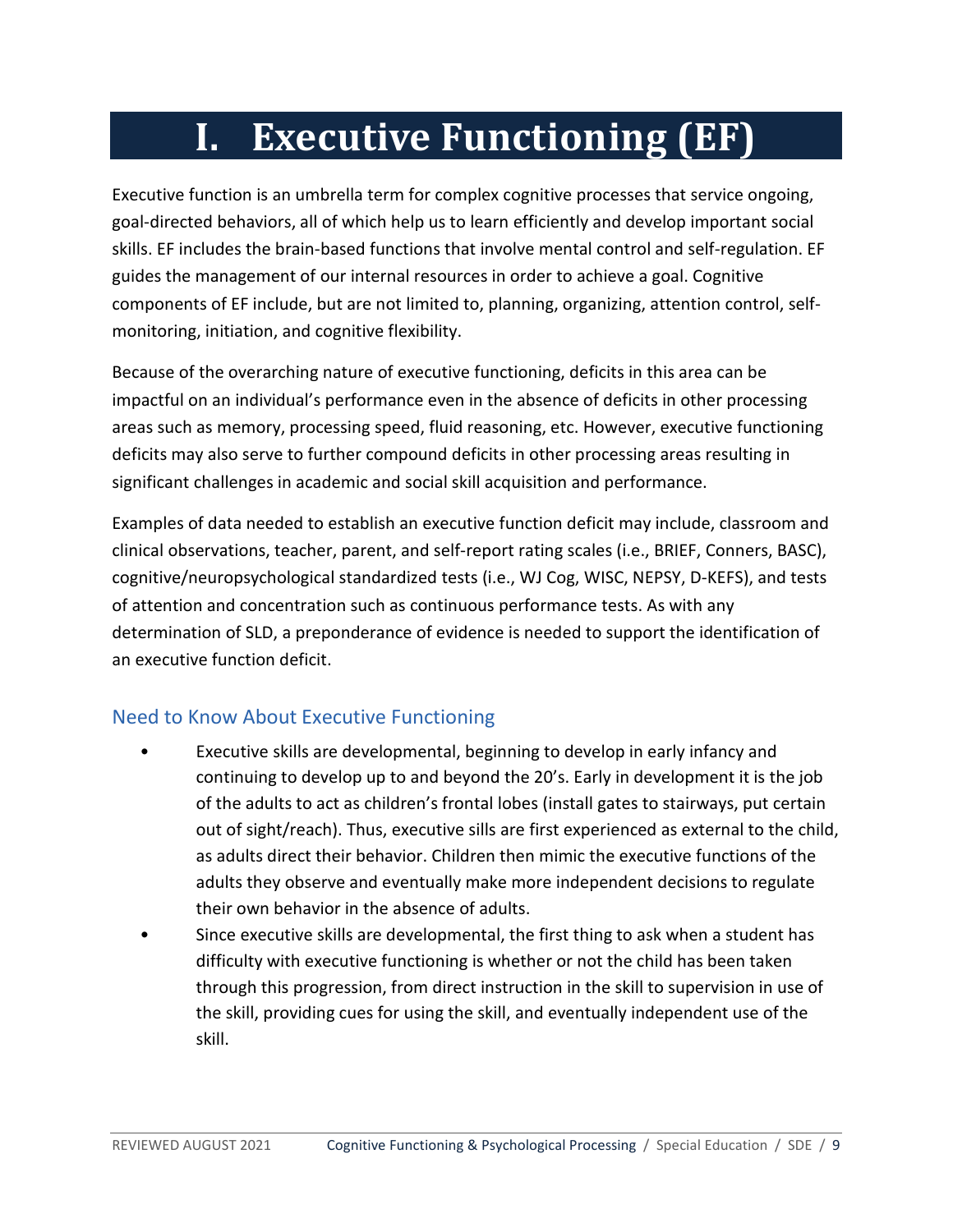- EF delays and impairments are common in children/teens with some neurobiological disorders and disabilities-particularly ADHD but also in Learning disabilities and Autism Spectrum Disorder.
- Research indicates that children and teens with ADHD have a developmental delay of approximately 30% in EF skills; affecting their behavior and self-management. So, expect a 10 year old with ADHD to have the EF maturity of a 7 year old.
- Students with an EF impairment can often be unfairly perceived or labeled as "lazy" unmotivated or simply as "not trying hard enough." This is not the case. Those behaviors that frustrate teachers and parents (chronic lateness, disorganization, missing assignments, poor work production) are not deliberate, but part of their disability.
- Students with EF impairments need supportive strategies, environmental modifications and/or accommodations for school success.
- EF weaknesses commonly cause academic challenges to some degree (mild to severe), regardless of how intelligent, gifted and capable the person may be.
- All students benefit from learning strategies to build and strengthen EF skills.

# <span id="page-9-0"></span>**A. PLANNING/PRIORITIZING**

The ability to create and sequence steps to reach a goal including decision-making about the relative importance of those steps.

# <span id="page-9-1"></span>Common Difficulties

- Performing complicated, multi-part tasks
- Planning and setting priorities
- Independently imposing structure, order, or ideas
- Thinking about steps and materials required to achieve a goal
- Estimating complexity and time requirements for assignments or tasks
- Planning and allocating time to steps involved in assignments or tasks
- Figuring out which details are critical and which details can be ignored
- Estimating how much time to spend on reading and research versus output (e.g., to write a paper, to edit, and to layout)
- Separating main ideas from details on assignments or tasks
- Identifying what needs to be done
- Knowing how to accomplish steps to complete assignments or tasks
- Appearing inattentive and disorganized
- Meeting deadlines, being on time for appointments, and not over scheduling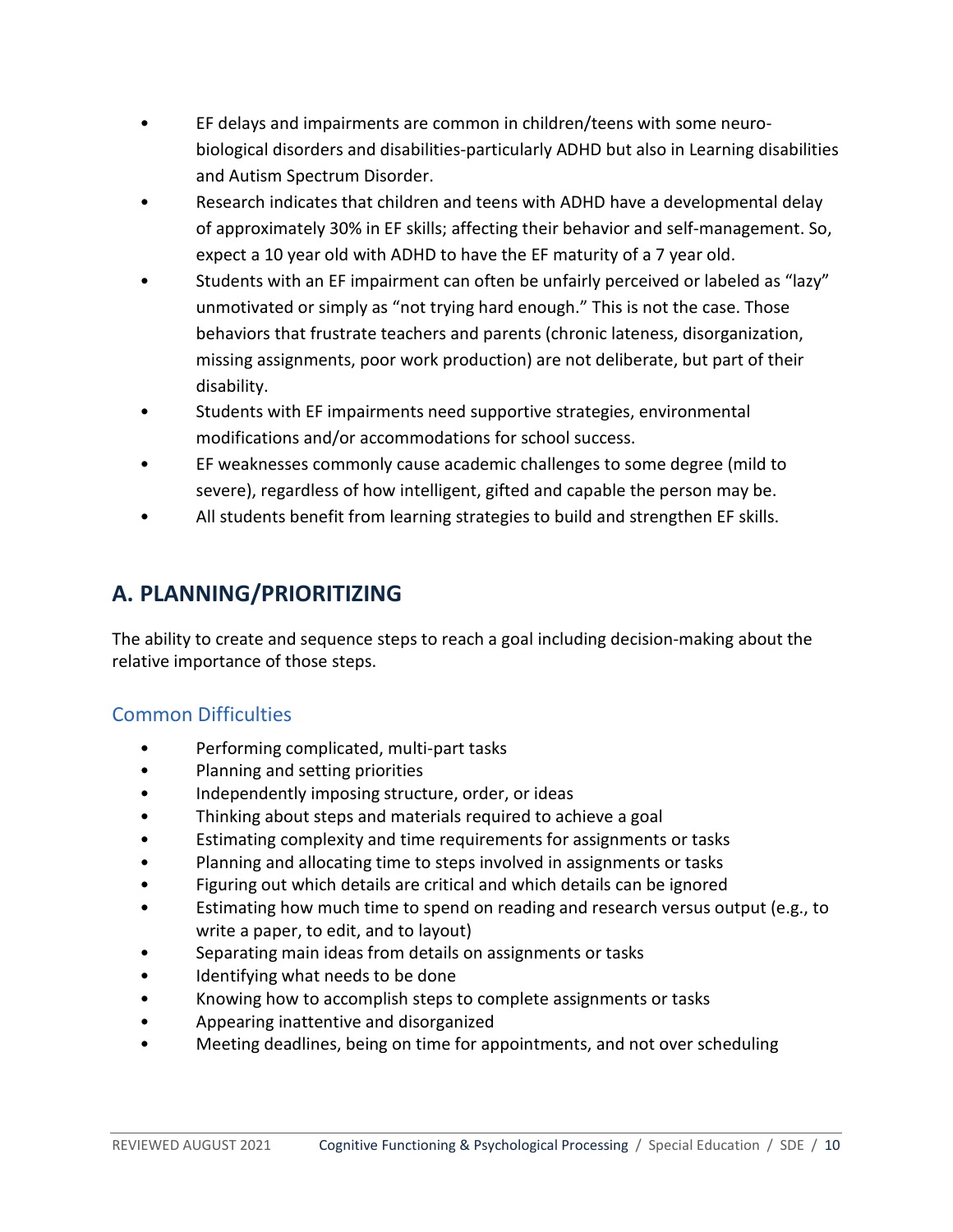# <span id="page-10-0"></span>Accommodations and Strategies

- Involve student in development of plans
- Involve student to express opinions/preferences so they will use organizational method
- Set a goal for activity or task. Have the student predict of how well he/she will do in completing it. Structure planning/organization efforts around the stated goal.
- Verbalize a plan of approach by breaking down into steps, arrange in sequential order, and written down in bullet list; guided interactively with parent/teacher
- Develop more than one plan/activity (e.g., write introductory paragraph or start with detailed outline to write paragraphs for body of text first, then introduction).
- Help students make plans with leading questions and prompts: "What is most important? "What do you need to do first?" "What would happen if you don't get done?
- List steps needed to complete long-term projects.
- Have the student rank lists of tasks/information/items in order of importance.
- Prioritize homework by due dates, difficulty or level of stress about the tasks. Have the student make long and short-term "to do" lists and designate the most important or time-sensitive items on each list (with an asterisk \* or color-highlight).
- Teach the student to categorize tasks—placing under Must Do, Would Like to Do, or priority level: High/Moderate/Low.

# **PLANNING/PRIORITIZING (CONT.)**

- Provide frequent practice distinguishing between main/less relevant information, ideas, or events.
- Practice planning by using everyday tasks
- Plan a few steps to begin then increase as learn the first ones
- Develop familiar, comfortable routines
- Show how to organize in own life (e.g., shopping list, datebook or apps)
- Talk with the student about your own personal organization system what works or does not work
- Use a planner to visual remind what needs to be completed
- Sequence tasks logically (e.g., alphabetize vocabulary words 1st before looking up in dictionary)
- Before starting work, review homework and gather materials
- Store most commonly used items within easy reach in accessible locations
- Offer organizational frameworks in advance to help students mentally organize new material

# <span id="page-10-1"></span>**B. WORKING MEMORY**

The ability to hold information in mind long enough to solve a problem and/or complete a task.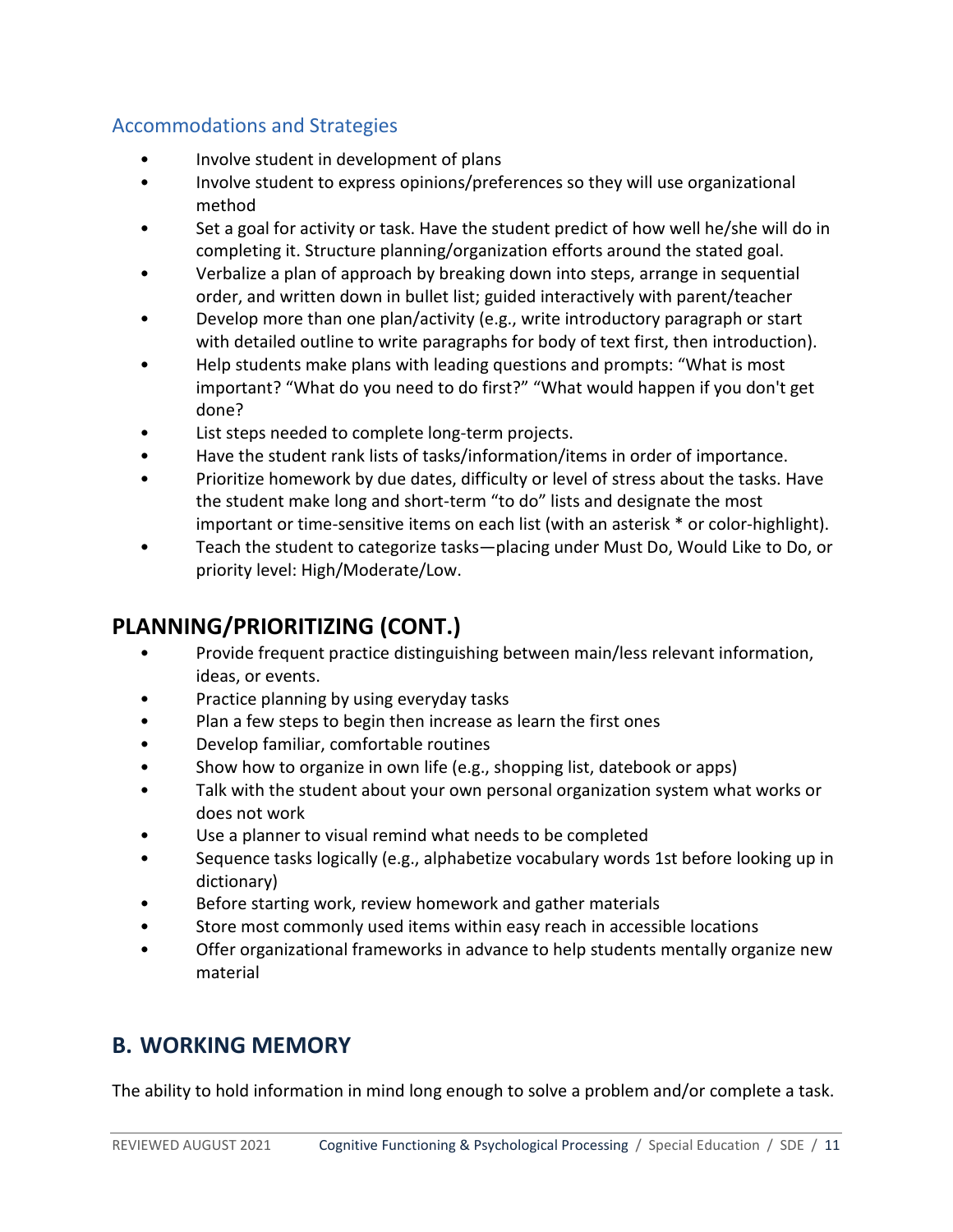# <span id="page-11-0"></span>Common Difficulties

- Short attention span; trouble concentrating on tasks; easily distracted
- Remembering to bring necessary books and materials from school to home and back again
- Remembering to check and correct errors when writing papers, taking tests, or doing homework
- Performing consistently across situations, content areas, and tasks
- Studying strategically so that complex information is retained over time (e.g., students remember facts and spelling for quizzes and tests, but do not connect concepts and cannot juggle the information mentally so they can access this information on a long-term basis)
- Remembering multistep instructions and/or tasks (e.g., students falter when a task requires that they remember a series of directions, generate ideas in response to the directions and then express their ideas)
- Remembering and applying crucial information in order to move to the next step of a task
- Remembering to hand in completed assignments on time (e.g., students with executive function difficulties often leave school with their homework still in their bags)
- Information just doesn't "stick" for them

## <span id="page-11-1"></span>Environmental Supports and/or Adaptations for the Elementary Setting

- Acronyms
- Crazy Phrases
- Cartoons
- Chunk
- Attach Meaning
- Rehearse
- Brainstorm key words & phrases in advance.
- Lists of charts of common transition words & phrases.
- Lists of sentence starters.
- Rhymes.
- Visual representations.
- Visual-kinesthetic strategies.
- Songs.
- Stories.
- Graphic organizers.
- Beginning of day meeting to organize the day.
- Establish eye contact prior to

essential directions.

- Lengthened rate of presentation of new material
- Break material into smaller chunks
- Frequent task changes
- Frequent, short breaks, particularly with motor or relaxing activities
- Do a few; then check with me
- Reduce environmental distractions
- Increased supervision
- Place him in the middle of activities
- Pre-organize information
- Additional 'think time; to retrieve information
- New information kept brief and repeated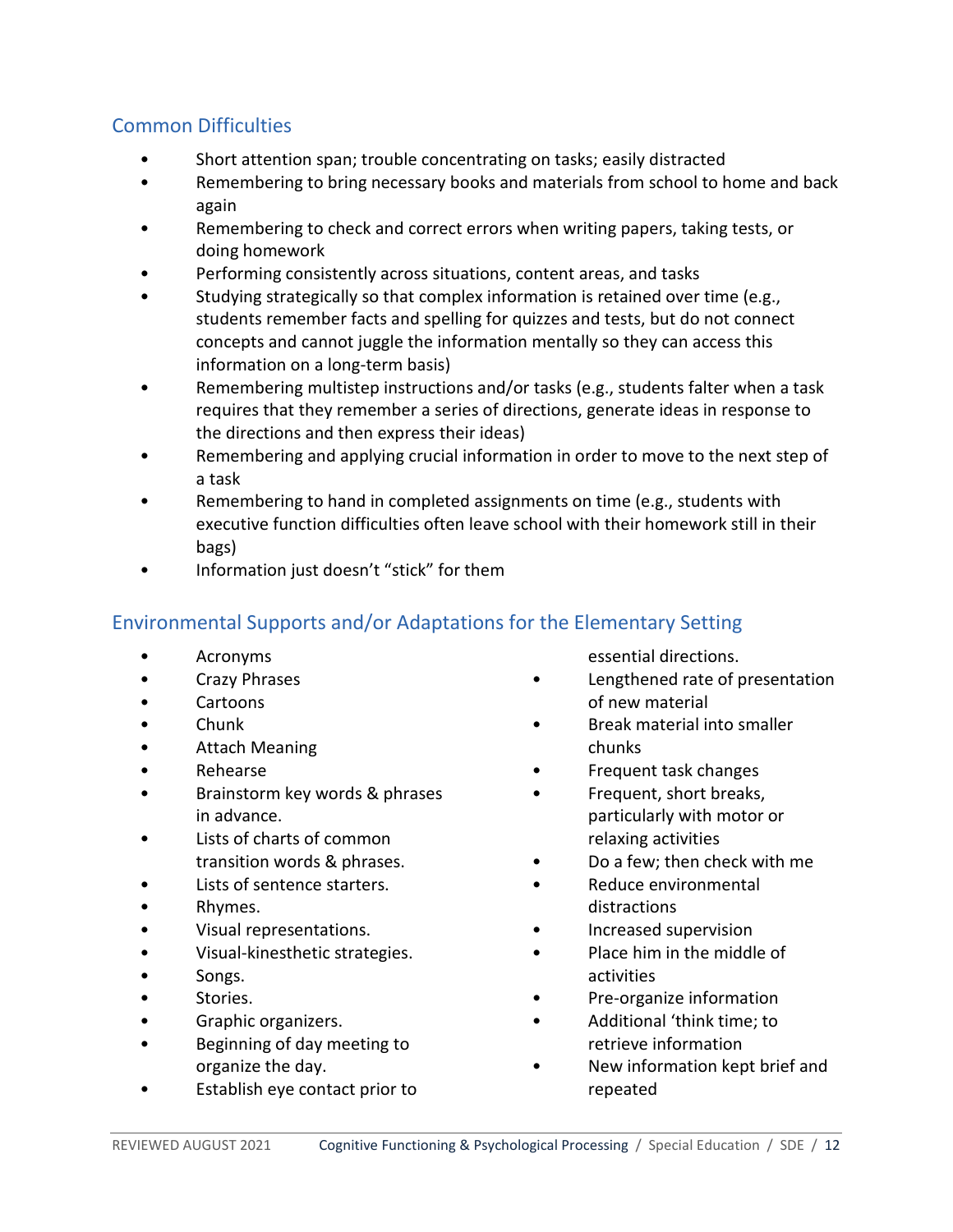- Written checklist of steps Repeat instructions
- <span id="page-12-0"></span>Teaching Strategies for the Elementary Student
	- Present information in multiple formats (visual, kinesthetic, etc).
	- Teach self-talk strategies.
	- Teach active listening skills.
	- Mnemonic devices.
	- Chunk information.
	- Rehearsal.
	- Attend to detail
	- Can I review?
	- Can I recite?
	- Can I picture it?
	- Chunk
	- Attach Meaning
- 
- Rehearse
- Who, what, when, where, why
- Title & why
- Margin notes, post-it notes, text codes
- BOTEC (Brainstorm, Organize, Topic sentence, Evidence, Conclusion)'
- SPORTS (Sentence structure, Punctuation, Organization, Repetition, Tenses, Spelling) for editing

## <span id="page-12-1"></span>Environmental Supports and/or Adaptations for the Secondary Setting

- Acronyms
- Crazy Phrases
- Chunk
- Attach Meaning
- Rehearse
- Brainstorm key words & phrases in advance
- Lists of charts of common transition words & phrases
- Lists of sentence starters.
- Visual representations.
- Underline direction words.
- Number steps.
- Underline question.
- Color highlighting.
- Designated class note-taker.
- Recording of lectures.
- Access to Power Points.
- Word banks.
- Visual checklists.
- To-Do lists.
- Graphic organizers.
- Beginning of day meeting to organize the day.
- Establish eye contact prior to essential directions.
- Lengthened rate of presentation of new material.
- Break material into smaller chunks.
- Frequent task changes/
- Frequent, short breaks, particularly with motor or relaxing activities
- Do a few; then check with me.
- Reduce environmental distractions.
- Increased supervision.
- Place student in the middle of activities.
- Pre-organize information.
- Additional 'think time; to retrieve information.
- New information kept brief and repeated.
- Written checklist of steps.
- Repeat instruction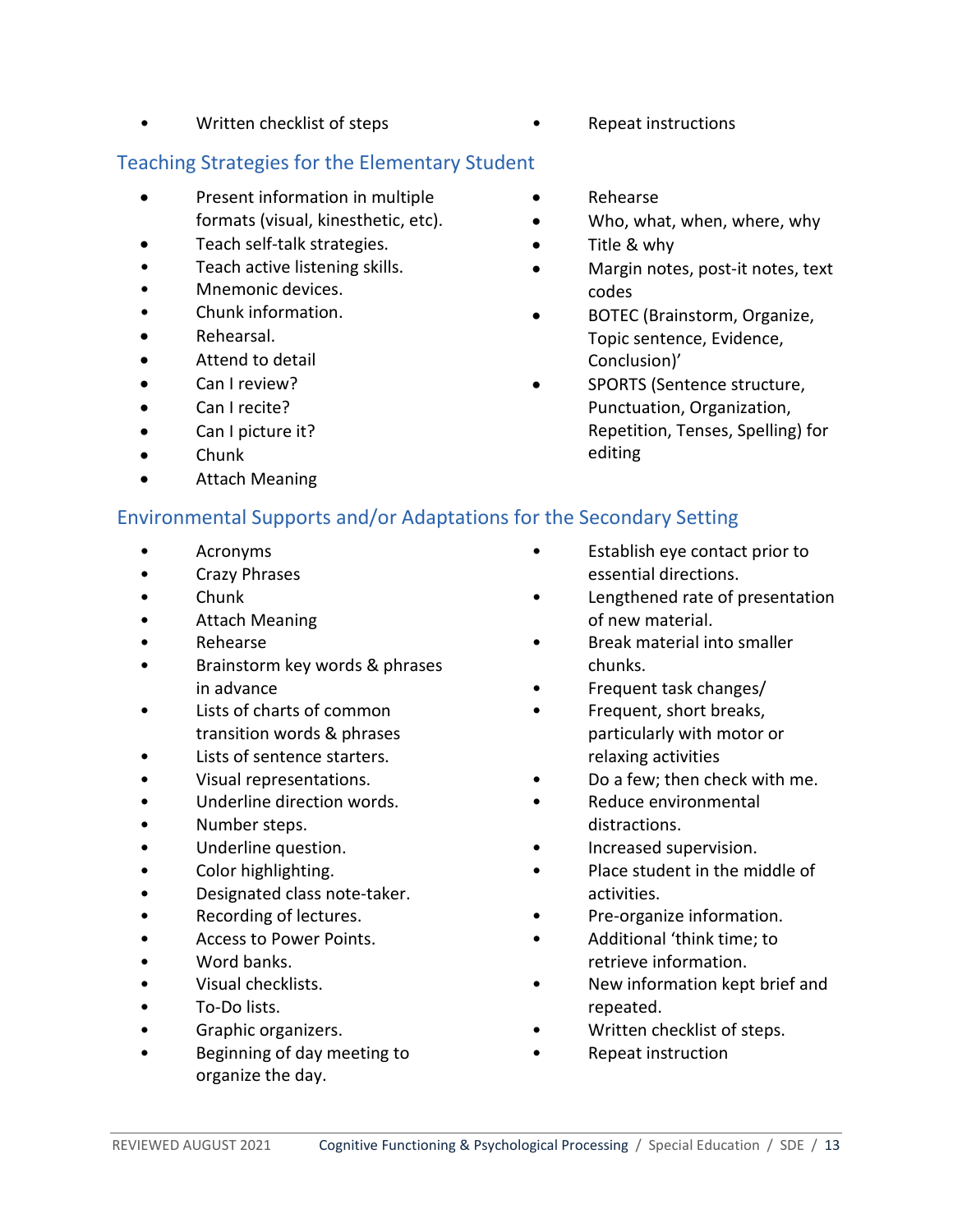# <span id="page-13-0"></span>Teaching Strategies for the Secondary Student

- Present information in multiple formats (visual, kinesthetic, etc).
- Teach self-talk strategies.
- Teach active listening skills.
- Mnemonic devices.
- Chunk information.
- Rehearsal
- Attend to detail
- Can I review? Can I recite? Can I record? Can I picture it?
- Who, what, when, where, why
- Chapter summary organizer
- Title & why
- Margin notes, post-it notes, text codes.
- BOTEC (Brainstorm, Organize, Topic sentence, Evidence, Conclusion).
- Pieces of a Thesis
- ISA (Introduce, State, Analyze) for quotes
- SPORTS (Sentence structure, Punctuation, Organization, Repetition, Tenses, Spelling) for editing.
- Strategy notebooks

# <span id="page-13-1"></span>**C. ORGANIZATION**

The ability to create structure or order of one's materials, space, or ideas, and make a system for completing a task or reaching a goal.

## <span id="page-13-2"></span>Common Difficulties

#### **A. Organizing ideas**

- Has good ideas but can't get them on paper
- Cannot identify key ideas/summarize
- Gets caught up in details & misses the big picture
- Underestimates the time needed to finish tasks
- Does not finish long-term projects
- Tests poorly, even when s/he knows the correct answers
- Written work is poorly organized
- Does not understand relationship between behavior & consequences
- Organizational skills don't improve in response to consequences (i.e. failing grade

for not turning in homework)

- May understand the value of organization, but unable to learn or apply skills
- **B. Organizing materials**
	- Difficulty using charts & graphic organizers without explicit instruction
	- Does not/forgets to bring homework, assignment sheets, materials, even when completed
	- Starts assignments or chores at the last minute
	- Does not come prepared for class
	- Loses lunchbox, lunch money, permission slips, homework, etc.

#### **C. Organizing workspace**

• Cannot find clothes, glasses, shoes, toys, books, pencils, etc.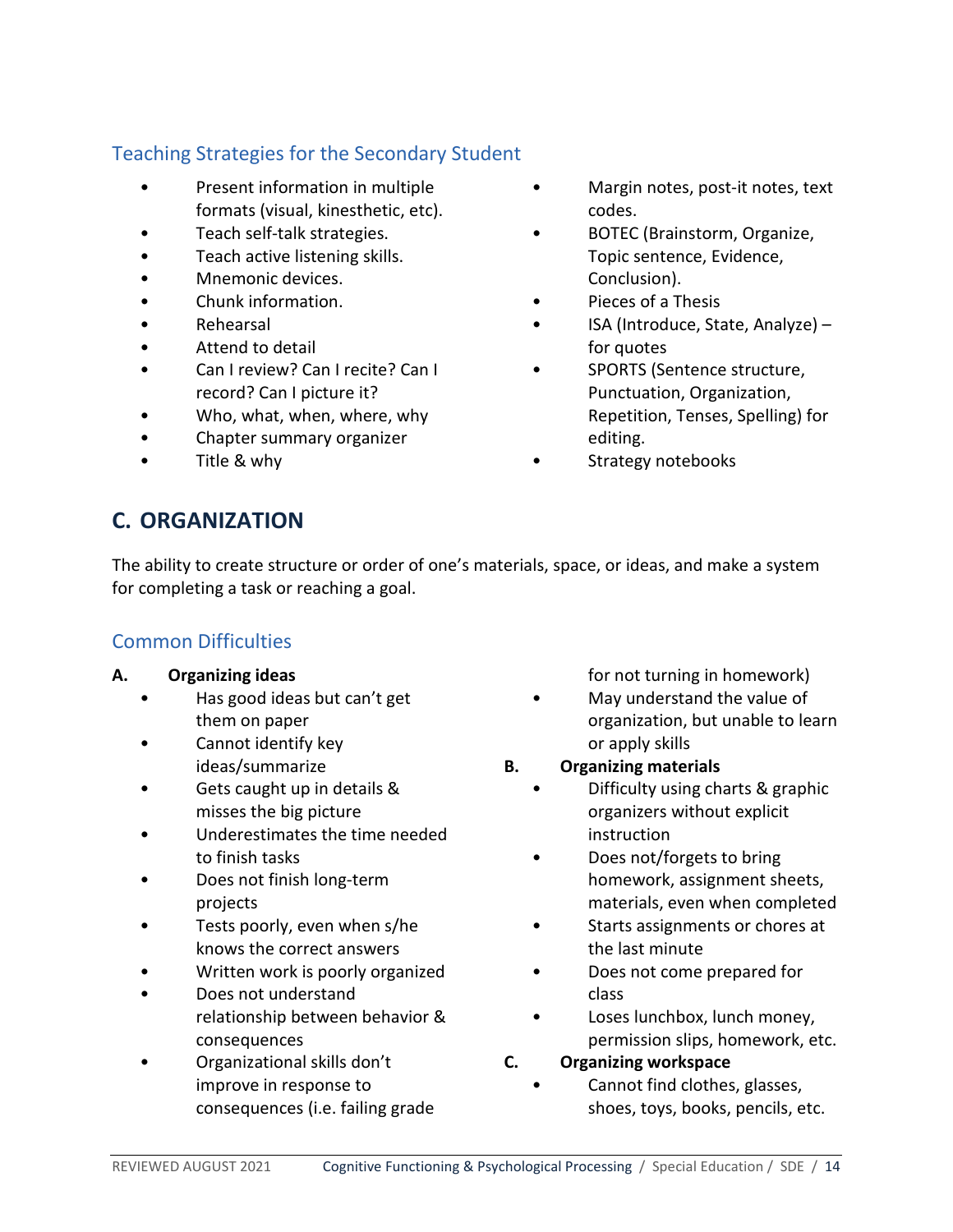- Backpack is disorganized
- Cannot find things in room or school desk
- Leaves a trail of belongings

wherever s/he goes

- Leaves messes that others have to clean up
- Has a messy desk

# <span id="page-14-0"></span>**Materials**

- To organize notebooks decide on places to keep unfinished homework, completed homework, papers that need to be filed, handouts, notes, etc.
- Use colored folders for different subjects, for completed assignments, unfinished work, etc.
- Provide a set of books at home
- Provide essential information that is written or typed and place in a plastic sheet protector at the front of the student's binder or day planner for easy access. This can include important phone numbers, schedule, websites, etc.
- There are many options for ways to organize material including by date, by subject, or by priority. Deciding on one method and devise a system, such as separate colorcoded tabs for each subject, is important.
- In using an assignment sheet or day planner, before leaving each class, have the student show the teacher what has been written down as an assignment. The teacher can initial the assignment to indicate that it is correct and complete. The parents can then review the assignment with the student and initial that each assignment has been completed.
- Limit the amount of materials on a student desk or work area
- Use color to help organize, such as color coordinating by subject area.
- Perform periodic spot-checks and provide rewards for organization (of desks, workspace, notebooks).
- Provide handouts already 3-hole punched for easy filing in binder.
- Allow the student to use an accordion folder as an alternative to 3-ring notebook if this is more manageable.
- Provide time and direct adult assistance with cleaning and organizing (desks, notebooks, and lockers).
- Use task boxes which contain all needed materials for specific activities.
- Try file sharing software like Dropbox to keep notes handy anywhere there's an internet connection.
- Consider smartphone apps that serve as digital sticky notes or bulletin boards.
- Use digital flashcards, also available as apps
- Consider password manager software to keep track of passwords
- Help students identify a regular time during the week for cleaning out and organizing their backpack. Work together to make this a pleasant experience so that it becomes a habit.
- Use a brightly colored folder to bring important papers (like homework and permission slips) to and from school, so those items don't get lost.
- Keep reference materials, including calculators, dictionaries, and atlases near your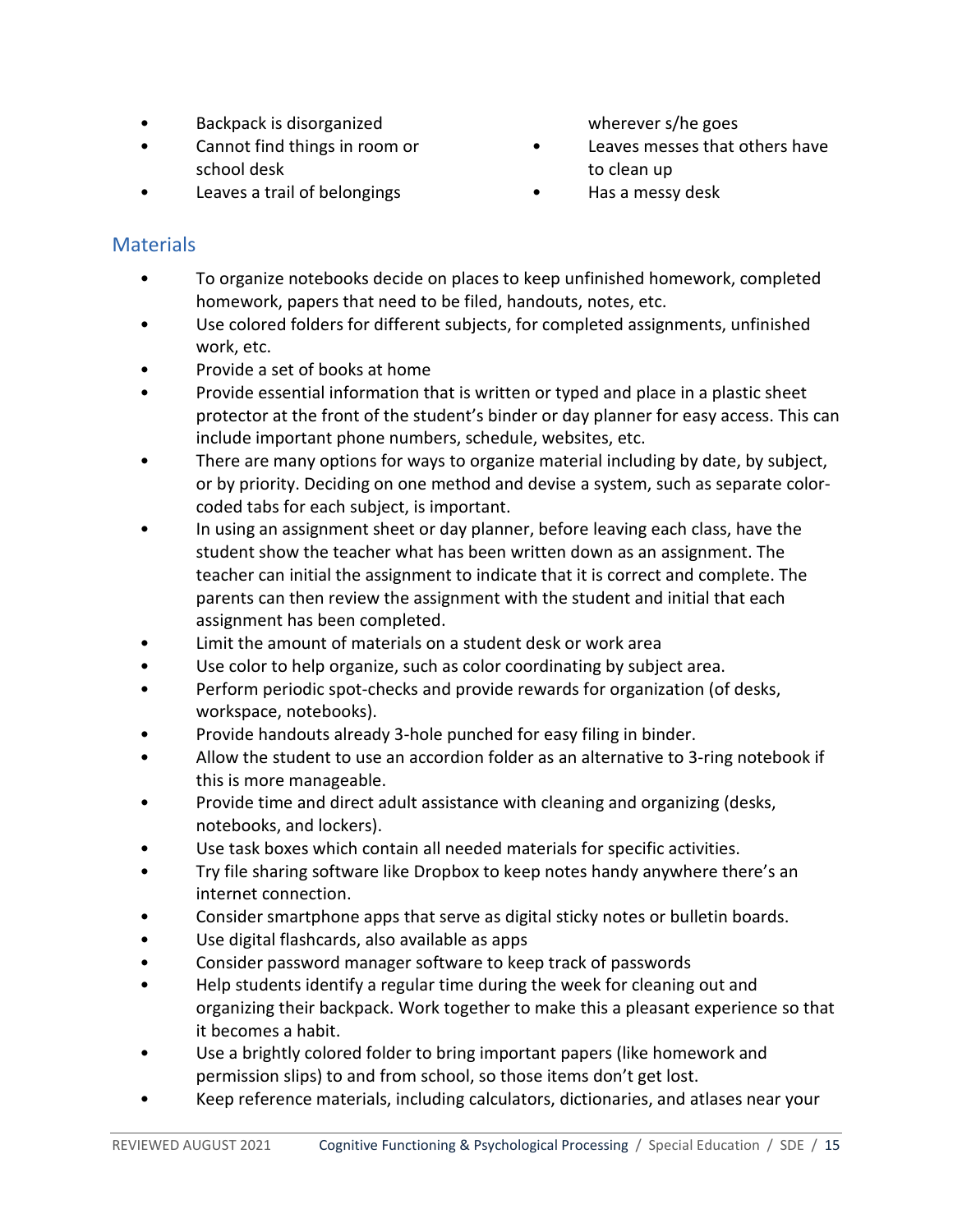student's homework workspace.

- Encourage the student to have a back-up file of work, and to save all handouts, quizzes, etc. at least until the grading period ends.
- Provide sufficient time at end of class or between subjects to get organized.

## <span id="page-15-0"></span>**Checklists**

- Make a checklist of what the student needs to do at the end of the day (classwork an homework handed in, day planner filled in, materials that need to go home for homework, other things that need to go home)
- Make a checklist of materials needed for different activities.

## <span id="page-15-1"></span>**Assignments**

- For long-term projects provide a list of smaller parts to be completed with deadlines for completion of each portion.
- Separate worksheets into smaller problem sets, or divided on the page with a marker and prioritized for approach.
- Provide direct assistance and support at the planning/pre-writing stage of written assignment or projects (generating ad organizing ideas).

## <span id="page-15-2"></span>Environment

- Organize the classroom with clearly labeled shelves, files and bins.
- Display models or visual depictions of well-organized workspace, papers, project boards etc.
- An organized workspace helps children find the materials they need for homework easily and independently. Storing material in different sections is helpful. For example, all writing tools should be located together.
- Provide visual reminders (poster or card on desk) showing steps to get organized at the end of the period/day, before leaving class.

#### <span id="page-15-3"></span>Lessons

- Call attention to the structure of new information at the outset of a lesson.
- Provide an outline or list of major points prior to the lesson.
- Rewards
- Monitor and reward when the student uses organizational tools/meets organizational goals.

# <span id="page-15-4"></span>Skills/Teaching

• By the upper elementary level, implement a school-wide program such as [Skills for](http://www.curriculumassociates.com/)  [School Success](http://www.curriculumassociates.com/)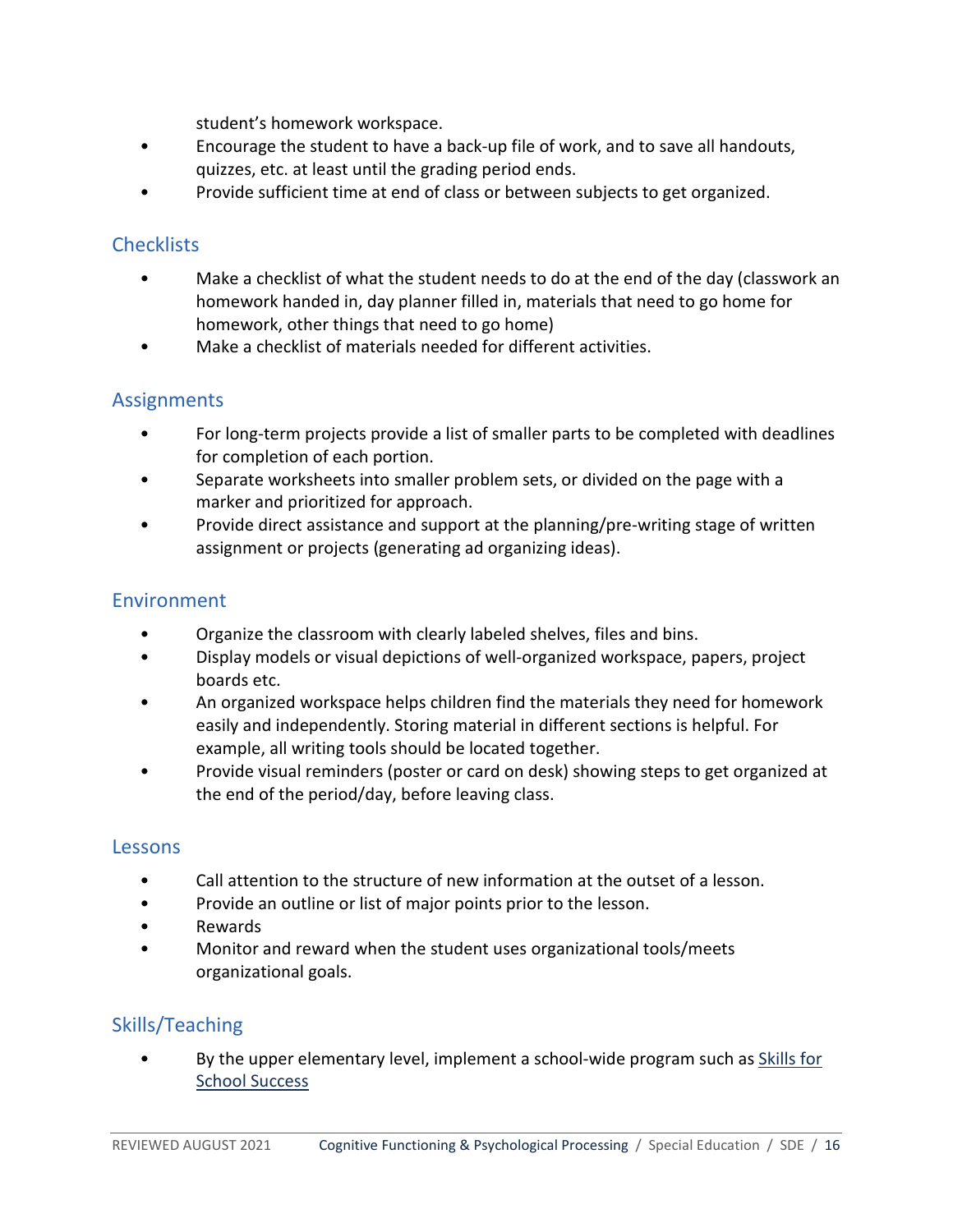- Use software such as Kidspiration or [Inspiration](http://www.inspiration.com/) for developing ideas and organizing thinking
- Explicitly teach, model, and practice organizational skills.
- Teach the student to think of a long term project as a "mental movie" by breaking complex tasks into manageable chunks (like movie scenes). Use a white board or paper to map tasks into flowcharts.
- Teach use of a daily planner and check that it is being used correctly
- For reading strategies, teach strategic approaches. For example, teach the student to examine the chapter outline or list of headings, then read the chapter summary and focus questions before approaching the body of the text.
- Teach strategic approaches to structured writing tasks. A "cookbook" or methods for responding to basic types of writing tasks (e.g., short answer, short essay, expository paper) can be developed. The student may need to learn what goes in the first sentence or paragraph, what goes in the second and so on.
- Use a family calendar to record important commitments. Weekly family meetings can help coordinate everyone's schedules so that you model good planning and organizational strategies.
- Help the student select calendars (paper or electronic) that can be updated with commitments and tasks whenever you update the family calendar. Encourage the student to review these calendars daily to anticipate new events.
- Encourage the student to write down important tasks in a calendar and to allocate time accordingly. You can teach the student to estimate the time each task will take and to track the time while working. Help kids make lists of homework assignments or chores. Let them experience satisfaction of checking off tasks as they're completed.

# <span id="page-16-0"></span>**D. TIME MANAGEMENT**

The ability to determine how long things take, how much time one has, how to allocate it, and how to stay within time limits/deadlines.

## <span id="page-16-1"></span>Common Difficulties

- Has difficulty completing tasks on time
- Misses deadlines for assignments
- Has difficulty estimating how long it takes to do something
- Cannot adjust schedule to fit in new tasks, special events
- Cannot complete routines consistently on time
- Has difficulty judging the passage of time
- Underestimates how much time a task will take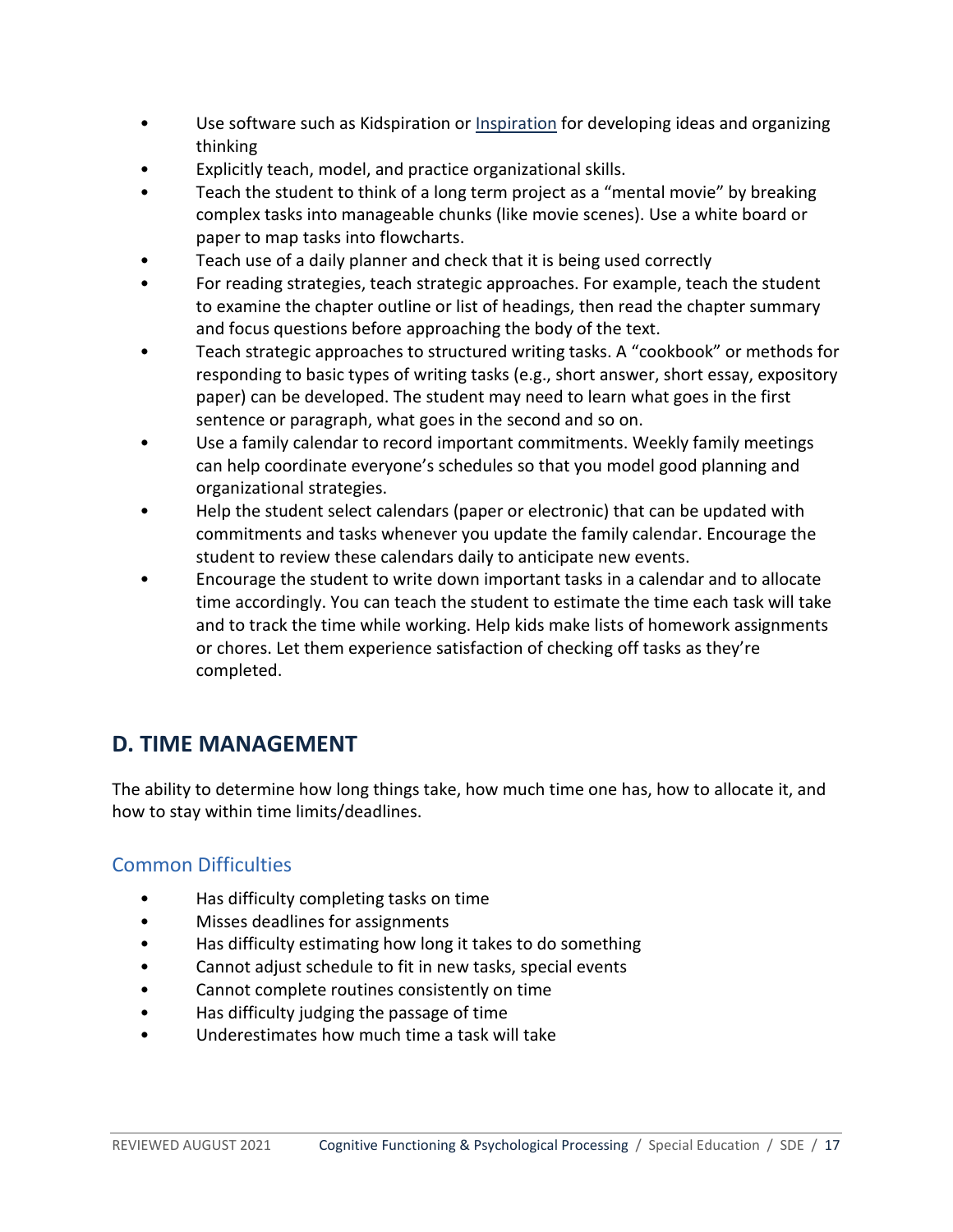# <span id="page-17-0"></span>Environmental Adaptations and/or Supports

- For late work, reconsider giving a zero grade (which is almost impossible to recover from). Lowering by one letter grade (C instead of B) is a sufficient consequence.
- Communicate the clear expectation that all assignments must be recorded on planner/calendar/assignment sheet. Be consistent and make recording assignments a priority—modeling, walking through, and monitoring the process. Have table partners check each other's assignment calendar.
- Post all schedules and refer to them frequently.
- Break long-term assignments (book reports, research projects) into a series of smaller steps. Assign incremental due dates to structure the timeline towards project completion.
- If tardiness is an issue, try an individual contract or include "on time to class" on a daily monitoring form with an incentive.
- Provide praise and/or other positive reinforcement for meeting due dates.
- Coordinate with colleagues to stagger due dates of major projects/ assignments across curricular areas.
- Use tools that graphically show time elapsing, such as a [visual timer.](http://www.timetimer.com/)
- Teach time awareness by having students estimate and then track how long it takes to complete tasks/assignments. Have students record their estimate, start/finish times, and compare upon completion. Allow use of electronic aids/tools for time management (e.g., vibrating alarms and watches, PDAs, Smart phones). Allow sufficient time for students to record assignments in planners before leaving class.
- Have students maintain a month-at-a-glance calendar as well as daily planner.
- Extend deadlines for some students, if effort is shown. Provide copies of schedules for students' desk, notebook and/or locker. Play "time-estimation" games: Guess how long it takes to (walk to the main office and back).
- Check and initial the student's assignment calendar, sheet, or planner daily; and have parent/guardian do so, as well.
- With younger students, use a pictorial schedule that depicts the daily routine.
- For students who are receiving special education or related services, tape a copy of the week

# <span id="page-17-1"></span>**E. ATTENTION/PERSISTENCE**

The ability to attend to a situation or a task and follow through in spite of competing interests or demands, distractions, fatigue, or boredom.

# <span id="page-17-2"></span>Common Difficulties

- Fails to complete tasks on time
- Stops before a task is finished, having difficulty maintaining attention to the end
- Switches frequently between activities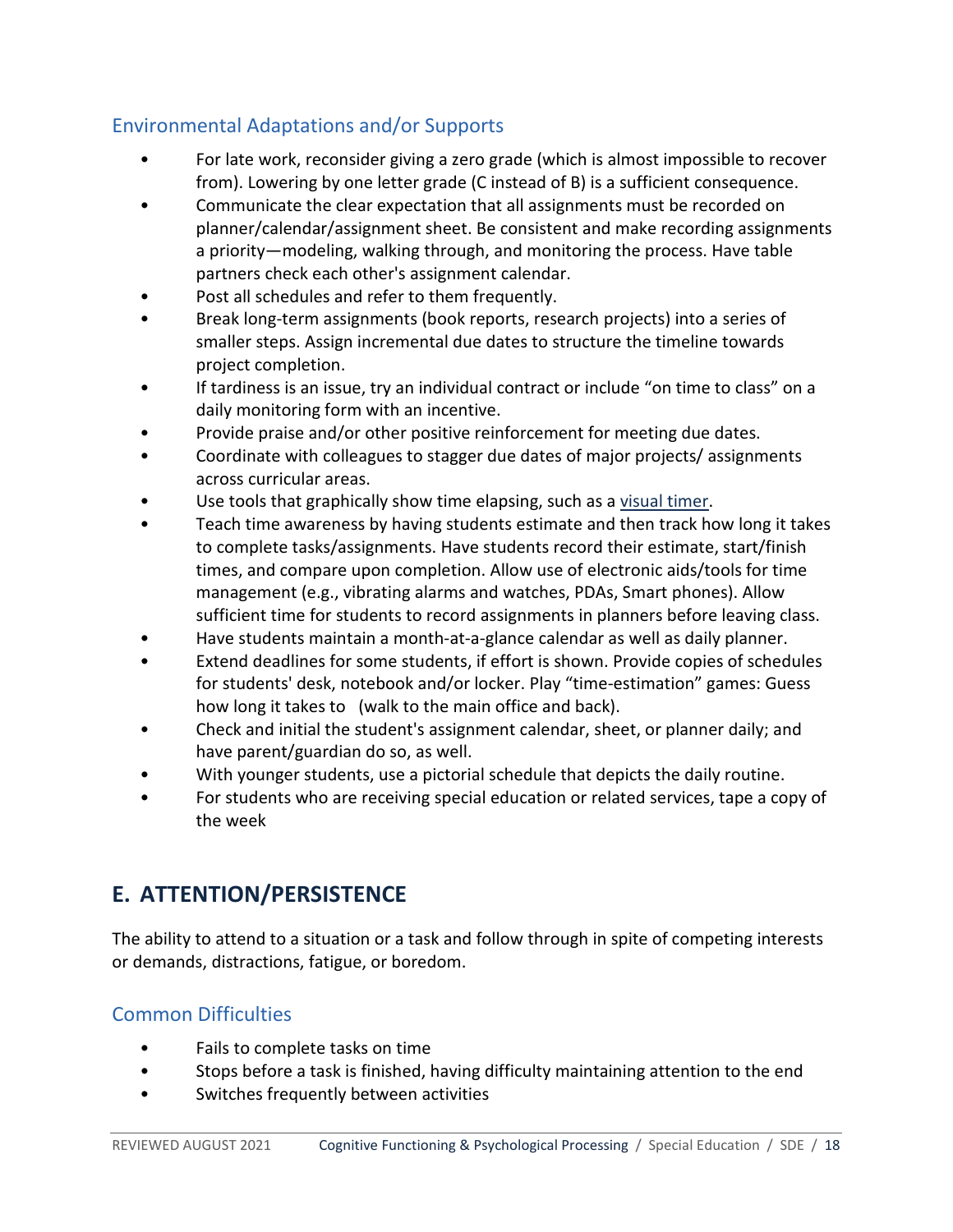- Has difficulty listening to stories read aloud
- Loses one's place easily while reading
- Does not pick up important details in text
- Is distracted by things happening around him/her when doing seatwork/homework
- Cannot do more than one thing at a time
- Has difficulty shifting focus between tasks, gets lost
- Writing is disorganized
- Does not consistently attend to math signs
- Has difficulty completing long assignments, difficulty following timelines.

## <span id="page-18-0"></span>Environmental Supports and/or Adaptations for the Elementary Setting

- Brief, clear instructions.
- Have the child repeat/paraphrase instructions.
- Post reminders throughout room.
- Immediate consequences.

#### <span id="page-18-1"></span>Teaching Strategies for the Elementary Student

- Immediate consequences.
- Student records productivity on chart.
- Self-Rating cards.
- Motivator.
- Non-verbal cues to attend.
- Videotaping class behavior for review.
- CHAMPS.
- Teach vocal self-instruction.
- Reward program for 1-2 weeks prior to punishment.
- Frequent change (2-3 weeks) of reinforcers.
- Immediate consequences.

## <span id="page-18-2"></span>Environmental Supports and/or Adaptations for the Secondary Setting

- Brief, clear instructions.
- Have the child repeat/paraphrase instructions.
- Post reminders throughout room.
- Immediate consequences.

## <span id="page-18-3"></span>Teaching Strategies for the Secondary Student

- Immediate consequences.
- Student records productivity on chart.
- Self-Rating cards.
- Non-verbal cues to attend.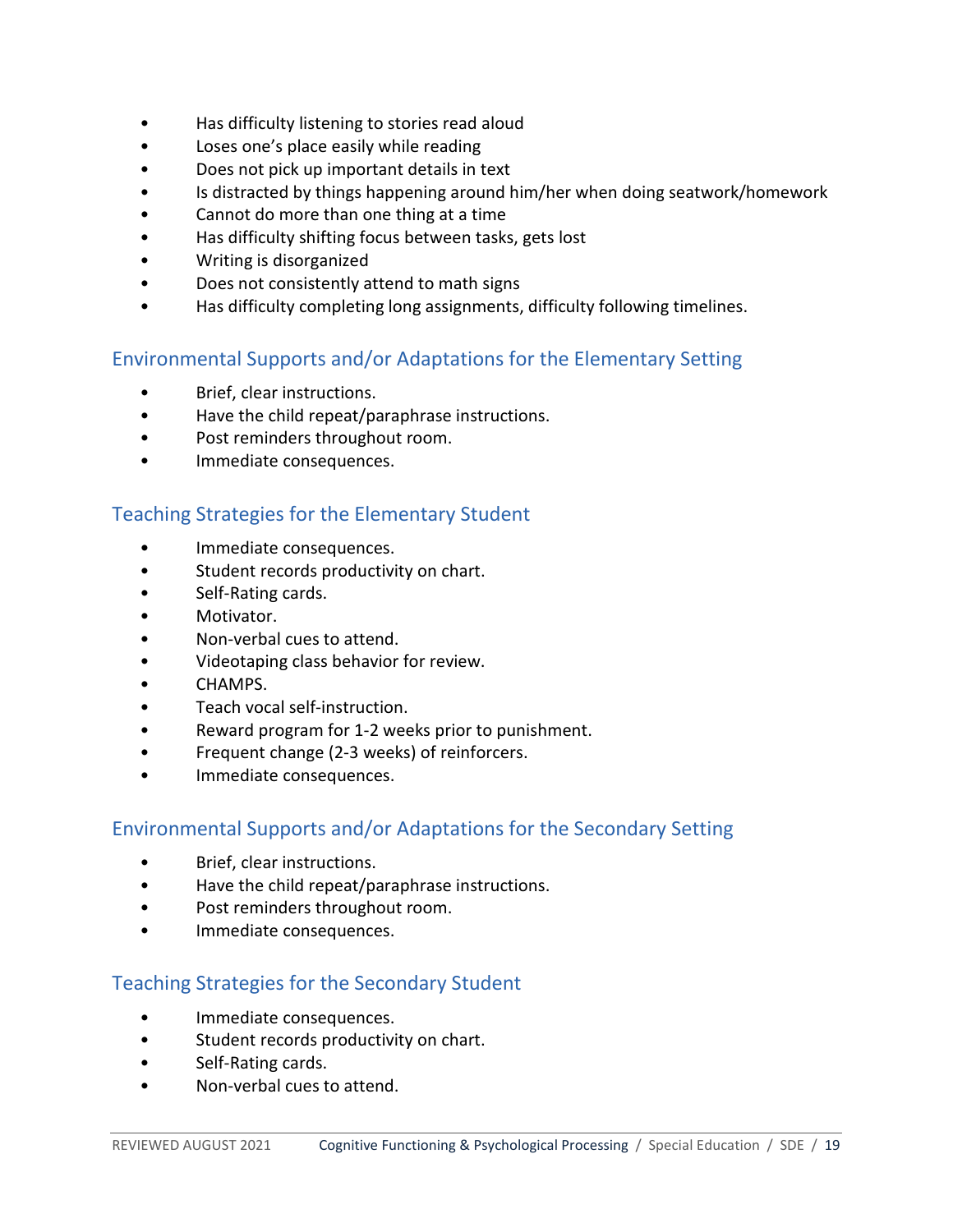- Videotaping class behavior for review.
- CHAMPS.
- Teach vocal self-instruction.
- Reward program for 1-2 weeks prior to punishment.
- Frequent change (2-3 weeks) of reinforcers.
- <span id="page-19-0"></span>Immediate consequences.

# **F. SELF-MONITORING (META-COGNITION)**

The ability to assess one's own behaviors, thoughts or emotions, and use that information to make adjustments, if needed.

## <span id="page-19-1"></span>Common Difficulties

- Does not check work for mistakes
- Makes careless errors
- Is unaware of how his/her behavior affects or bothers others
- Leaves work incomplete
- Talks or plays too loudly
- Problems monitoring pace and accuracy
- Work is sloppy
- Has poor handwriting
- Unaware of not following directions until someone points this out
- Has trouble adjusting what needs to be done based on feedback or cues
- Is often surprised by a low grade on test/project
- Difficulty analyzing errors in order to improve future performance

## <span id="page-19-2"></span>Environmental Adaptations and/or Supports

- Provide opportunities for self-monitoring task performance and social behavior. Provide cues, as subtly as possible, if necessary.
- Build in editing or reviewing as an integral part of every task in order to increase error recognition and correction.
- Setting goals for accuracy rather than speed can help increase attention to errors. Reward for accuracy to support continued focus on monitoring of work.
- Work with student to identify strengths and weaknesses for specific tasks or activities. Allow the comparison of proactivity prediction of performance with post activity evaluation.

## <span id="page-19-3"></span>Teaching Strategies

• Teach estimation skills what does task involve? How long will each step take? What road block might occur? Compare predicted time to actual time after task.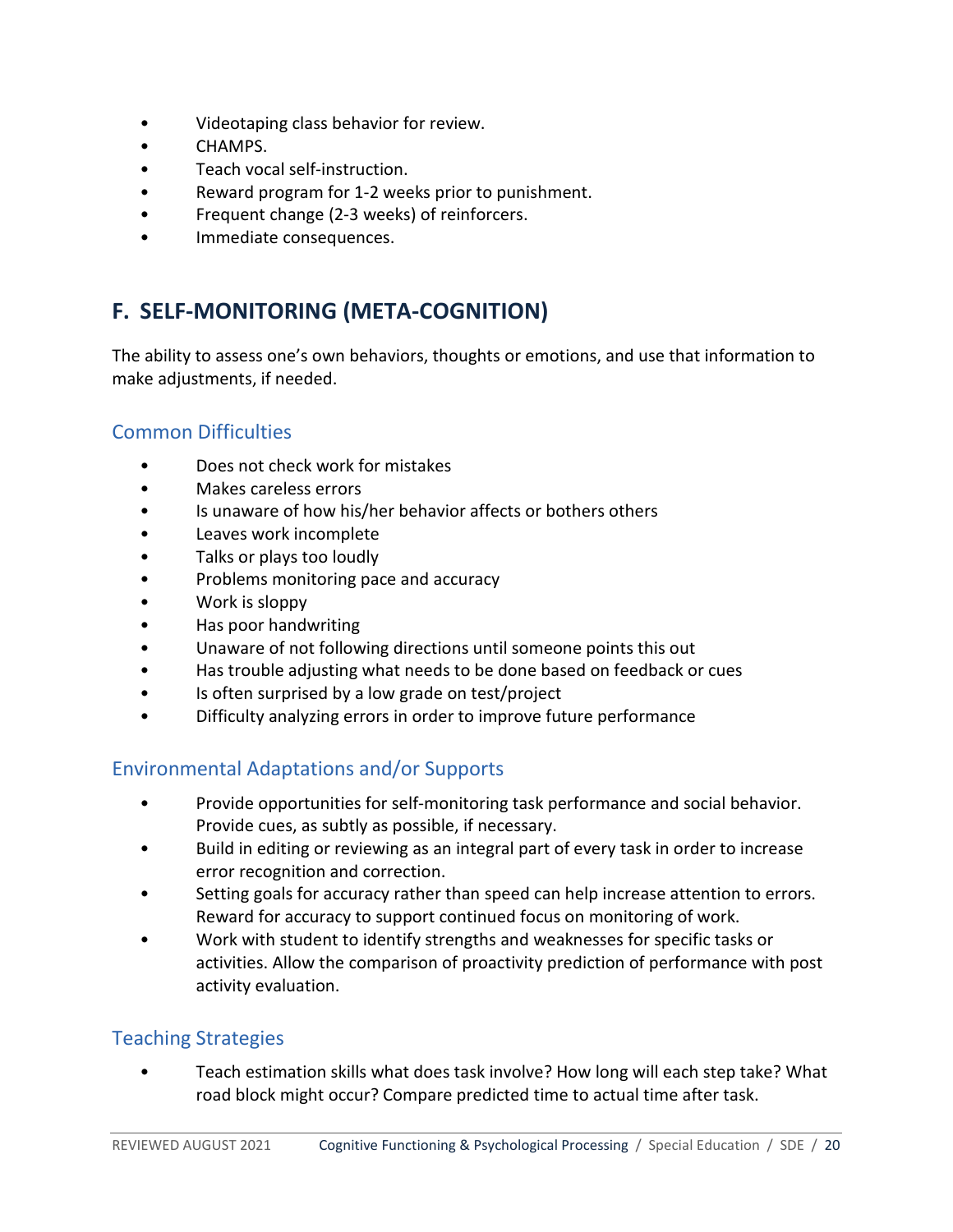- Help the child identify the "triggers" for the problem behavior. It may be that the behavior of concern happens in a single situation or it may pop up in several different situations. Determine if any of the triggers can be eliminated.
- Make a list of possible things the child can do instead of the problem behavior (i.e., replacement behaviors). This will vary depending on the nature of the trigger and the problem behavior.
- Practice the replacement behaviors, using role-playing or simulations. "Let's pretend you…Which strategy do you want to use?" Begin using the procedure in minor situations (i.e., not ones involving big upsets or major rule infractions). Then Move on situations where more intense behaviors occur.
- Connect the use of the procedure to a reward. For best results, use two levels of reward: a "big reward" for never getting to the point where replacement behaviors need to be used and a "small reward" for successfully using one of the agreed-upon replacement behaviors
- A coach (either an adult or a peer) works with a student to set goals (long-term, short-term, or daily) designed to enhance executive skills and lead to improved selfregulation.
- Daily coaching sessions are most successful to achieve goals.
- Examples
- How to study for tests
- How to organize a writing assignment
- How to break down a long-term assignments
- How to organize notebooks

# **SELF-MONITORING (CONT.)**

- Have students share with each other their various approaches to solving problems.
- Build in self-reflection activities by having students record strategies they used (What was and was not helpful in their learning or behavior? What would they do differently next time?).
- Provide a rubric that describes expectations for assignments, including specific evaluation criteria.
- Have the student record and keep track of their grades on all assignments, quizzes and exams throughout the term.
- Have students chart/graph their growth on assessments of reading fluency (words correct per minute), word recognition, and math facts.
- Teach students to monitor their reading comprehension through strategies such as: reading logs, recording questions or unfamiliar vocabulary on post-it notes while reading, summarizing and paraphrasing at stopping points in text.
- Have students self-question (Did I understand this? What part does not make sense? Is this something important to remember?)
- Provide checklists of questions for students to use during various stages of the writing process (Revision: Have I given details/examples for each main idea?)
- Have students self-monitor a particular behavior by recording on 1-4 scale how well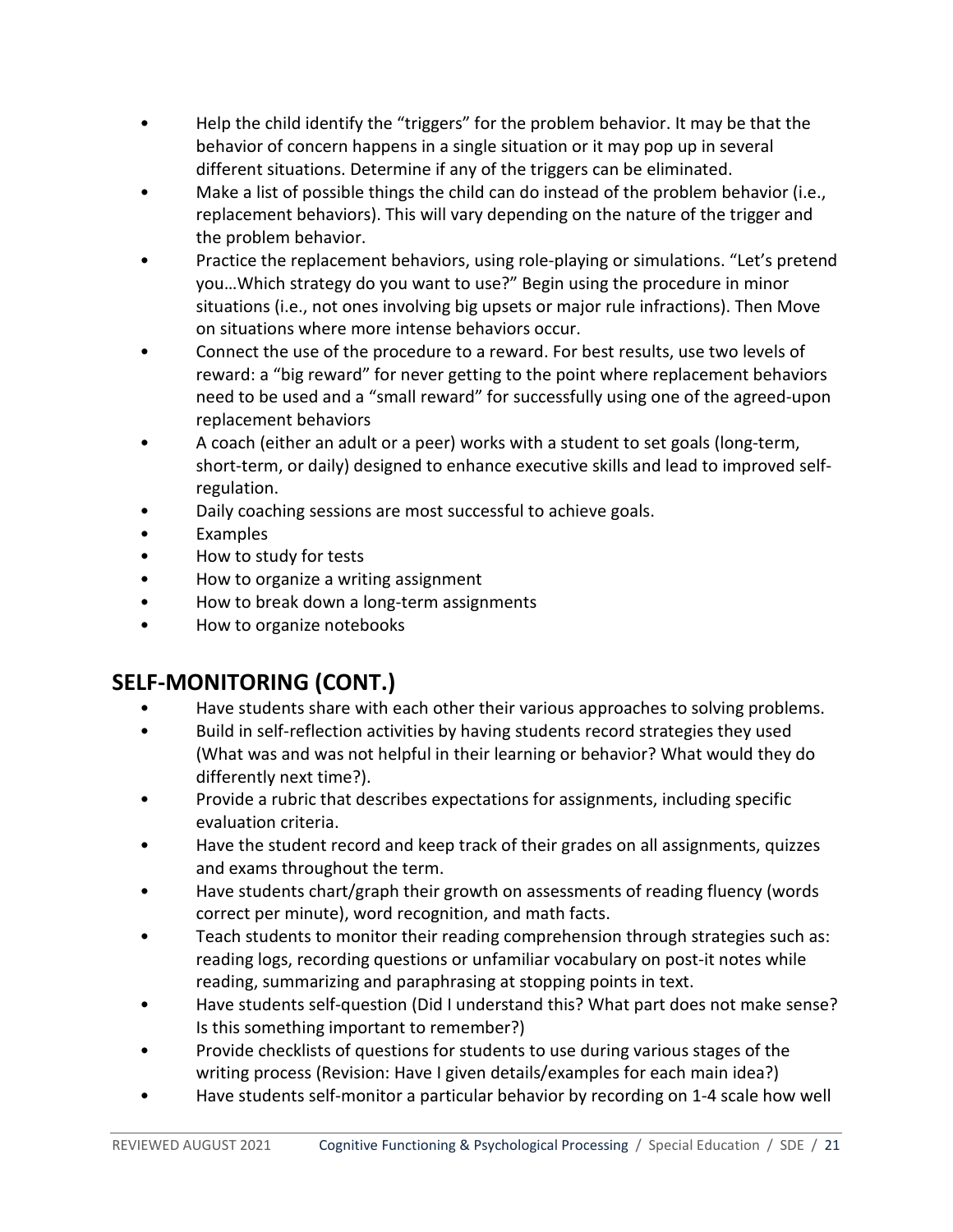they think they performed each day/period/or other time frame. (Did I follow teacher directions? Was I on-task?)

• Verbalize the thinking process—what goes on in your head when approaching problems, and encourage students to do so.

# <span id="page-21-0"></span>**G. INITIATION/MOTIVATION**

The ability to recognize when it is time to get started on something and begin without procrastinating, particularly those tasks which are tedious or of low interest.

## <span id="page-21-1"></span>Common Difficulties

- Is not a self-starter; does not take initiative
- Needs to be told to begin a task, even when willing
- Sits idle when directly asked to do something
- Sometimes seen as lazy or unmotivated
- Appears less spontaneous or less energetic than might otherwise be expected
- When finally sits down to start task, does not know where to start
- Has several things to do, but does not know due dates or what need to be completed the next day
- Puts off projects, homework or chores until the last minute
- Does not show creativity in solving a problem
- Has problems coming up with different ways of solving a problem
- Has trouble with planning and organizing
- Can be so overwhelmed by everything that has to be done; does not do anything

# <span id="page-21-2"></span>Teaching Strategies

- Help the student get started on assignments by talking through the first few items/tasks. Provide scaffolds such as sentence starters and frames.
- Use a visual or verbal prompt for the student to begin a task (a signal word, showing or tapping on a picture cue, setting timer).
- Praise or otherwise reinforce for promptly beginning a task.
- Read directions together, have the student repeat in own words to ensure understanding of expectations before beginning assignments/tasks.
- Divide the assignment/task into smaller, less overwhelming sections/ steps to accomplish.
- Set mini-goals of what is to be accomplished by end of given time frame. Provide rewards when doing so.
- Set a timer for a reasonable amount of time to begin assigned tasks after giving instructions (e.g., 1-2 minutes). When the timer goes off, positively reinforce the student for starting on time.
- Simplify/condense instructions or make more concrete. (Helps children with working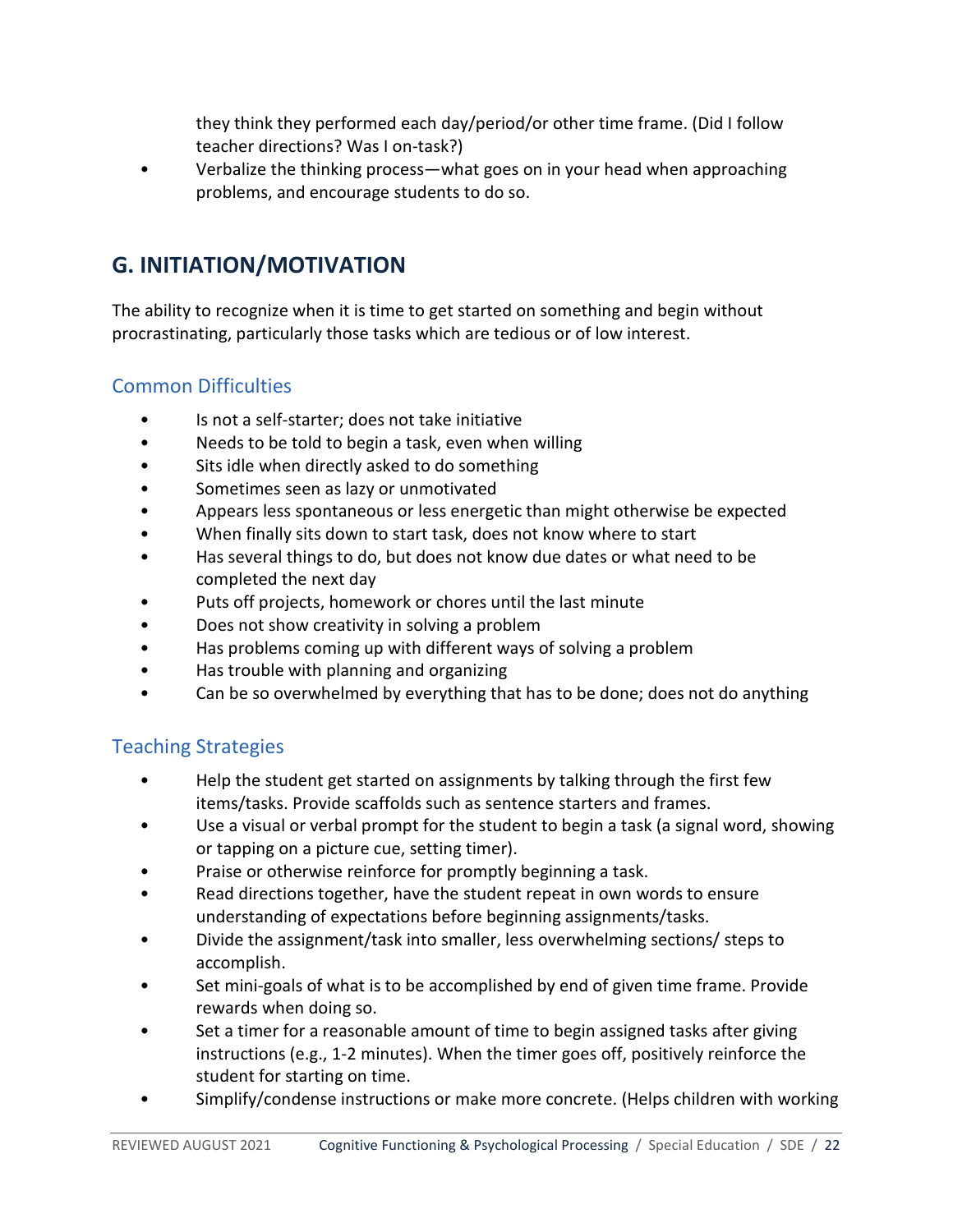memory problems/language based LD)

- Align target task/assignment to developmental/skill level so they can accomplish it. (Develops intrinsic motivation Change the student's perception of degree of challenge by focusing on tasks that include the child's interest/hobbies, offering choices, offering motivating rewards and/or meaningful praise for effort.
- Use language that stresses effort
- Demonstrate where to begin and what steps to follow to help overcome initiation difficulties.
- Demonstrate first problem of a worksheet to help student get started; parents can use similar prompts to get started on home tasks (homework, chores, etc.).
- Use checklists for routines (morning routine can be broken down into steps) until it becomes automatic
- Peers can serve as models; students work in pairs or small groups
- Increase energy level for tasks by incorporating physical activity, group interaction, frequent short breaks with motor activity
- Provide examples or work samples for modeling what is expected
- Provide realistic opportunities for initiating a task and provide wait time for student to retrieve plan/skills for task/activity

# <span id="page-22-0"></span>**H. INHIBITION**

The ability to stop and think before acting; keeping responses proportional to the issue (not over- or under- reacting).

## <span id="page-22-1"></span>Common Difficulties

- Needs to be told to stop doing something
- Interrupts others
- Is impulsive
- Gets out of seat when not appropriate
- Acts wild or 'out of control' more than friends
- Has trouble stopping actions
- Acts before thinking of the consequences

## <span id="page-22-2"></span>Interventions/Strategies

- Speaks without reflecting
- Has trouble waiting for his/her turn
- Has to be closely supervised
- Is fidgety
- Blurts things out
- Does pleasurable things without considering prior obligations
- Rushes through schoolwork, sacrificing accuracy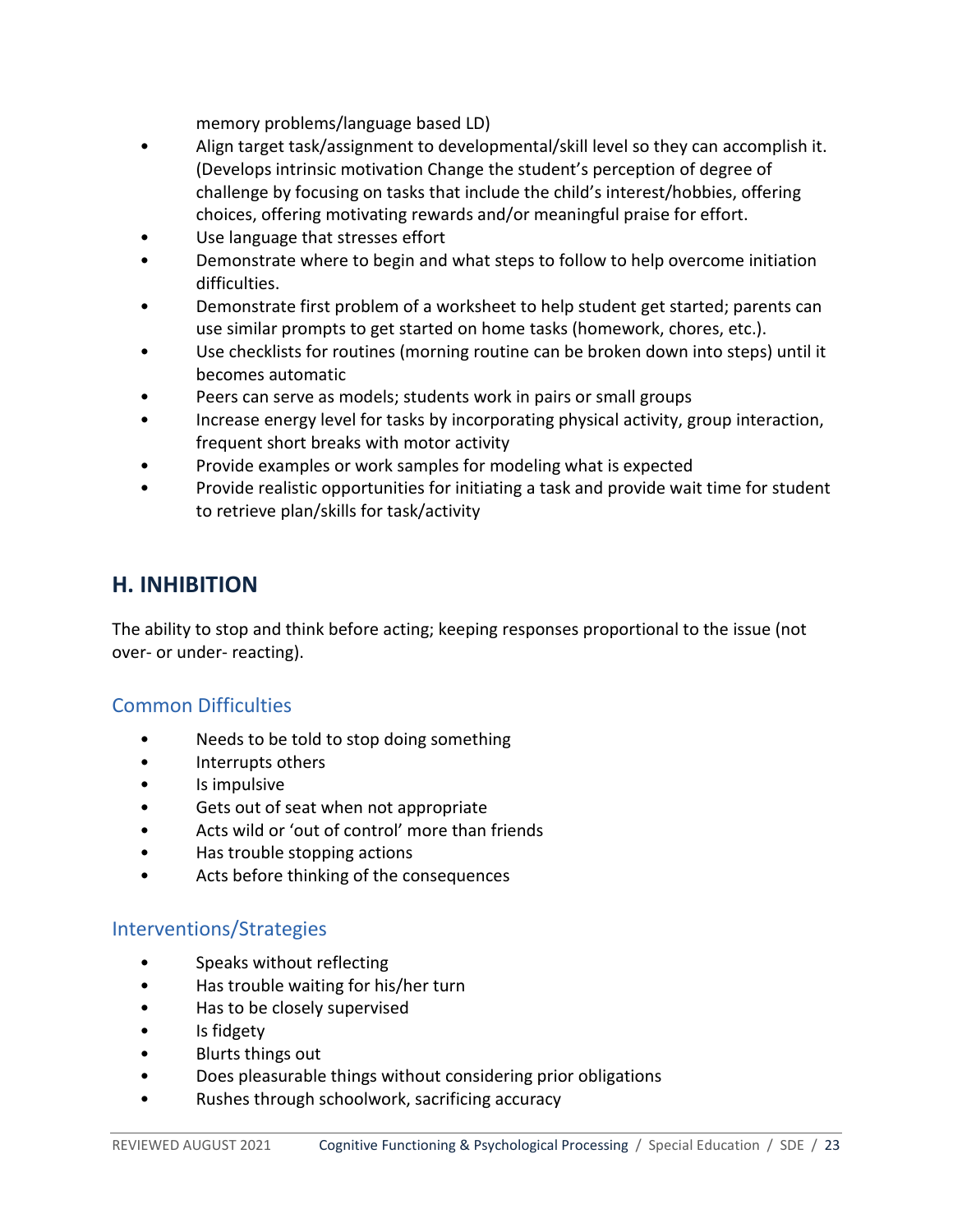- Have the student repeat directions, restate in his/her own words before beginning tasks. Review the rules and expectations just before entering situations where difficulty typically occurs (e.g., "Tell me what you're working on").
- Remind the student prior to entering challenging environments or situations about his/her expected behavior.
- Role-play and rehearse appropriate way to stand and wait in line and other situations which are problematic for a student with poor inhibition.
- Create a voice volume scale  $(0 =$  silence;  $2-3 =$  partner talk).
- Use hand signals/other visual cues to indicate "wait" and "don't interrupt," wait cards.
- Teach and prompt the student to stop and think of consequences of inappropriate behaviors. Ask: "What do you think will happen if you continue to...?" "What should you be doing right now?"
- Discuss the importance of stopping, thinking, and planning before acting; verbally model how to do this.
- Have the child rate his or her performance to build self-evaluation skills.
- Teach self-monitoring strategies. Have the student keep a tally of the number of warnings received for a particular problematic behavior. Tally up at end of day/class period with a goal for improvement.
- Use a daily or weekly behavior chart with rewards/incentives for demonstrating target behavioral goals (e.g., raises hand and waits to be called on).
- Practice delayed gratification tasks.
- Teach techniques to try to self-regulate impulsive behavior such as: student has an imaginary remote- control in his hand, and pushing a pause button on it, or taking a deep breath and counting silently to 10 before responding.
- Teach response inhibition routines/games (e.g., Simon Says, Red Light-Green Light)
- Teach replacement behaviors. Have the student practice the replacement behaviors in a classroom situation (either academic or social, as appropriate to the skill being taught.)
- Reinforcement. If using a reinforcement system, let the child participate in the decision about what and how the reinforcement system will work.
- Teach what to do, not what not to do
- Teach sequences (3-6 steps)
- Highlight visual detail/key information
- Prepare child for situations that require impulse control
- Coping skills (Teach "Plan B" when you are angry, sad, not feeling well, you can…)
- Sensory items to de-escalate, reduce anxiety, provide a distraction

# <span id="page-23-0"></span>Environmental Adaptations and/or Supports

• Increase external controls, in other words, restrict access to settings or situations in which the child can get in trouble. A child who becomes over-stimulated during physical education classes and has trouble following class rules may need close supervision during these classes. Children who have trouble keeping their hands to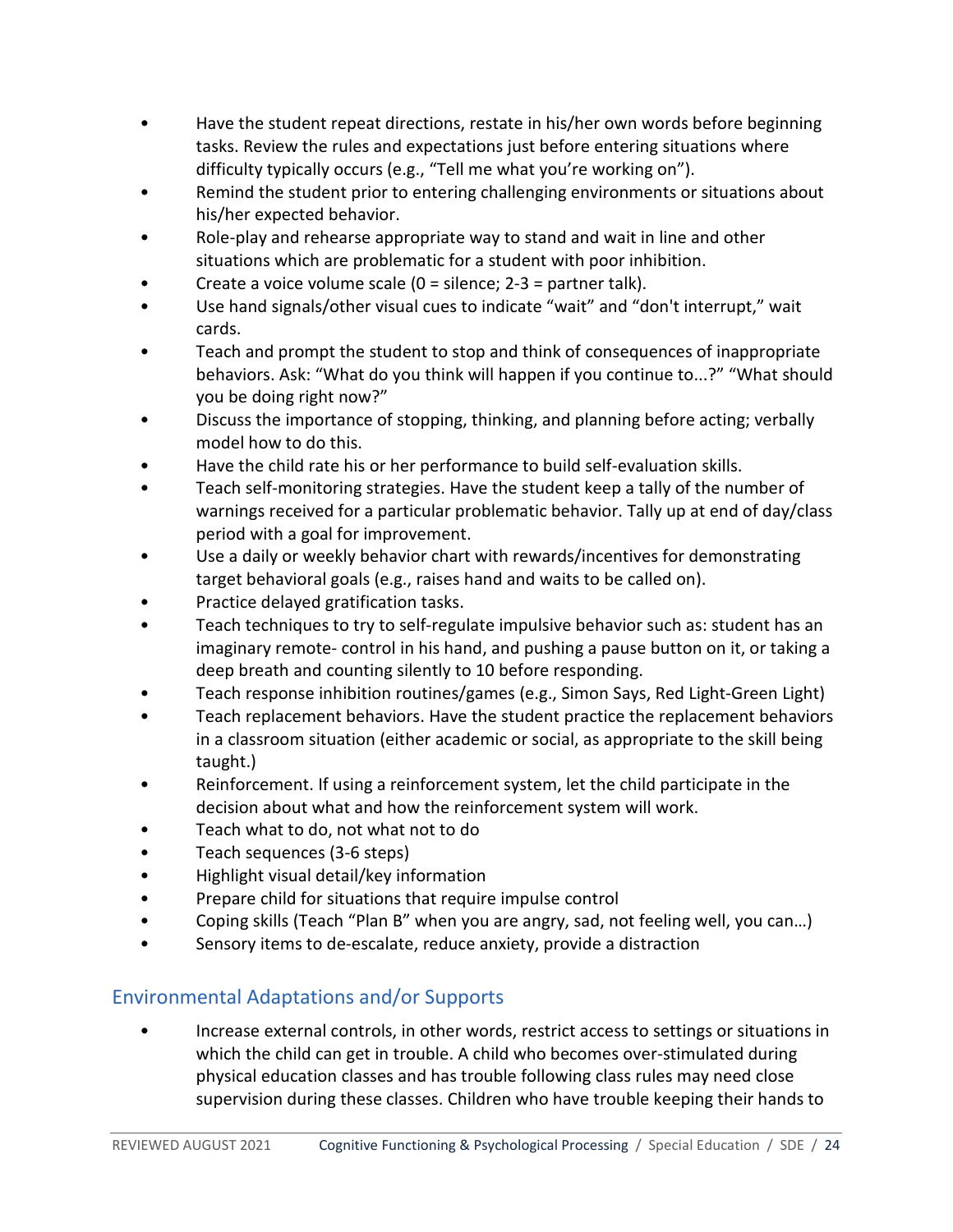themselves or their bodies stationary during circle time benefit from sitting next to the teacher or an adult who can use nonverbal cues (e.g., a hand on the arm) to keep them settled.

- Increase supervision. Children with impulse control problems, particularly when they are young, often require more adult supervision in school settings. This is why the adult-to-student ratio is greater in preschools than in middle school. It is also why schools will sometimes assign individual aides to children. The physical presence of an adult in proximity to the child with impulse control problems acts as a cue for the child to exercise control.
- Find ways to cue the child to control impulses. This may include posting and reviewing class rules or stopping a child before he or she goes out to recess to ask. "What behavior are we working on?" to remind the child to exhibit self-control in specific situations (the child might say in answer to that question. "Not hitting when I get mad").

# <span id="page-24-0"></span>**I. SHIFTING/FLEXIBILITY**

The ability to adapt, adjust and/or revise one's thinking or actions in the face of obstacles, setbacks, new information, or mistakes.

# <span id="page-24-1"></span>Common Difficulties

- Cannot get a disappointment, scolding, or insult off his/her mind
- Has trouble accepting a different way to solve a problem
- Becomes upset with new situations
- Acts upset by a change of plans
- Is disturbed by a change of teacher or class
- Thinks too much about the same topic
- After having a problem, will stay disappointed for a long time

# <span id="page-24-2"></span>Environmental Adaptations and/or Supports

- Has trouble moving from one activity to another
- Says the same thing over and over
- Becomes frustrated when a first attempt to solve a problem isn't successful
- Is unable to see new ways to do familiar tasks or make another choice when the first choice proves unworkable
- Has trouble when familiar routine is disrupted or a task becomes complicated
- A child with difficulties shifting can often adjust to changes in schedule or routine with the use of visual organizers such as pictures, schedules, planners, and calendar boards. This will let the student know the order of activities for the day, and can alert him or her to variations in the usual sequence of events before they occur.
- Displaying a daily schedule and reviewing it at the outset of the day can help a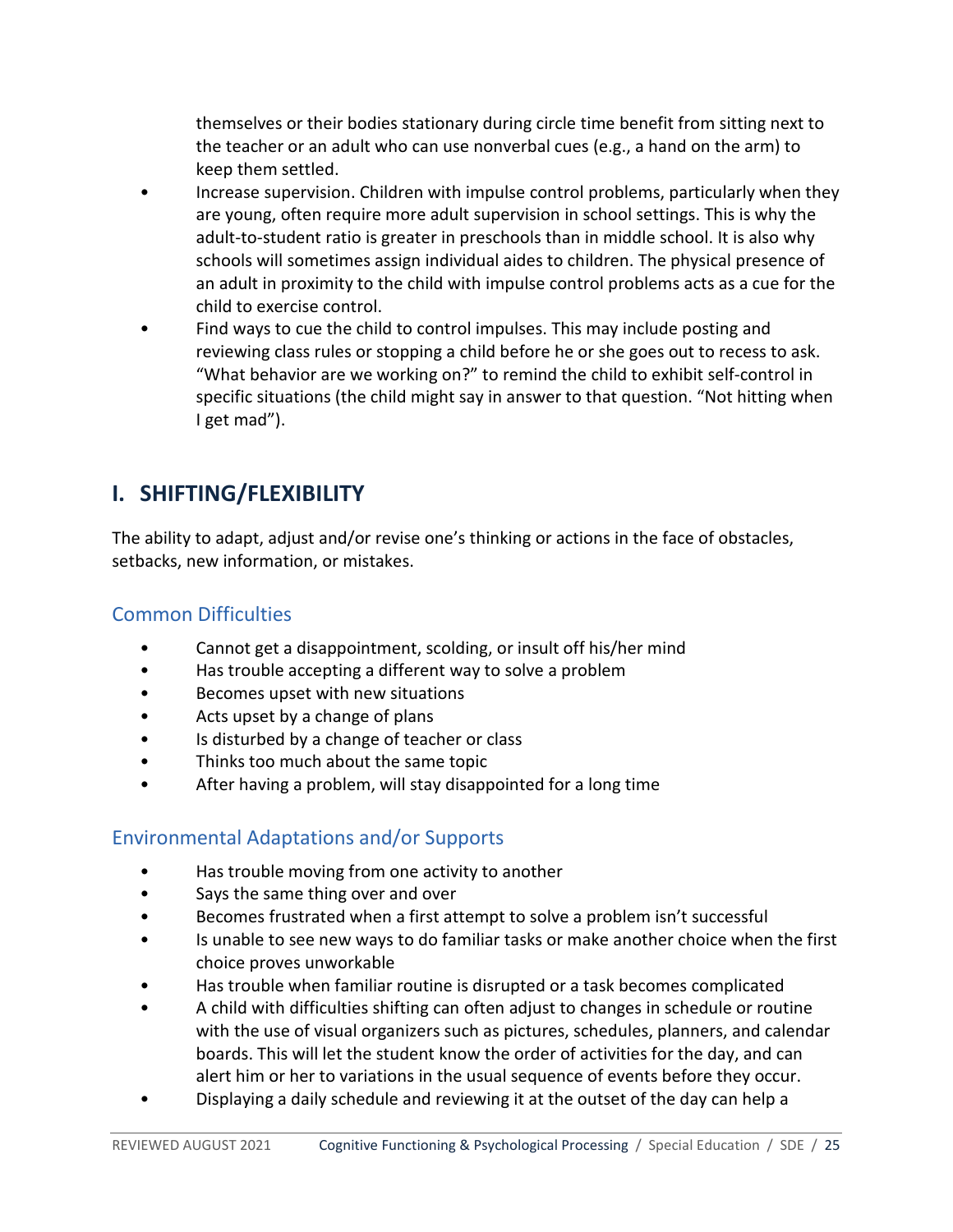student anticipate the sequence of events and can serve as a useful reminder of any changes in his daily routine.

- Gradually and incrementally introduce minor changes, one at a time.
- Use a 2-minute warning alerting the student that one activity is about to end, and another will begin. Allowing a few minutes of "down time" or leisure activity between the end of one activity and the beginning of the next can also facilitate transitions.
- Have students work in small groups or pairs with peers can help a student shift his focus or cognitive set. Peers can model that it is time to change, cuing the student by their behavior.
- Decrease the speed, volume or complexity or information given at once.
- Provide student with templates and rubric to follow.
- Adapt open-ended tasks to close ended tasks.
- Scaffolding assignments using visual supports.

#### <span id="page-25-0"></span>Teaching Strategies

- Working with two or three familiar tasks or preferred task and rotating them at regular intervals can build in the appearance of greater flexibility and help students become more accustomed to shifting.
- Teach relaxation strategies, thought stopping, visual imagery.
- Provide scripts than can be used in problem situation (social stories)
- Teach student default strategies.
- Teach brainstorming techniques
- Teach frameworks for "walking through" new situations and changes (role-play)
- Teach self-talk, as well as determining when to seek external assistance
- Highlight changes and help the student build a bridge from what he/she knows to what he/she does not know.

# <span id="page-25-1"></span>**J. EMOTIONAL CONTROL**

The ability to manage and self-regulate one's frustrations/emotions in order to achieve goals, complete tasks, or control and direct behavior.

#### <span id="page-25-2"></span>Common Difficulties

- Over-reacts to small problems
- Has explosive, angry outbursts for little reason
- Mood changes frequently
- Reacts more strongly to situations than other children
- Mood is easily influenced by the situation
- Angry or tearful outbursts are intense, but may end suddenly
- Has trouble accepting even constructive criticism or correction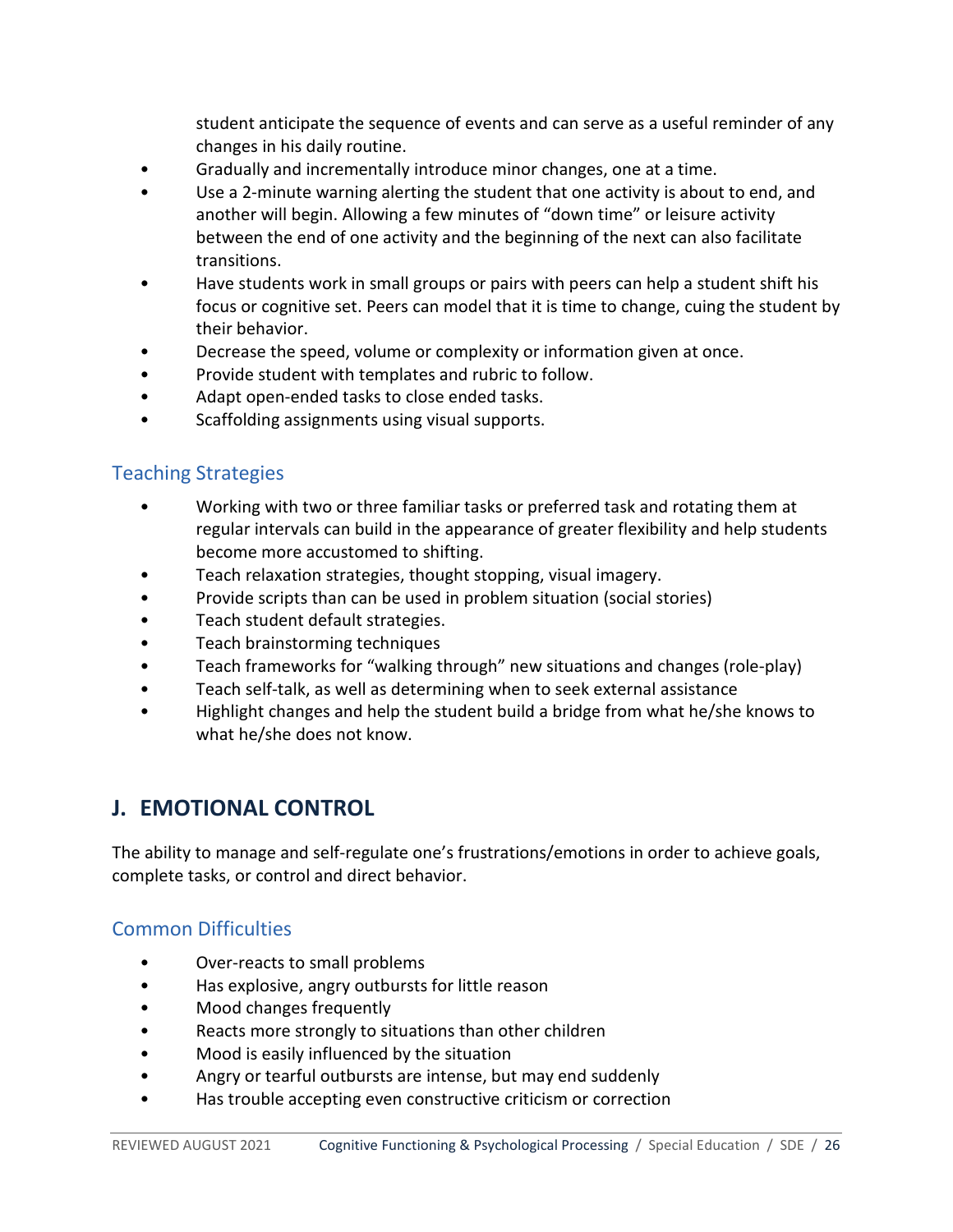- Can't keep eyes on the goal when upsetting or unexpected things happen
- Quick to call a situation "unfair"
- Overreacts to losing a game or being called on in class
- Has difficulty sticking with schoolwork when distressed about something
- Has frequent tantrums
- Becomes overly anxious

#### <span id="page-26-0"></span>Environmental Adaptations and/or Supports

- Teach the use of positive self-talk such as: "I am calm and in control." "This is not a big deal. I can handle this situation."
- Teach, model, and practice appropriate strategies for anger management, stress reduction, and conflict resolution.
- Teach calming techniques (deep breathing, counting slowly, guided imagery, positive self-talk, yoga, etc.).
- Avoid melt-downs by prompting the use of pre-taught calming techniques when needed.
- Watch for warning signs of becoming over-stimulated or frustrated and intervene (diverting attention and redirecting, using cues/signals, reminding about rewards/consequences, assigning a silent or calm activity such as journaling or drawing).
- Provide opportunities for the student to change environments and have an escape valve when becoming agitated, angry, or frustrated (e.g., a pass to library, bathroom, or guidance office).
- Work out a private signal that the student can give when needing help or a break and provide that support as quickly as possible.
- Provide visual cue cards to remind the student of appropriate behaviors and steps to take when feeling upset/angry/frustrated.
- Teach awareness of emotions by having students indicate on a scale
- of 1-10 how he/she feel at a particular moment. (My anger level is \_\_\_\_. My stress level is  $\qquad$ ).
- Use a program for teaching social-emotional skills such as Why Try www.whytry.org
- Provide advance notice of any upcoming changes in activities/ routines/schedules.
- When the student shows signs of losing control: lower your voice, maintain a calm, patient tone, and offer choices (e.g., going to designated cool-down area).
- Provide cues to signal upcoming transitions in activity (5-minute bell; playing a certain song).
- Anticipate frustrating/anxiety-provoking situations and provide support.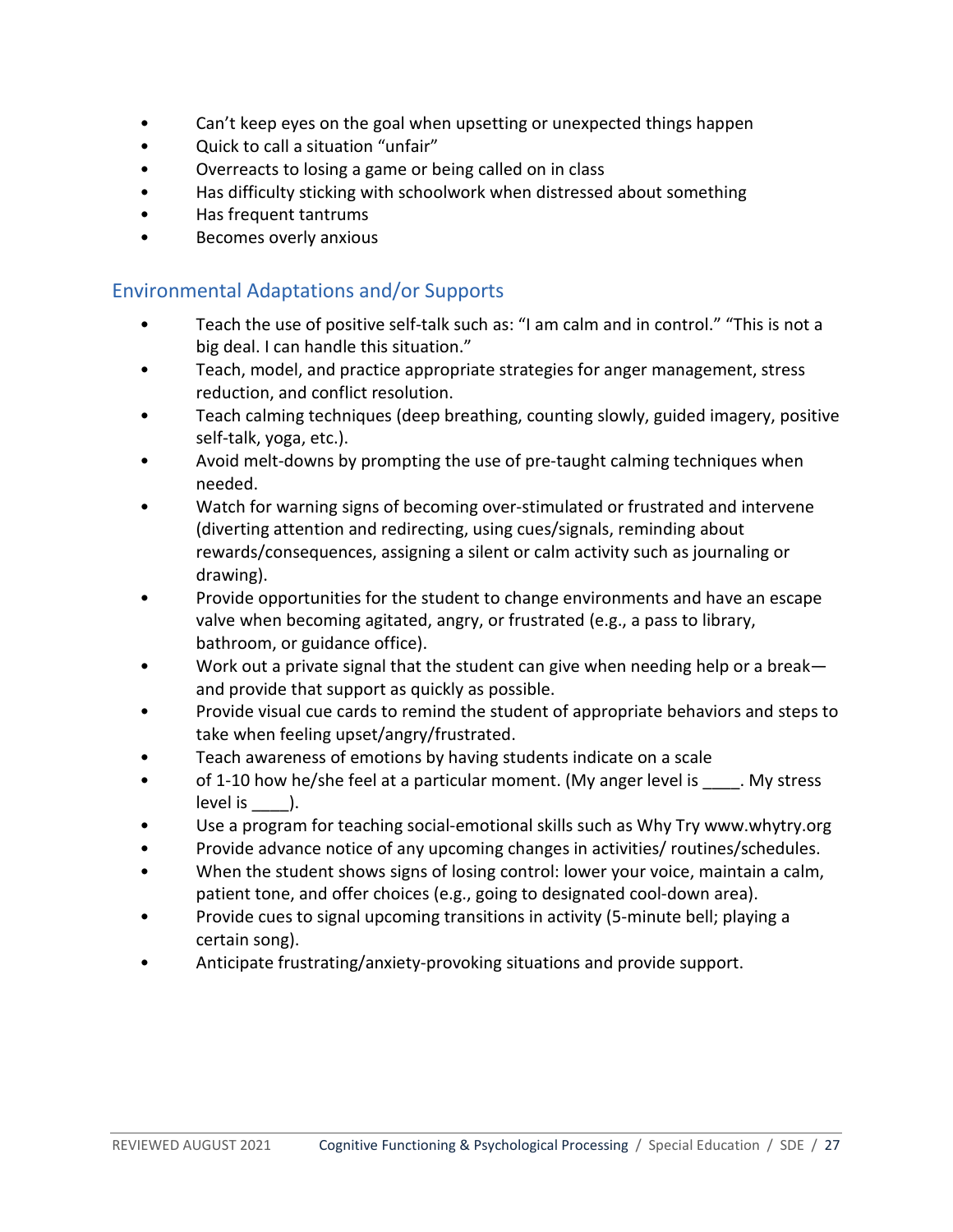# **II. Fluid Reasoning**

<span id="page-27-0"></span>Fluid Reasoning is the ability to the ability to think flexibly and problem solve. This area of reasoning is most reflective of what we consider to be general intelligence. Gifted students often have strong fluid reasoning skills.

Specifically, fluid reasoning refers to the mental operations that an individual uses when faced with a relatively novel task that cannot be performed automatically. Fluid Reasoning includes nonverbal reasoning, sequential and quantitative reasoning, and categorical reasoning.

**Sequential reasoning** is the ability to start with stated rules, premises, or condition and to engage in one or more steps to reach a solution to a problem.

**Quantitative reasoning** is the ability to inductively and deductively reason with concepts involving mathematical relations and properties.

# <span id="page-27-1"></span>General Difficulty/Academic Impact

- Difficulty understanding relationships between new concepts
- Difficulty generalizing or making connections between new material and acquired knowledge
- Limited problem solving skills in new and everyday situations
- Difficulties seeing the big picture and how things relate to each other
- Problems understanding and evaluating opinions/views of others
- Problems troubleshooting and figuring out how things works

# <span id="page-27-2"></span>General Difficulty/Academic Impact

- Explicitly teach multiple approaches to solving problems
- Define relationships and connections between ideas in a concrete way
- Provide analogies that the student can relate to
- Provide opportunities to sort, classify, and categorize
- Use teacher demonstrations with a think-aloud procedure followed by guided practice with feedback
- Make use of graphic organizers to assist in unifying information and breaking information apart.
- Teach problem-solving strategies
- Use cooperative groups and reciprocal teaching to help with perspective taking and exposure to different problem solving methods
- Integrate visual and verbal information to enhance learning
- Use a problem solving planner that sequences the questions that need to be asked when approaching a problem.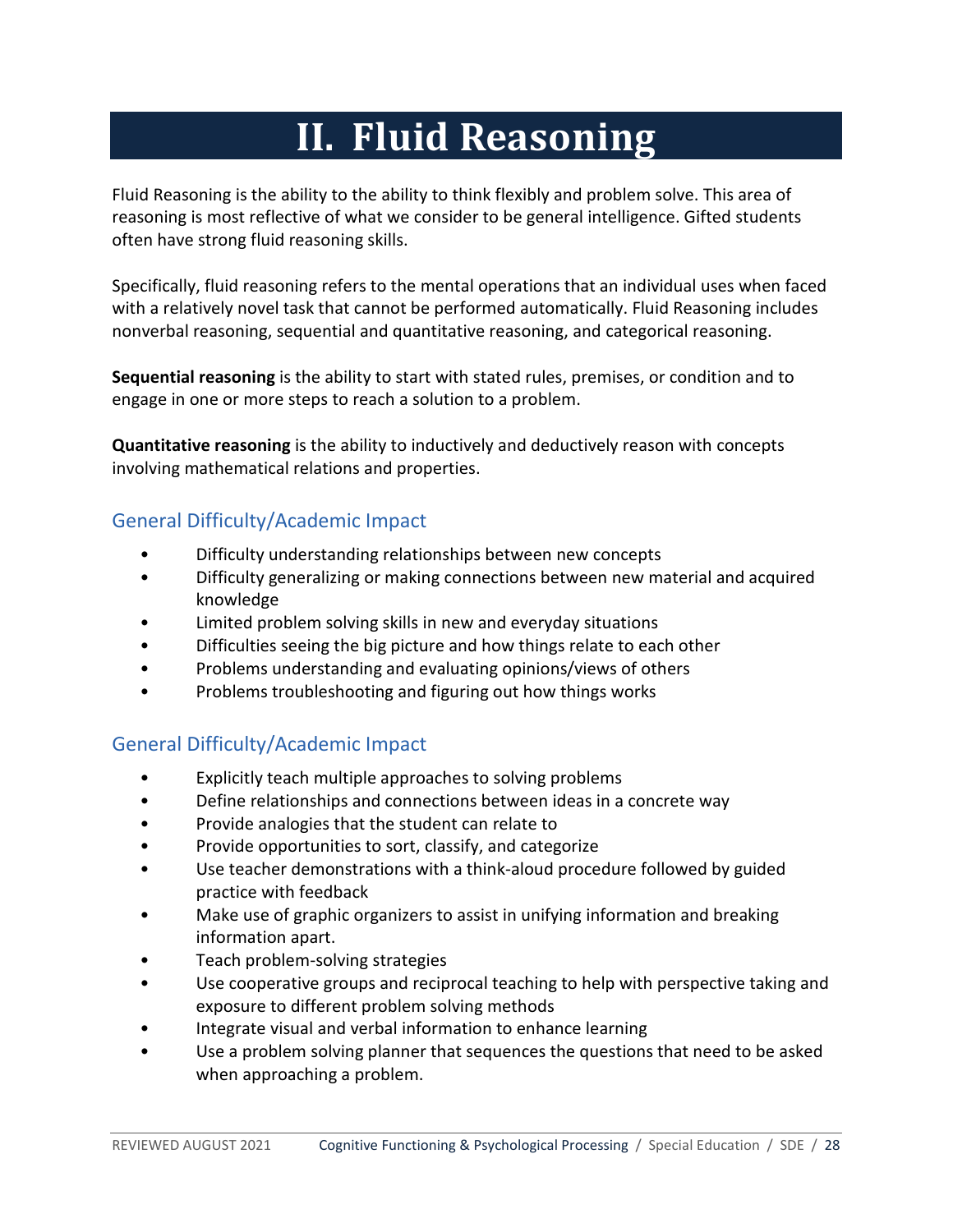# <span id="page-28-0"></span>Math Difficulty/Academic Impact

- Problems with a variety of concepts including number sense, estimation, fractions, integers, etc.
- Difficulty in applying math skills in different areas
- Difficulty with determining the best solution to a word problem
- Difficulty representing a problem in an equation
- Difficulty representing numbers or problems in a variety of ways

## <span id="page-28-1"></span>Math Strategies

- Model problem solving though talking aloud
- Teach math mnemonic strategies that specifically identify the steps for solving problems
- Teach patterns and relationships such as skip-counting or patterns on 100s chart to help learn multiplication facts
- Attach number-line to desk to help with number sense and pattern recognition
- Specifically teach the way a number or problem can be represented
- Provide manipulatives in order to help make information concrete and less abstract
- Have students explain their strategies when problem solving to expand solving options
- Require the student to show their work

## <span id="page-28-2"></span>Basic Reading and Reading Comprehension Difficulty/Academic Area of Impact

- Poor inferential/predictive skills while reading
- Weak ability to grasp the main idea
- Struggles with evaluating a writer's point of view and purpose

## <span id="page-28-3"></span>Basic Reading and Reading Comprehension Strategies

- Use graphic organizers to help summarize information
- Model self-monitoring skills while reading, demonstrating how to stop and ask oneself if material/words have been understood
- Teach cues for identifying main ideas such as looking for transition words

## <span id="page-28-4"></span>Writing Difficulty/Academic Area of Impact

- Struggles with the establishment of a purpose and perspective when writing
- Difficulty organizing thoughts in a manner that will effectively communicate ideas
- Weaknesses within creative writing
- Difficulty taking the perspective of one's audience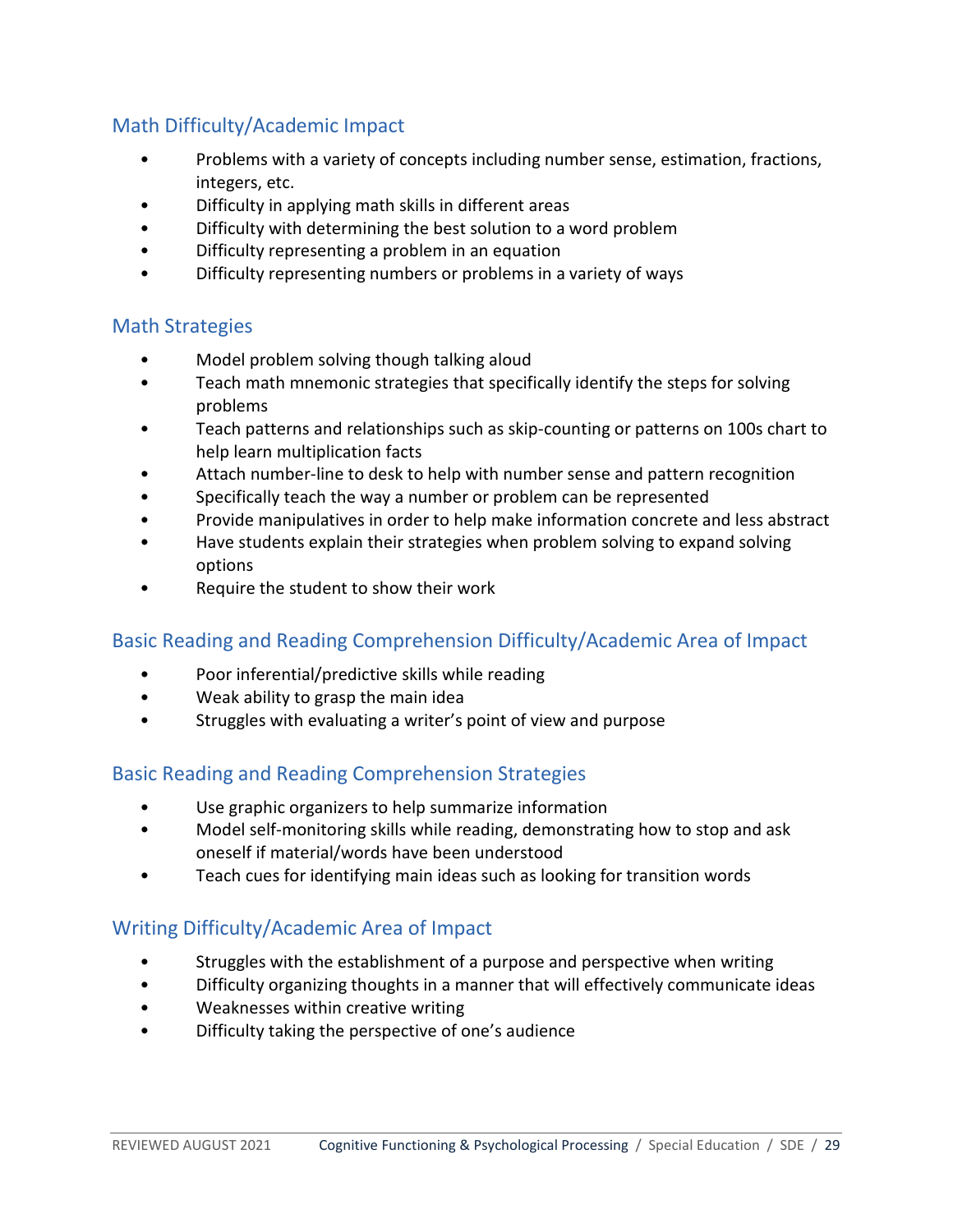## <span id="page-29-0"></span>Writing Strategies

- Use graphic organizers to help sequence information for effective communication
- Model brainstorming for generation of ideas
- Explicitly teach about genres and writing to an audience
- <span id="page-29-1"></span>• Present models of good writing with guidance in determining why the writing was effective for its purpose

- Provide an outline of content to be covered in lesson
- Adjust difficulty in level of materials to student's ability level concepts should be thoroughly explained with numerous examples.
- Allot sufficient time for review and practice, as well as time to share and discuss ideas.
- Check in with the student frequently to monitor comprehension.
- Seat the student next to a peer helper
- Provide practice tests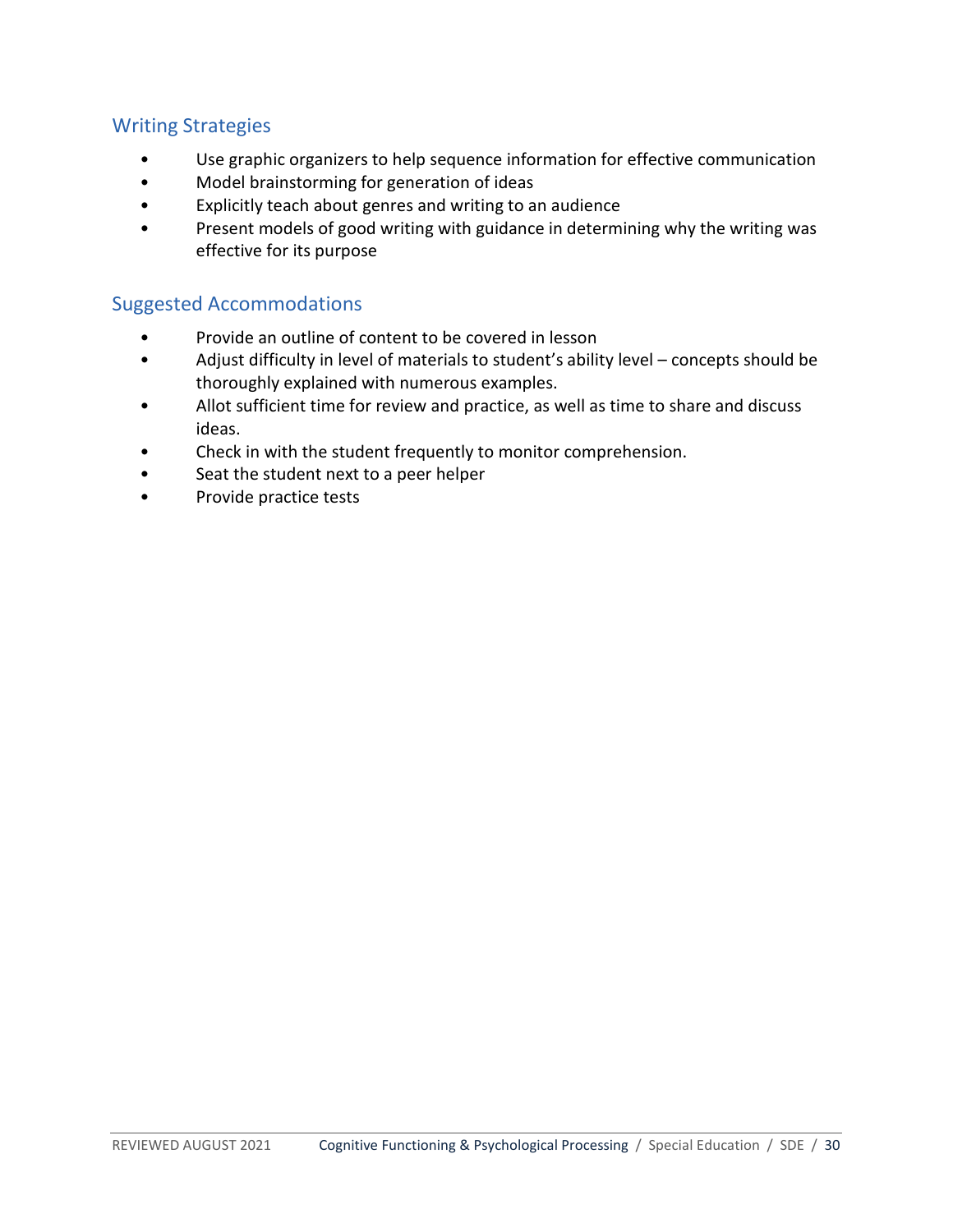# <span id="page-30-0"></span>**III. Verbal Reasoning and Knowledge (Crystallized Intelligence)**

Verbal reasoning and knowledge generally reflects one's vocabulary and overall knowledge of the world. A variety of experiences and exposure to education influences development in this area.

Specifically, verbal reasoning and knowledge refers to the breadth and depth of a person's acquired knowledge of a culture and the effective application of this knowledge. It includes vocabulary development, verbal reasoning, language skills as well as the ability to listen, comprehend, and express oral communication.

Novel reasoning and problem solving; ability to reason, form concepts, and solve problems that often include novel information or procedures. It is basic reasoning processes that depend minimally on learning and acculturation.

# <span id="page-30-1"></span>General Difficulty/Academic Area of Impact

- Lack of background information to relate new material across subject areas
- Weak vocabulary that will impact listening and comprehension skills
- Difficulty remembering facts due to lack of ability to relate the new information to background knowledge
- Gaps in skills across areas due to knowledge and acquisition being dependent on exposure to information or specific curriculum
- Difficulty drawing inferences
- Problems finding main idea of passages
- May provide off topic or "random" responses to questions
- Difficulty generalizing ideas and vocabulary to new concepts
- Difficulties with oral expression, including word retrieval and organization of thoughts
- Difficulty using precise language to effectively communicate ideas

## <span id="page-30-2"></span>General Strategies

- Repeat skills and vocabulary
- Use mnemonics to help retrieve knowledge
- Pre-teach vocabulary
- Use a quick vocabulary book or reference wall
- Relate information to prior knowledge
- Chunk information
- Create a language and experience rich environment (e.g., label items in the house, name sights on the road, talk through activities, etc.)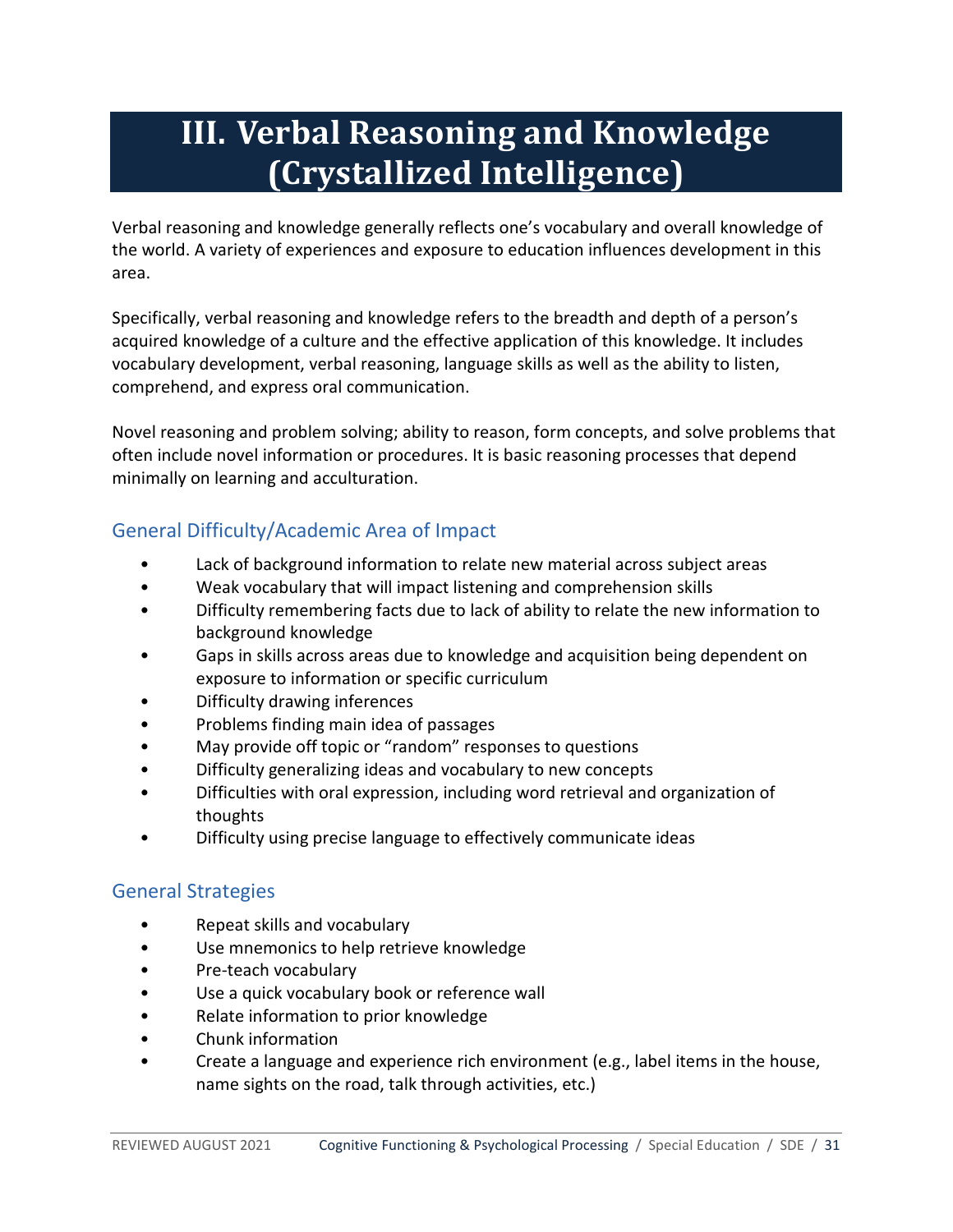- Systematically reach new vocabulary
- Teach key verbs, such as those in the GCCC, that appear in questions (e.g., demonstrate, analyze, synthesize)
- Provide specific vocabulary instruction such as the meaning of common prefixes, suffices, and root words
- Incorporate interests and prior knowledge areas into instructional activities
- When presenting directions and discussing concepts, use vocabulary that is understood by the individual

## <span id="page-31-0"></span>Math Difficulty/Academic Area of Impact

- Weaknesses in learning and identifying math vocabulary
- Difficulty with word problems in general depending on the complexity of language used
- Difficulty determining operations in word problems
- Problems understanding the relationships between number symbols and words
- Difficulty retrieving math facts due to the weaknesses in automatizing the relationship between numbers and words

#### <span id="page-31-1"></span>Math Strategies

- Teach math vocabulary
- Convert story problems to visual representation
- Teach synonyms for math vocabulary (e.g., sum=add=plus)

## <span id="page-31-2"></span>Basic Reading and Reading Comprehension Difficulty/Academic Area of Impact

- Limited vocabulary will impact comprehension in a variety of ways including inferencing, summarizing, grasping main idea, etc.
- Weak reading fluency because of poor word retrieval
- Poor comprehension due to limited vocabulary and integration of verbal concepts
- May respond inappropriately by providing an answer that does not match the question

## <span id="page-31-3"></span>Basic Reading and Reading Comprehension Strategies

- Pre-Teach vocabulary
- Read for different purposes (including pleasure reading)

## <span id="page-31-4"></span>Writing Difficulty/Academic Area of Impact

- Poor vocabulary can result in redundant word use during writing
- Difficulty using expressive language
- Limited content due to lack of exposure to various resources and experiences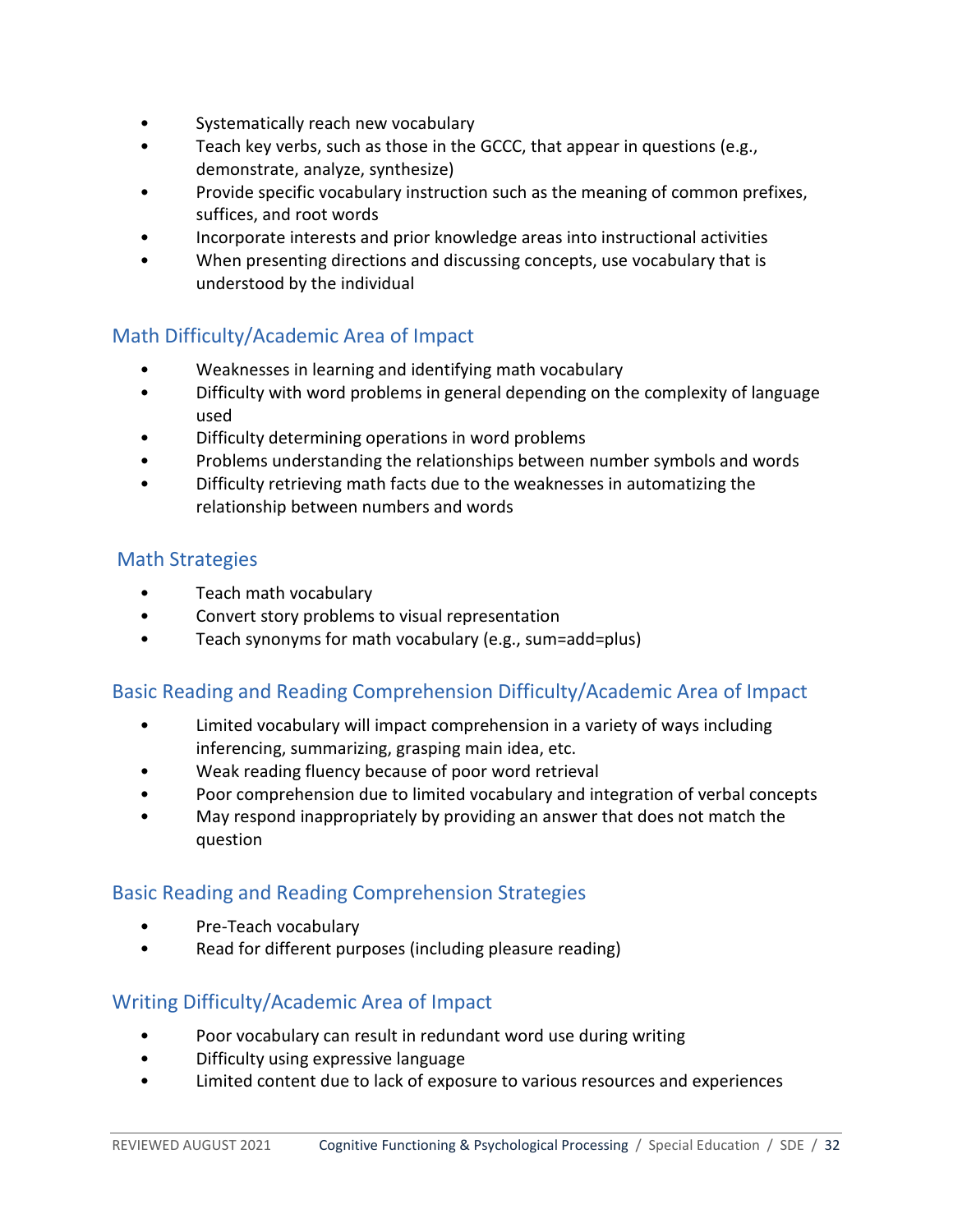#### <span id="page-32-0"></span>Writing Strategies

- Use word bank
- Use graphic organizers
- <span id="page-32-1"></span>• Model brainstorm activities

- Provide copies of notes (during lecture to follow along or after class to supplement student notes)
- Provide outline or cloze notes for students to fill in.
- Preferential seating to enhance monitoring of comprehension
- Check in with the student to ensure comprehension to task demands
- Use organizers when writing or reading to help expressive skills and comprehension
- Provide study guides
- May need extended time for reading or writing tasks
- Rephrase instruction or questions
- Allow "think time" when responding to questions
- Use visual aids (e.g., story maps, formulas, etc.)
- Highlight key words or facts
- Ensure that test items do not include vocabulary which has not been or is not familiar to the student
- Provide resources (create a language/vocabulary book) from which the student can draw information for discussion or written expression
- Provide oral communication that is individualized, clear, concise language, and vocabulary that is comprehensible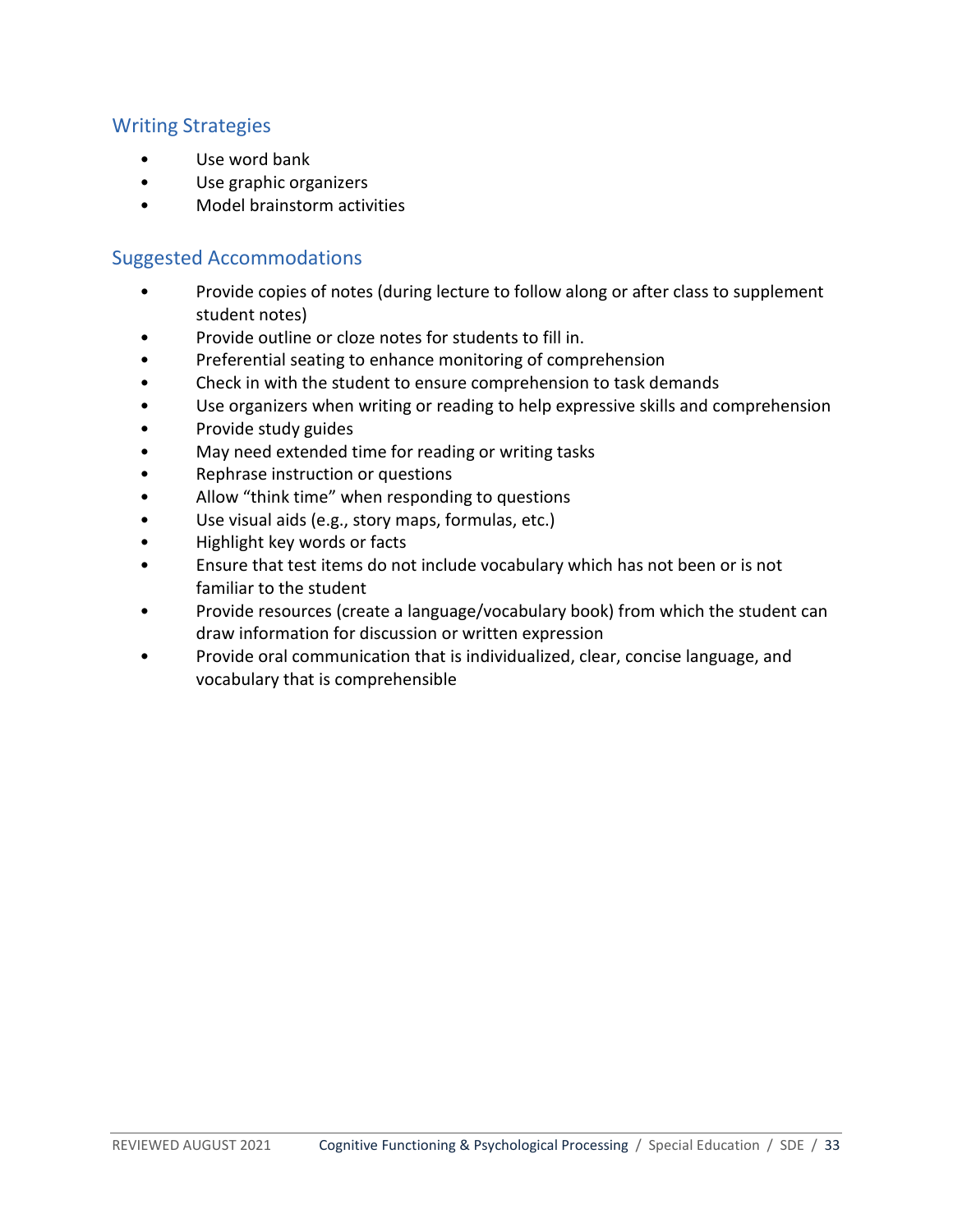# **IV. Memory**

<span id="page-33-1"></span><span id="page-33-0"></span>Memory is the ability to store and recall information. Memory includes long-term, short-term and working memory.

# **A. SHORT-TERM MEMORY**

<span id="page-33-2"></span>The ability to recall information after a few seconds.

#### General Difficulty/Academic Area of Impact

- Difficulty remembering multi-step verbal directions
- Problems remembering a series of information
- Difficulty with the initial mastery of material
- Difficulty with vocabulary development
- Problems copying information
- Weaknesses in transferring information from source to source
- Difficulty answering questions directly from text
- Problems writing dictated information

#### <span id="page-33-3"></span>General Strategies

- Deliver information in small units or portions
- Use multimodal presentation of information (visual, tactile, and auditory)
- Use stepwise approach to studying
- Use rehearsal strategies (e.g. rhymes, acronyms, anagrams, associations)
- Model re-telling, paraphrasing, and summarizing
- Use lists, notes, checklists, or memory plans
- <span id="page-33-4"></span>• Teach chunking strategies

- Allow for use of a calculator, written formulas, or math fact list to decrease the student's need to rely on mental computations
- Have fewer problems to complete, focusing on accuracy
- Allow the use of a word processor for easier editing
- Provide visual/written output of lectures so that the student can follow along and take additional notes
- Allow students to create a 'cheat sheet' to be used during various assessments.
- Attention cues, simplify directions & explanations; concept maps, color code, parallel assignments, books on tape, copy of notes, written and verbal assignments and directions.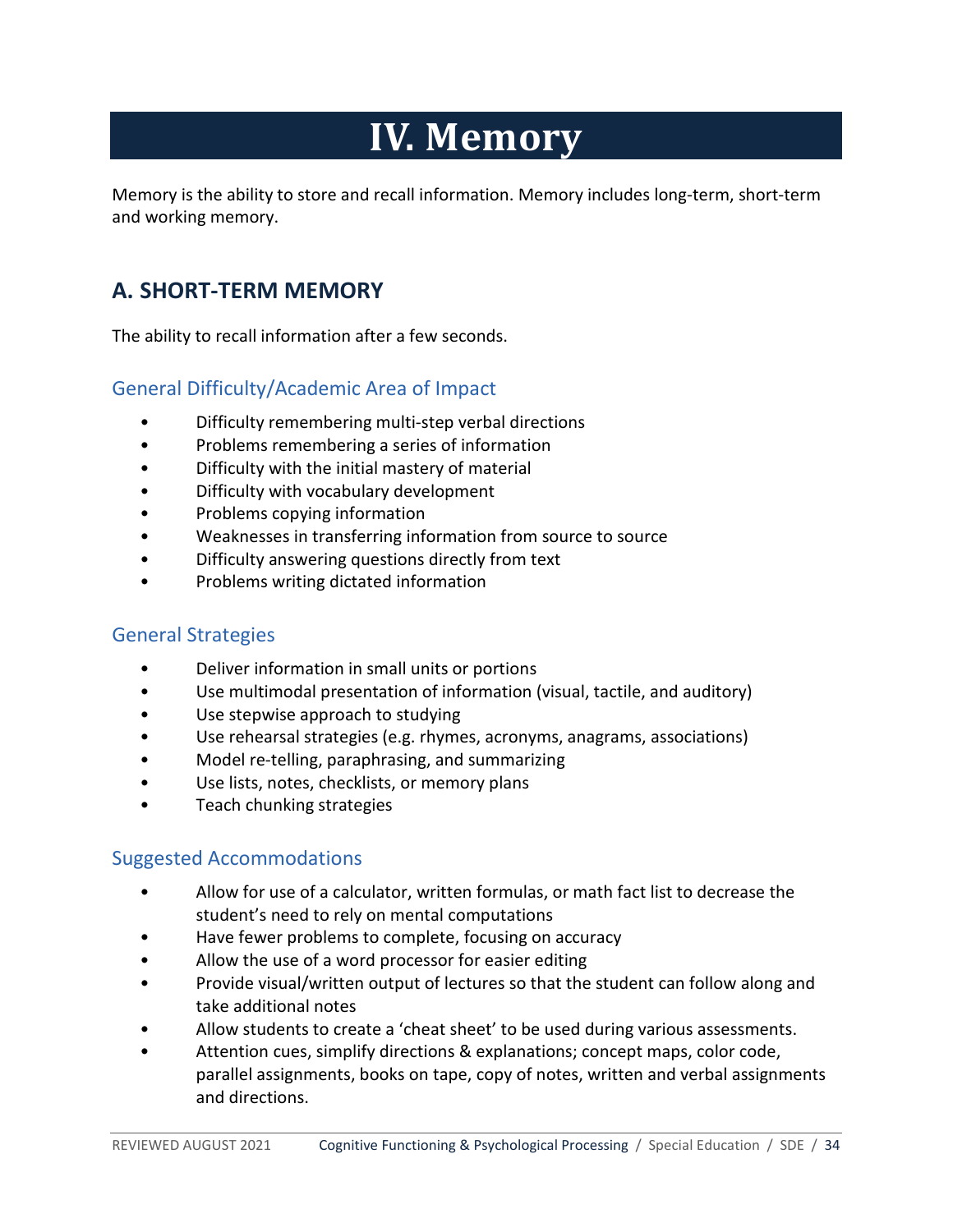# <span id="page-34-0"></span>**B. WORKING MEMORY**

Ability to temporarily store and perform a set of cognitive operations on information that requires divided attention and the management of limited capacity of short-term memory. It is a conscious process that involves the manipulation of information. Working Memory is one of the most fundamental processes in learning. Through working memory one connects input to output, as well as prior knowledge to new information. It thus affects one's ability to encode new information into long-term memory in all areas.

## <span id="page-34-1"></span>General Difficulty/Academic Area of Impact

- Difficulty following multi-step directions
- Failure to use strategies while studying
- Difficulty paraphrasing and summarizing information
- Difficulty with vocabulary development

## <span id="page-34-2"></span>Math Difficulty/Academic Area of Impact

- Difficulty with multi-step problems
- Weaknesses with keeping track of steps within math problems (e.g. long division, equations)
- Difficulties with mental math

#### <span id="page-34-3"></span>Math Strategies

- Provide a stepwise plan to follow during multiple-step problem solving or procedures (e.g. during regrouping, division)
- Verbalize while solving problems and summarize at strategic points
- Teach use of a number line or calculator
- Use mnemonic techniques (e.g. PEMDAS Parentheses, Exponents, Multiply, Divide, Add, and Subtract for order of operations)
- Provide visual model of multi-step problem
- Explicitly teach a problem-solving model (e.g. QDPAC Question, Data, Procedure, Answer, Check)
- Use visual organizers

#### <span id="page-34-4"></span>Basic Reading and Reading Comprehension Difficulty/Academic Area of Impact

- Difficulty remembering sounds/words when decoding resulting in poor reading fluency
- Weak reading comprehension due to poor decoding skills which limit overall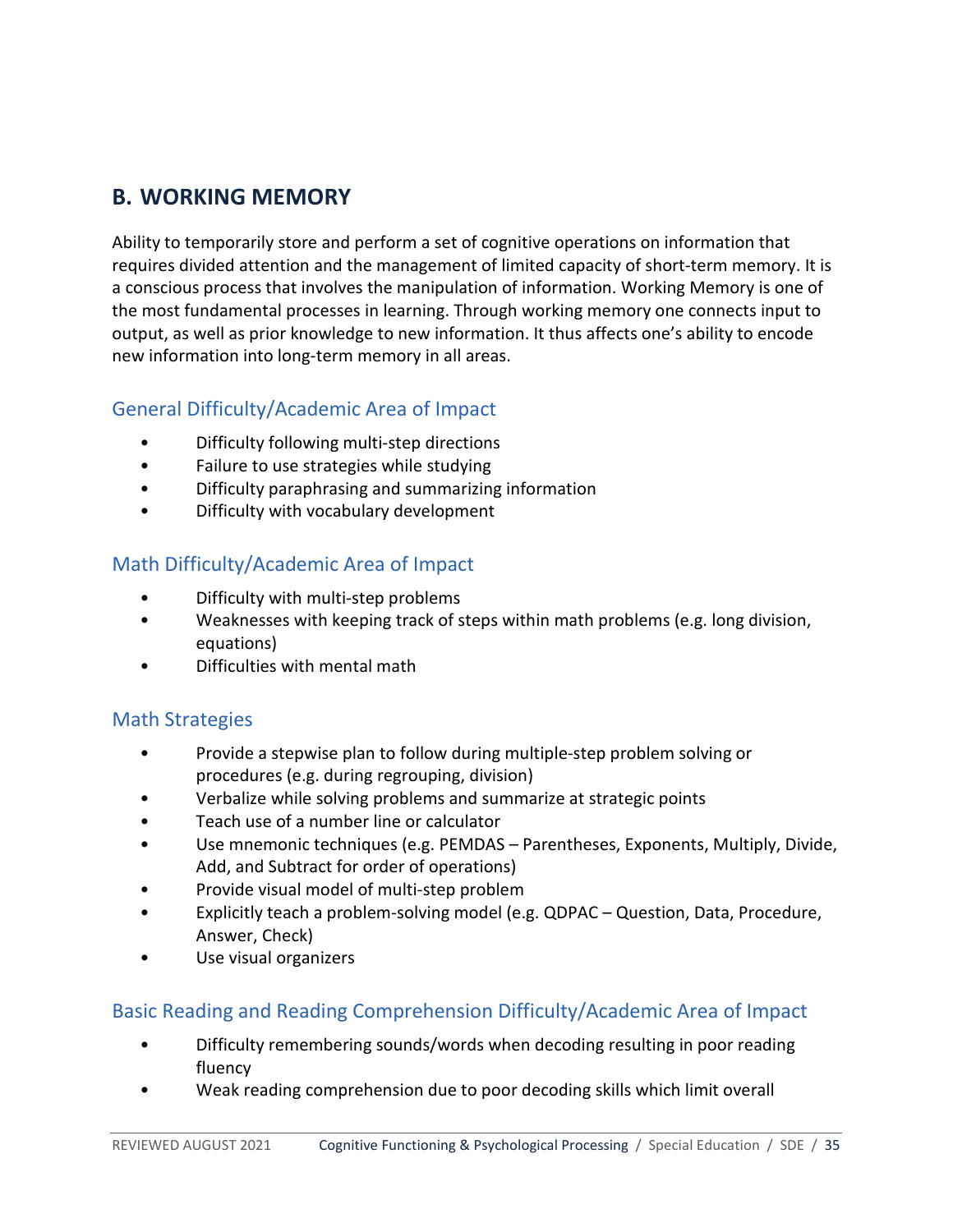memory resources

- Low fluency due to poor monitoring of the context of words
- Problems with simultaneously remembering a comprehension question and integrating information from the passage

# <span id="page-35-0"></span>Basic Reading and Reading Comprehension Strategies

- Encourage automization of sound-symbol associations
- Build sight word vocabulary
- During reading comprehension tasks, use active reading techniques such as underlining use of a highlighter, re-reading, marking important parts, writing on margins of books
- Review prior knowledge before teaching new information
- Check for comprehension at strategic points
- Have students take turns making/asking questions and responding to questions about material being taught
- Use graphic organizers
- Model self-monitoring for comprehension

# <span id="page-35-1"></span>Writing Difficulty/Academic Area of Impact

- Difficulty tracking what the student is writing
- Problems organizing thoughts in writing
- Problems integrating organization and grammar
- Difficulties sequencing ideas

# <span id="page-35-2"></span>Writing Strategies

- Use of graphic organizers
- Have word bank available
- Use of tape recorder to record ideas before writing them
- Teach self-monitoring for organization and grammar
- <span id="page-35-3"></span>• Assistive Technology

- Allow for use of calculator, written formulas, or math fact list to decrease the student's need to rely on mental computations
- Have fewer problems to complete, focusing on accuracy
- Allow the sue of a word processor for easier editing
- Provide visual/written output of lectures so that the student can follow along and take additional notes
- Allow students to crease a "cheat sheet" to be used during various assessments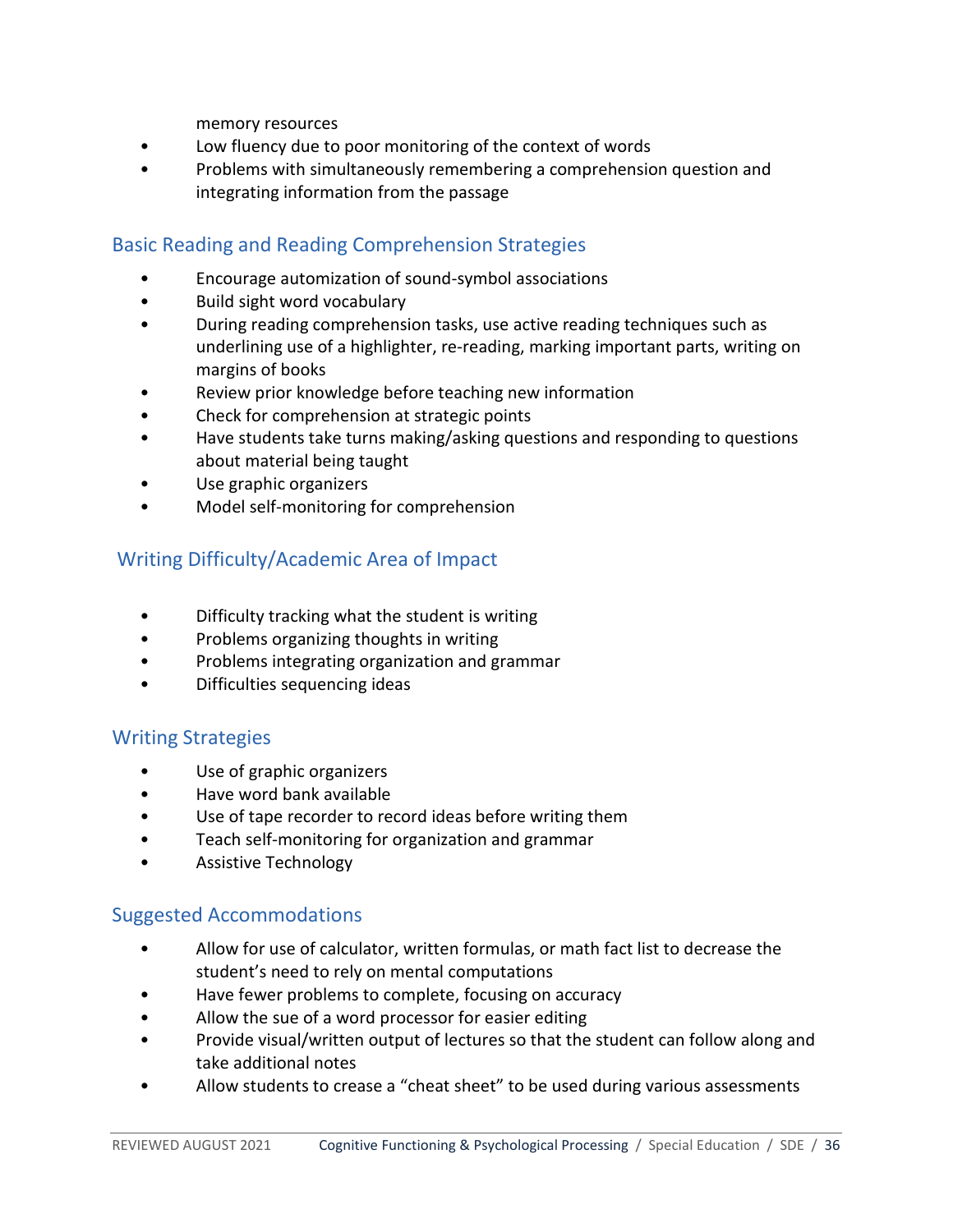# <span id="page-36-0"></span>**C. LONG-TERM MEMORY AND RETRIEVAL**

Memory is the ability to store and recall information. Memory includes short-term, long term, and working memory.

Ability to store information and fluently retrieve new or previously acquired information from long-term memory. Includes the ability to absorb newly presented information and to demonstrate subsequent acquisition of such information.

The ability to take and store a variety of information (ideas, names, concepts) in one's mind, then later retrieve it quickly and easily using association.

## <span id="page-36-1"></span>General Difficulty/Academic Area of Impact

- Perform poorly when reviewing past material
- Perform poorly when asked to compete a variety of problems on several different concepts
- Can't easily retrieve needed information from long-term memory
- Forgets steps in algorithms such as long division, and have a hard time when solving multi-step word problems
- Have difficulties placing information in short-term memory and thus have problems later retrieving it from long-term memory
- Weaknesses in transferring information from source to source
- Have difficulties in matters related to time
- Might do well on daily quizzes but has difficulty passing chapter exams containing these materials.
- Difficulty remembering the writing process
- They understand new information in class but are uncertain how to proceed once they leave class.

#### <span id="page-36-2"></span>General Strategies

- Provide over-learning
- Provide review and repetition
- Provide immediate feedback
- Teach memory aids Use rehearsal strategies (e.g., rhymes, acronyms, anagrams, associations)
- Provide a list of steps that will help organize behavior and facilitate recall
- Use lists, notes, checklists, or memory plans
- Teach chunking strategies
- Teach mnemonic strategies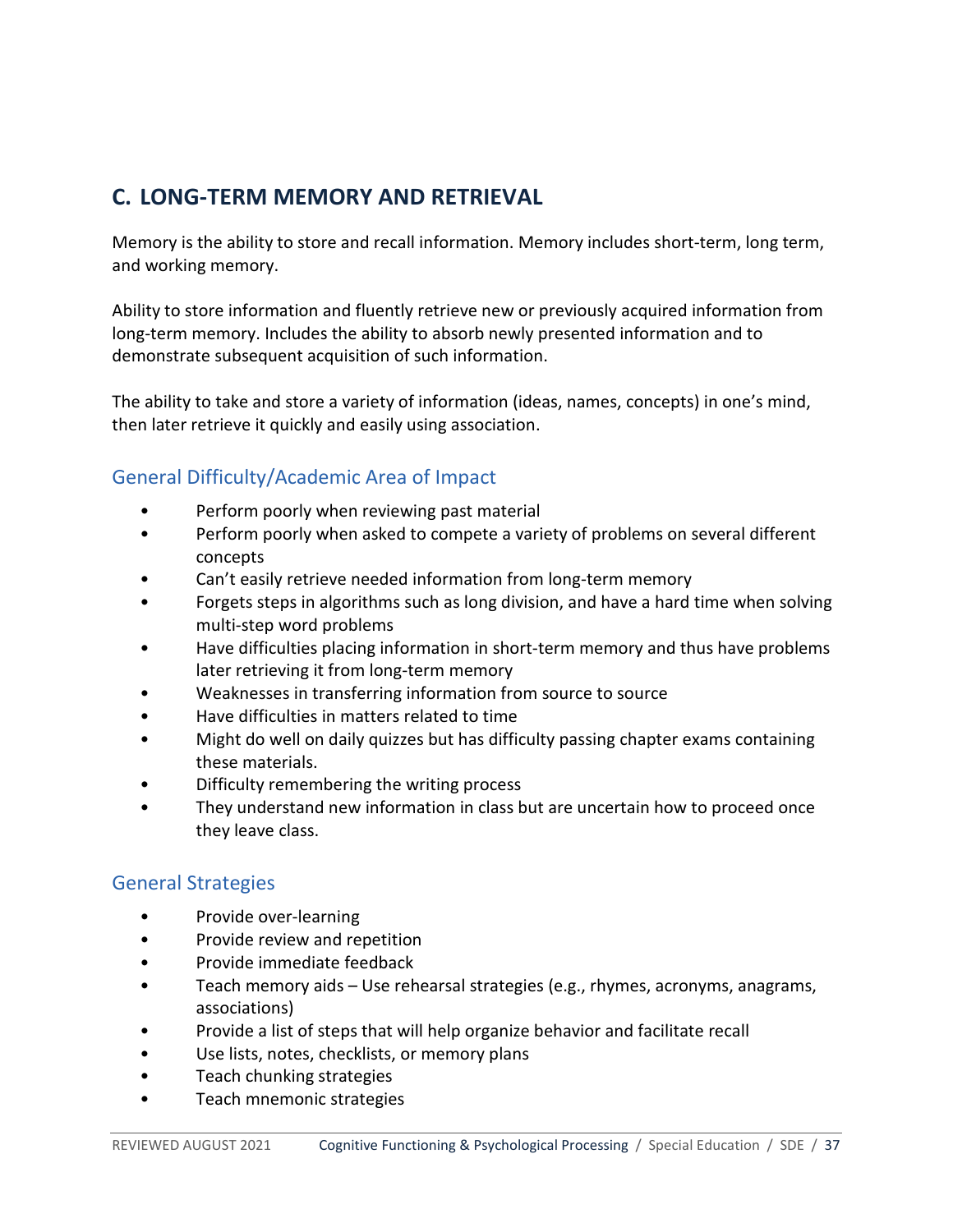- Provide multi-sensory learning
- Use visual, kinesthetic, vocal, and auditory channels, as appropriate
- Provide context and meaning based instruction
- <span id="page-37-0"></span>• Limit the number of new facts, words, and concepts in one session

- Limit the amount of information to be learned during an instructional session
- Provide reference sheets
- A calculator during math computation
- Employ test formats that require recognition in favor of test formats that require recall
- Emphasize concepts understood instead of memory for rote information in grading rubrics
- Provide source of external memory
- Check to ensure that the student has retrained sufficient information to work independently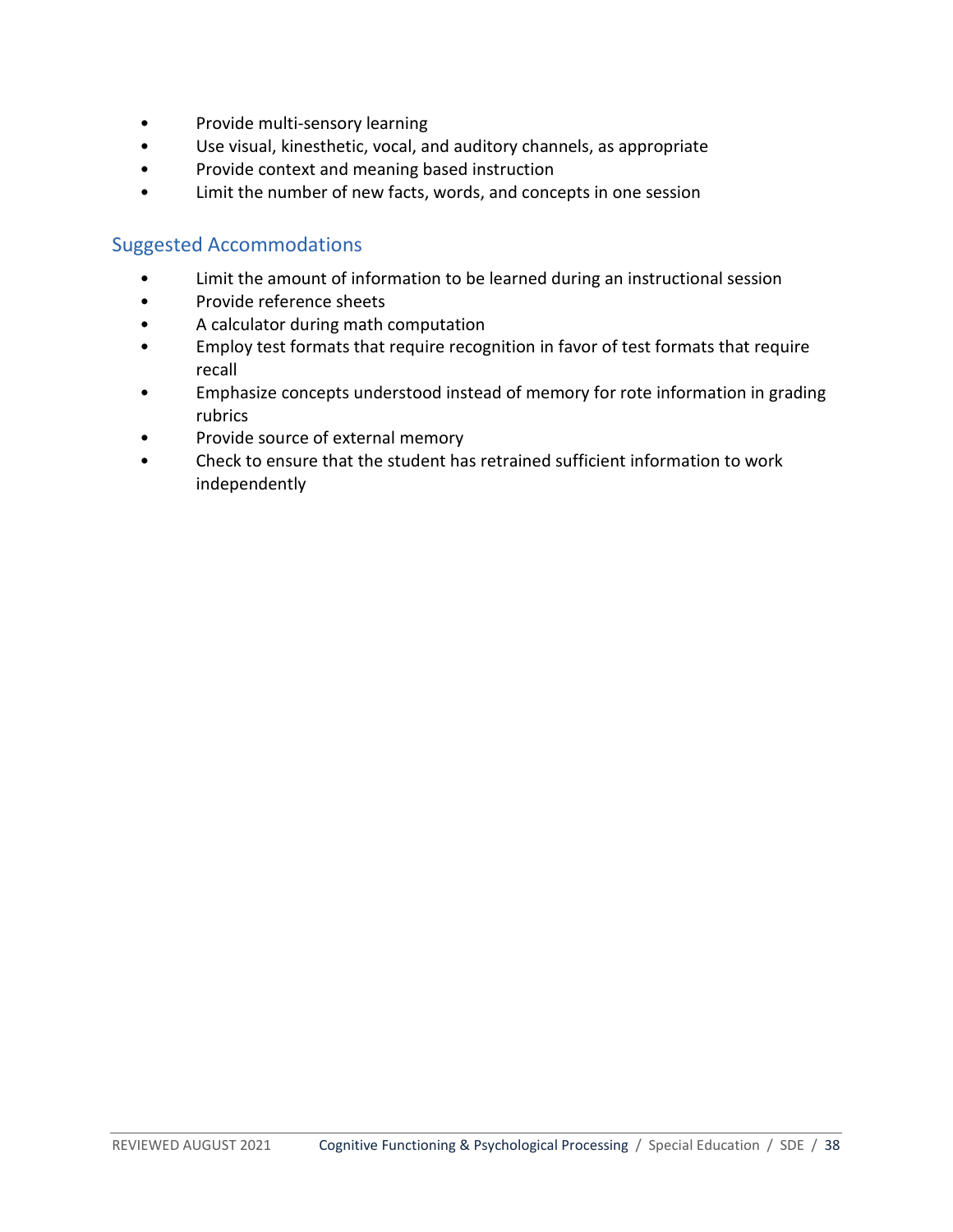# **V. Visual Processing**

<span id="page-38-0"></span>Visual processing refers to the manipulation and memory of what we see-not actual vision but problems in the processing of visual information by the brain

Visual processing is the ability to generate, perceive, analyze, synthesize, store, retrieve, manipulate, transform, and think with visual patterns. Visual processing includes understanding spatial relations, perceptual integration, spatial perception, figure-ground discrimination, and visual discrimination.

**Visual discrimination** - the ability to differentiate objects based on their individual characteristics.

**Perceptual integration** (part/whole relationship) - perceiving or integrating the relationship between an object or symbol in its entirety and the component parts which make it up. A variety of skills associated with academics require spatial understanding of quantity, direction, interval, shape, location, size, direction of movement, sequence, and scale. These include: mathematics, spelling, punctuation and capitalization, mapping, understanding time, drawing, copying, ordering, changing point of view, and handwriting.

# <span id="page-38-1"></span>General Difficulty/Academic Area of Impact

- Difficulty misunderstanding or confusing written symbols
- Problems with being easily distracted by competing visual information
- Difficulty judging distances (e.g., bumping into things, placing objects too close to an edge)
- Difficulty fluidity of movement (e.g., getting out of the way of a moving ball, knocking things over)
- Trouble differentiating colors or similarly shaped letters and numbers
- Difficulty identifying information from pictures, charts, graphs, maps, etc.
- Weaknesses organizing information from different sources into one cohesive document
- Difficulty finding specific information on a printed page (e.g., getting a number out of the phone book)
- Problems remembering directions to a location
- Weaknesses in recalling non-verbal experiences
- Difficulty remembering an item, picture, symbol once it has been removed from view
- Problems remembering the orientation of numbers or letters
- Difficulty perceiving words and numbers as separate units.
- Problems with directionality in reading and math
- Confusion of similarly shaped letters, such as b/d/p/q
- Difficulty ignoring irrelevant stimuli
- Difficulty putting parts together to form a whole e.g., maps, three dimensional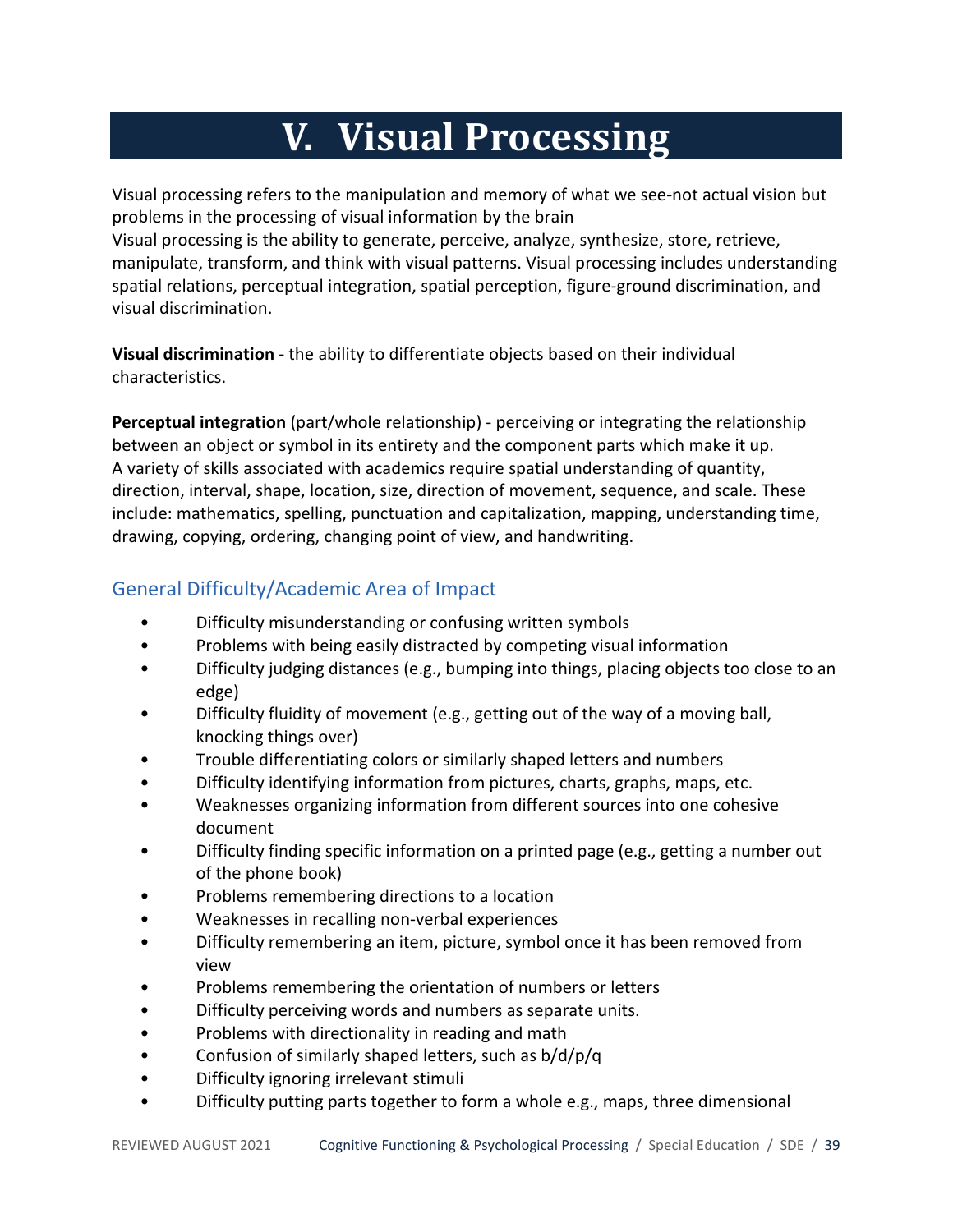objects

• Reversals when writing

## <span id="page-39-0"></span>General Strategies

- Provide activities designed to develop discrimination of visual features (e.g., Where's Wally?, find the odd one out, find the hidden object, circle the same word in a text, word searches, find words with beginning with "t", ending with "ing" or containing  $"ou"$
- Give examples and point out the important details of visual information
- Teach the cognitive-behavioral interventions of private speech (refer to SLP for suggestions)
- Partially cover a picture and ask the student to identify the whole
- Encourage the student to verbalize what he/she has been (e.g., remembering routes around school may be easier if he/she has a verbal description in his head)
- Model visual memory skills by showing the student a picture or card and asking them to remember what is on it. Remove it from view and ask for a detailed description of it or ask specific questions about the picture

# <span id="page-39-1"></span>Math Difficulty/Academic Area of Impact

- Difficulty sequencing ideas
- Weaknesses in organizing and solving math problems
- Trouble with mathematical concepts related to understanding of size
- Problem perceiving numbers as separate units.
- Problems telling time.
- Difficulty with geometry
- Problems understanding fractions and part to whole relationships.

## <span id="page-39-2"></span>Math Strategies

- Difficulty perceiving individual numbers accurately.
- Difficulty with regrouping or performing operations with multiple digits.
- Teach student to verbalize the math problem.
- Use graph paper to aid in aligning numbers.
- Color-coding

## <span id="page-39-3"></span>Basic Reading and Reading Comprehension Difficulty/Academic Area of Impact

- Difficulty finding and retaining important information in reading assignments or tests.
- Difficulty reading with speed and precision.
- Problems blending letters into words visually.
- Problems perceiving individual letters or words accurately.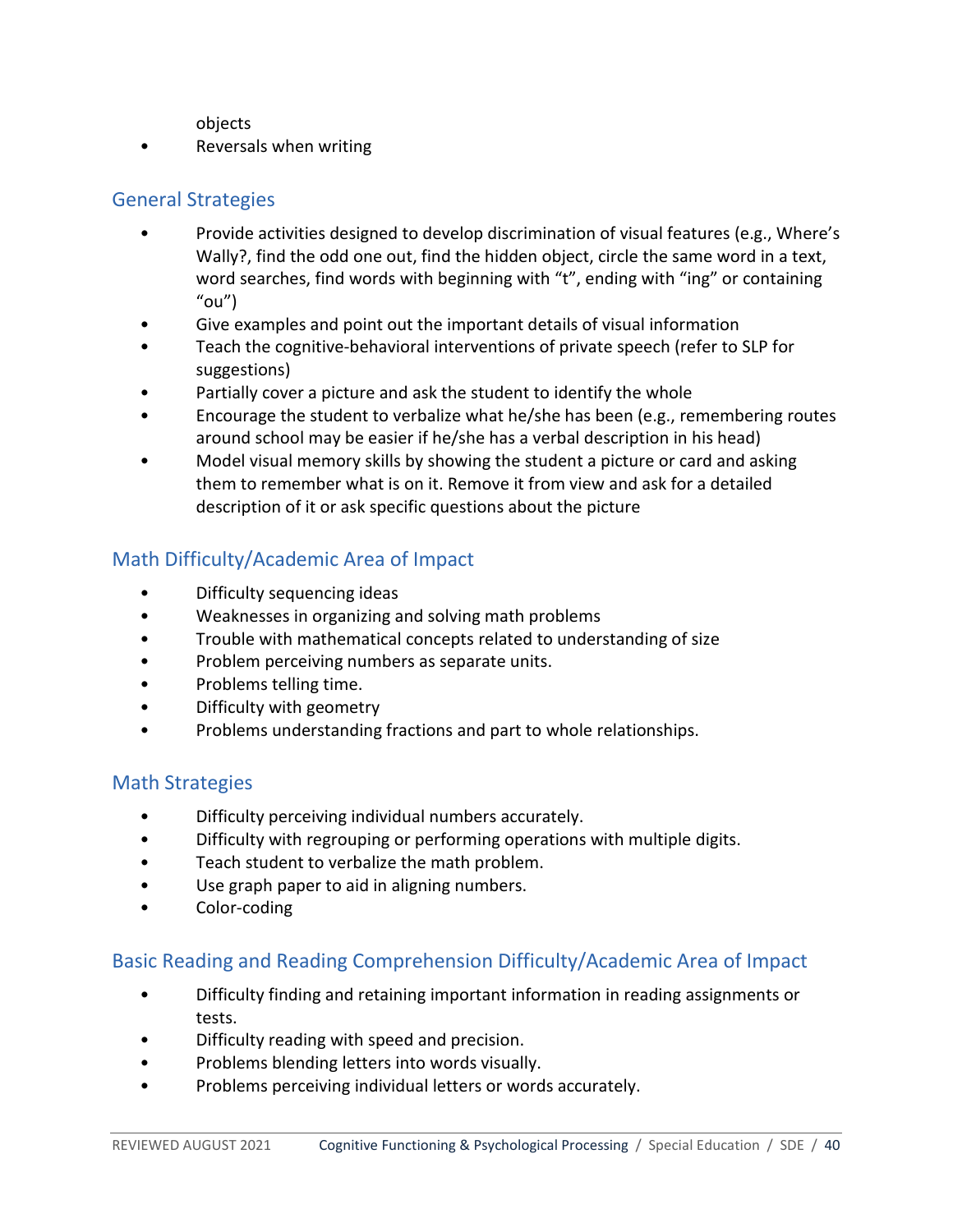- Weaknesses in noticing all the relevant words in a question, identifying key words or developing "skim and scan" skills.
- Although they may be able to read the individual letters they may struggle to put letters together to form words.
- Problems skipping lines of text.
- Difficulty tracking from left to right.
- Difficulty tracking (keep your space) while reading.

## <span id="page-40-0"></span>Basic Reading and Reading Comprehension Strategies

- Teach student common visual patterns within words (e.g., prefixes and suffixes)
- Teach student to key in on headings within texts

## <span id="page-40-1"></span>Writing Difficulty/Academic Area of Impact

- Trouble staying within margins or on lines
- Problems copying form the board or books
- Difficulty writing neatly and quickly
- Difficulty with spacing
- Difficulty organizing written work
- Weaknesses in labeling diagrams
- Problem recognizing spelling patterns

#### <span id="page-40-2"></span>Writing Strategies

- Teach proof-reading strategies (e.g. COPS) or use a proof-reading buddy
- Before writing letters or essays create an outline to simplify and organize ideas
- Color code

## <span id="page-40-3"></span>Suggested Accommodations

- Use books, worksheets and other materials with enlarged print.
- Allow student to write answers on the same sheet of paper as the questions or offer opportunities for student to explain answers orally.
- Provide a tape recorder to supplement note-taking.
- Reduce the amount of visual information on a page.
- Use color-coding of materials.
- <span id="page-40-4"></span>• Provide repeated exposures to printed visuals.

# **A. SPATIAL PERCEPTION**

Refers to the ability to accurately perceive objects in space with reference to other objects. It is the ability to discriminate right from left, top to bottom, and so on.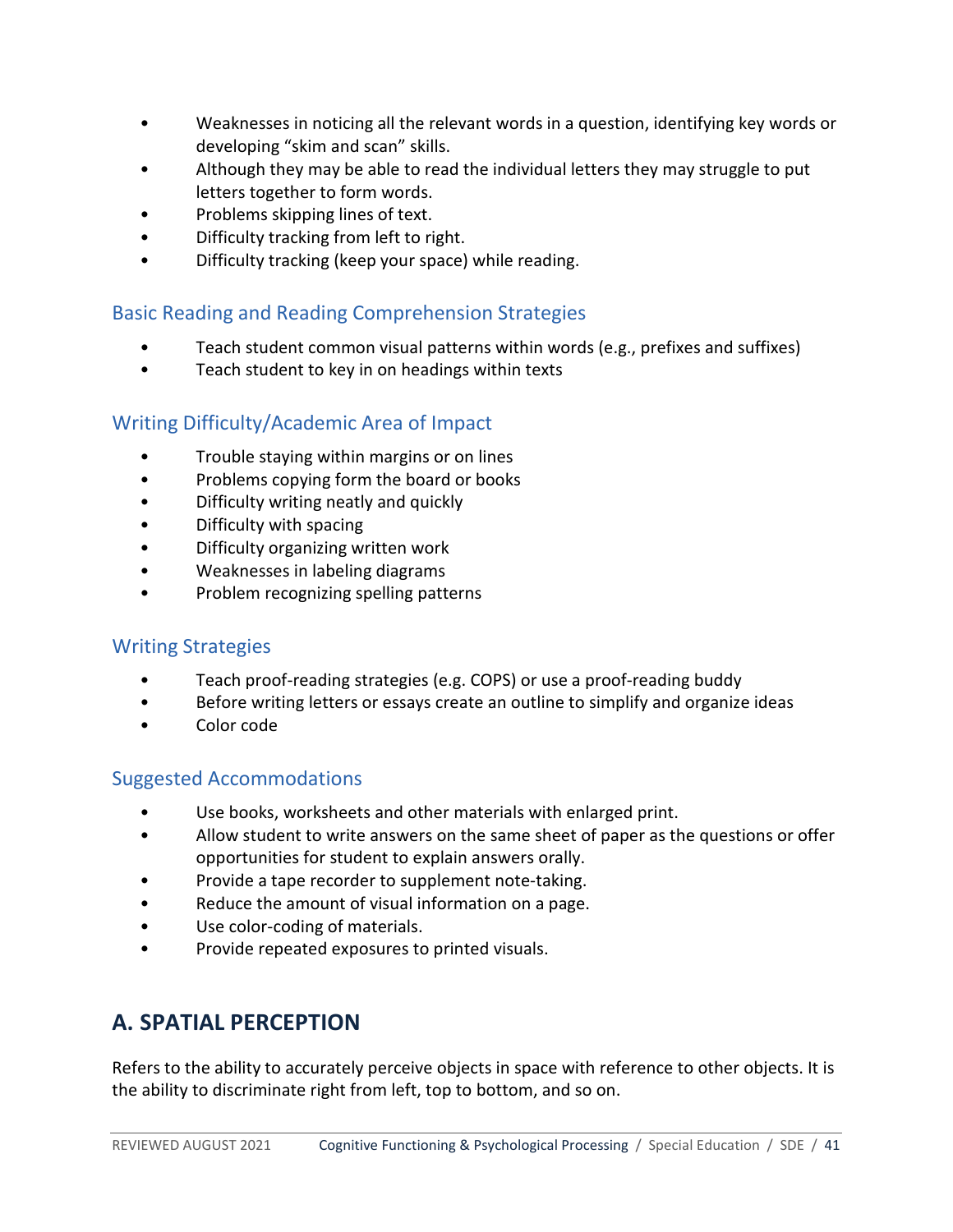# <span id="page-41-0"></span>General Difficulty/Academic Impact

- Lose their place while working on a worksheet or when reading a text.
- Hinders their ability to write in a straight line across the paper.
- Impacts the directional aspects of mathematics such as the ability to solve problems involving single-digit addition (up-down), regrouping (left-right), the alignment of numbers, or using a number line.
- May have trouble with the concept of fractions as well as writing them, writing decimals, and find it hard to discern differences in size or shape.

# <span id="page-41-1"></span>**B. FIGURE GROUND**

<span id="page-41-2"></span>Refers to the ability to identify an object from a background of other objects.

# General Difficulty/Academic Impact

- These students lose their place on a page.
- Mix up parts of different problems.
- Have difficulty reading a calculator.
- Difficulty reading multi-digit numbers
- <span id="page-41-3"></span>• Difficulty copying symbols correctly.

# **C. VISUAL DISCRIMINATION**

Refers to the ability to discern similarities and differences when comparing letters, numbers, and other objects. This includes distinguishing among common objects and symbols, color, form, shape, pattern, size, and position, as well as the ability to recognize an object as distinct from its surrounding environment.

# <span id="page-41-4"></span>General Difficulty/Academic Impact

- Can cause students to have difficulty identifying symbols
- Difficulty gaining information from pictures, charts, graphs/
- Difficulty using visually presented material in a productive way; trouble reading text, worksheet, or tests, with too much information on one page
- Slow processing speed
- They may not be able to tell the difference between a quarter and a nickel, the numbers 6 and 9, and the small and big hands on a clock
- These issues can result in interference with many mathematics skills such as measurement, estimation, problem solving, and geometry
- Overall: Difficulties reading out loud; lose their place in the text; will combine unrelated parts of sentences; copies problems or assignments incorrectly from the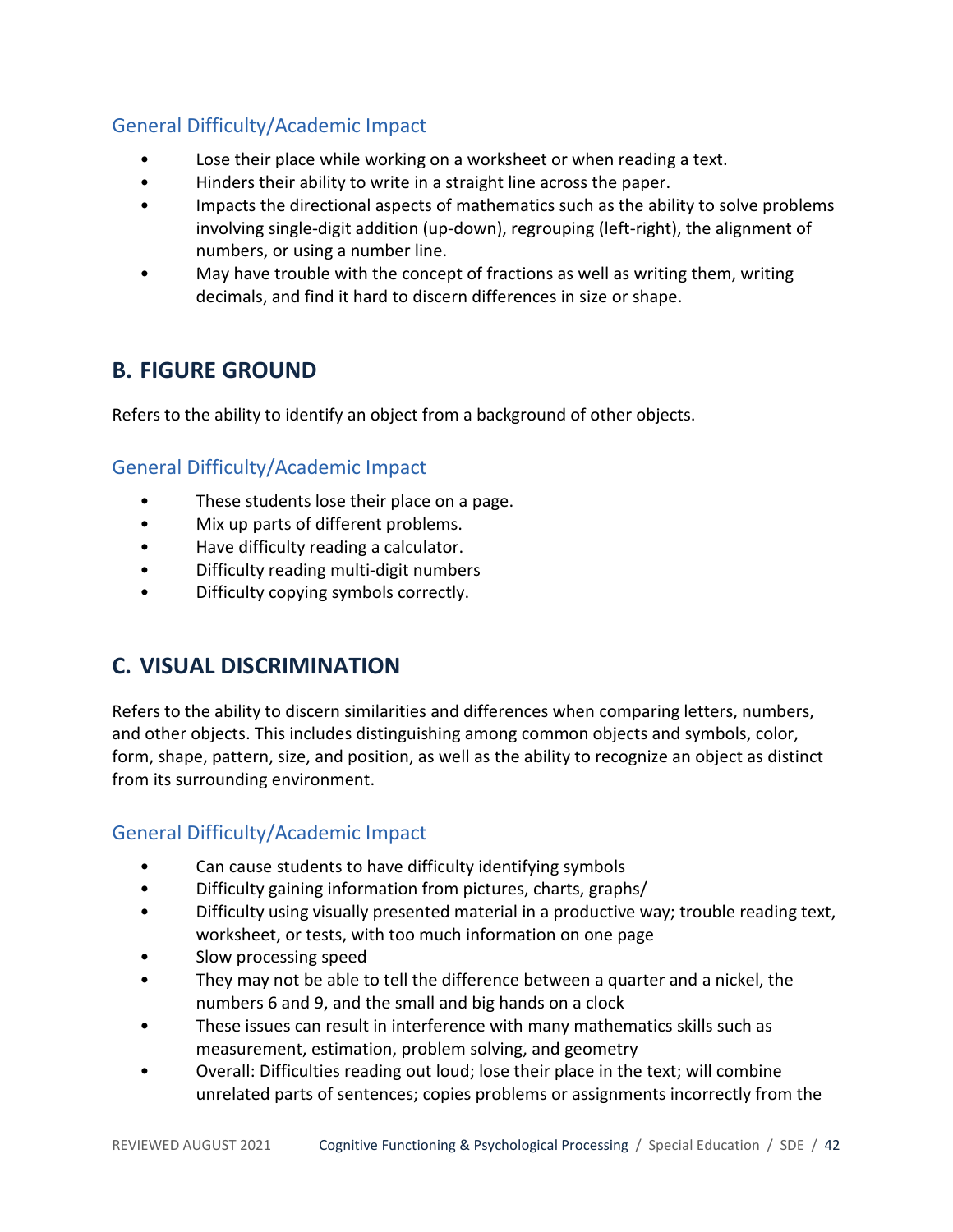board; difficulty when taking math quizzes/tests – often uses information from one problem coupled with information from another problem on the same page to answer a question; when setting up a number problem, they will often misalign numbers

# <span id="page-42-0"></span>**D. REVERSALS**

**Type 1:** student reverses digits or letters, creating a mirror image of a single digit

<span id="page-42-1"></span>**Type 2:** when a student reverses the digits of a two-digit number

## General Difficulty/Academic Impact

• Can cause problems with regrouping and transposing digits or letters.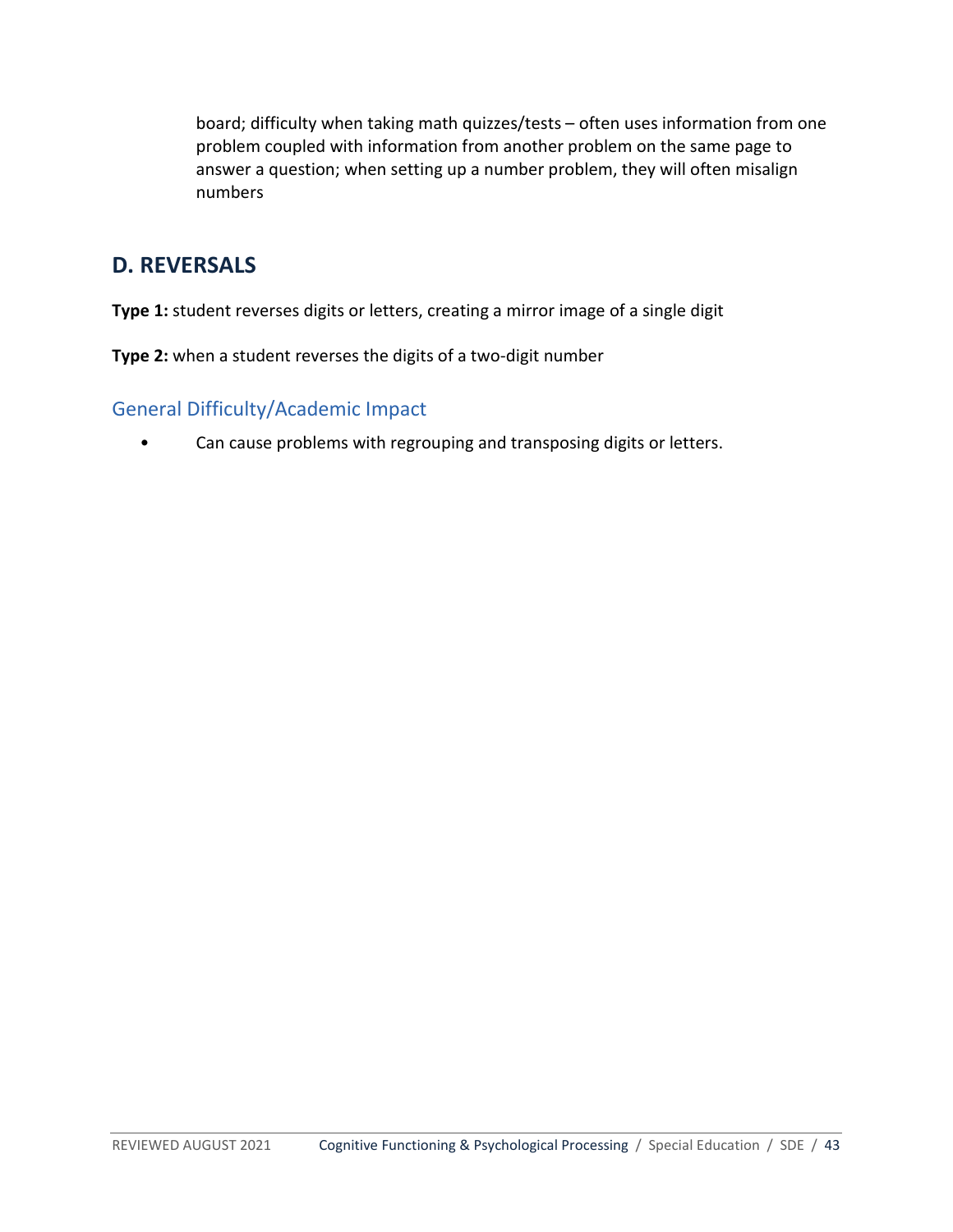# **VI.Auditory Processing**

<span id="page-43-0"></span>Ability to perceive analyze, and synthesize patterns among auditory stimuli and to discriminate subtle nuances in patterns of sound and speech when presented under distorted conditions. It does not apply to what is received by the eardrum or to deafness or being hard of hearing. Auditory processing includes phonological awareness, resistance to auditory stimulus distortion, and memory for sounds.

# <span id="page-43-1"></span>**A. PHONOLOGICAL AWARENESS (READING)**

<span id="page-43-2"></span>Ability to break apart and blend sounds in words.

# General Difficulty/Academic Area of Impact

- Difficulty understanding what is said
- Articulation errors
- Inability to hear different sounds in words would affect reading and spelling. Difficulty making out the teacher's voice against the background noise from other students and difficulty discriminating between sounds of spoke number in class
- Difficulty paying attention in class
- Difficulty hearing the teacher when other students are shuffling their papers, opening their notebooks, or making other noises
- Difficulty remembering an assignment or task when told to orally
- Oral drills are challenging for these students
- Difficulty learning vocabulary presented orally
- Slow processing speed

# <span id="page-43-3"></span>General Strategies

- Expose children to sounds, music, rhythms, and language.
- Read aloud to the child
- Read books that use a lot of rhyming words
- Provide opportunities to explore and manipulate sounds, words, and language
- Use decodable texts for daily practice
- Listen to books on tape
- Assistive technology for electronic reader (read out loud, start to finish, Bookshare)

# <span id="page-43-4"></span>Basic Reading and Reading Comprehension Difficulty/Academic Area of Impact

- Inability to hear different sounds in words affects one's ability to assign sounds to letters (decoding).
- Difficulties with Phonological Awareness activities-rhyming, alliteration, imitation,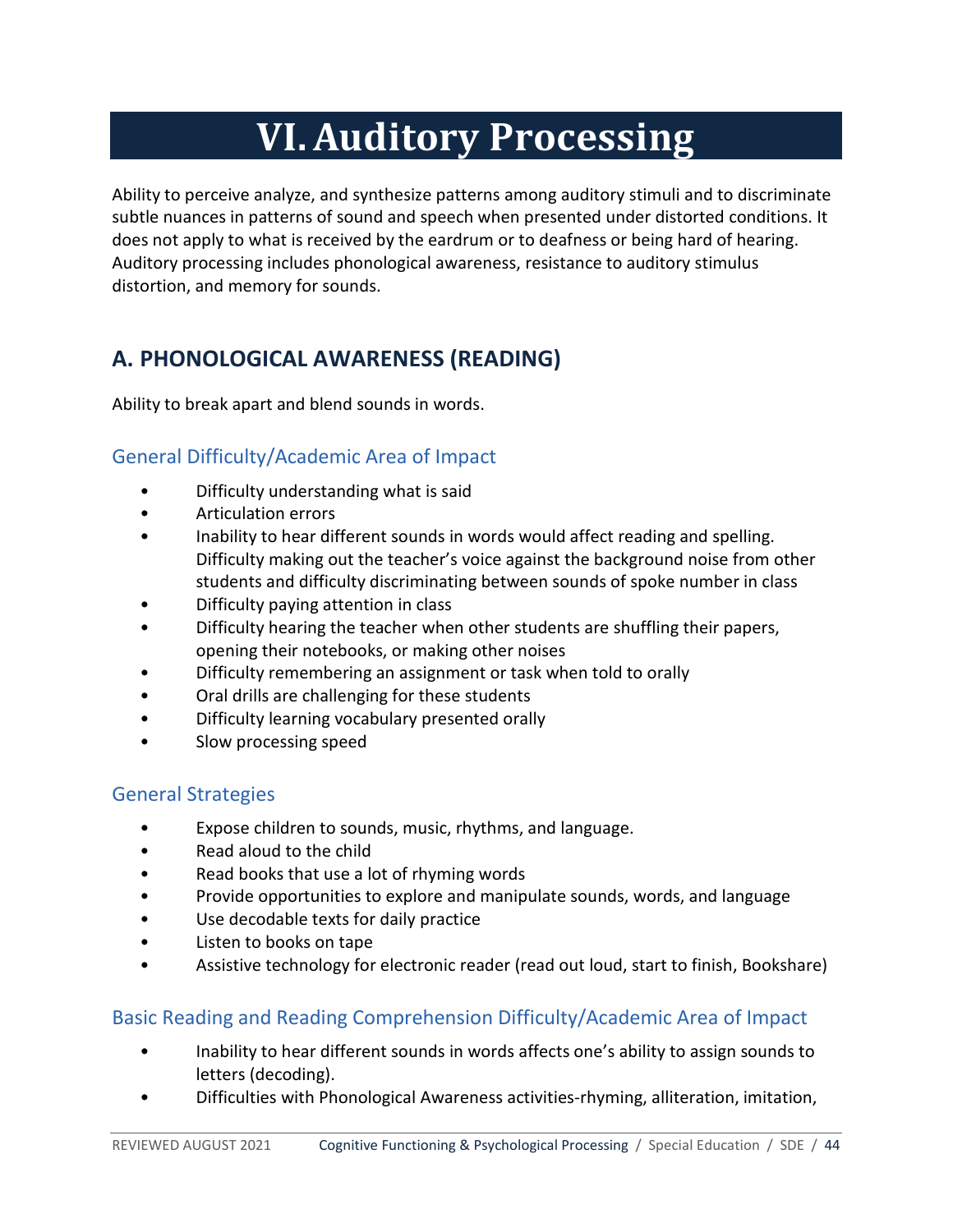songs.

# <span id="page-44-0"></span>Basic Reading and Reading Comprehension Strategies

- Provide Elkonin boxes (boxes that have the shape of letters for students to fill in).
- Emphasize sound-symbol associations in teaching decoding and spelling.
- Use explicit, systematic, synthetic phonics instruction.
- Use a whisper box to allow the student to hear their own reading.
- Use direct phonics instruction.
- Example programs: Fundations; Just Words; Road to the Code; Read, Write, Type; Wilson Reading; Explode the Code; Language!; REWARDS-multisyllabic words; multisyllabic words.

# <span id="page-44-1"></span>Writing Difficulty/Academic Area of Impact

- Difficulty assigning sounds to letters hinders the development of accurate spelling.
- Difficulty with any type of dictation across all subject areas.

## <span id="page-44-2"></span>Writing Strategies

- Provide drill and practice for memorizing the spelling of words.
- Use Cover, Copy, and Compare strategies.
- <span id="page-44-3"></span>• Teach spelling using word groups and sorts.

- Allow the student to use books on tape/assistive technology/electronic reader, start to finish, book share.
- Check for comprehension after group directions are given.
- Provide a well-managed classroom with control of extraneous activities that create auditory distractions and competing background noise.
- Preferential seating that supports monitoring of student comprehension.
- Provide a peer assistant or buddy to provide information when the student did not understand an oral communication.
- Provide a modified spelling list.
- Use computer spell check.
- Provide student guides for listening activities.
- Provides assistance with note taking.
- Accompany oral information with visual materials.
- Read tests aloud to the student.
- Place marker or visual template.
- Use slow rate of speech, appropriate language/vocabulary, copy of notes, attention cues, mnemonics, extra time, tape recorder, provide both written and verbal directions, simplify directions, concept maps, and frequent feedback.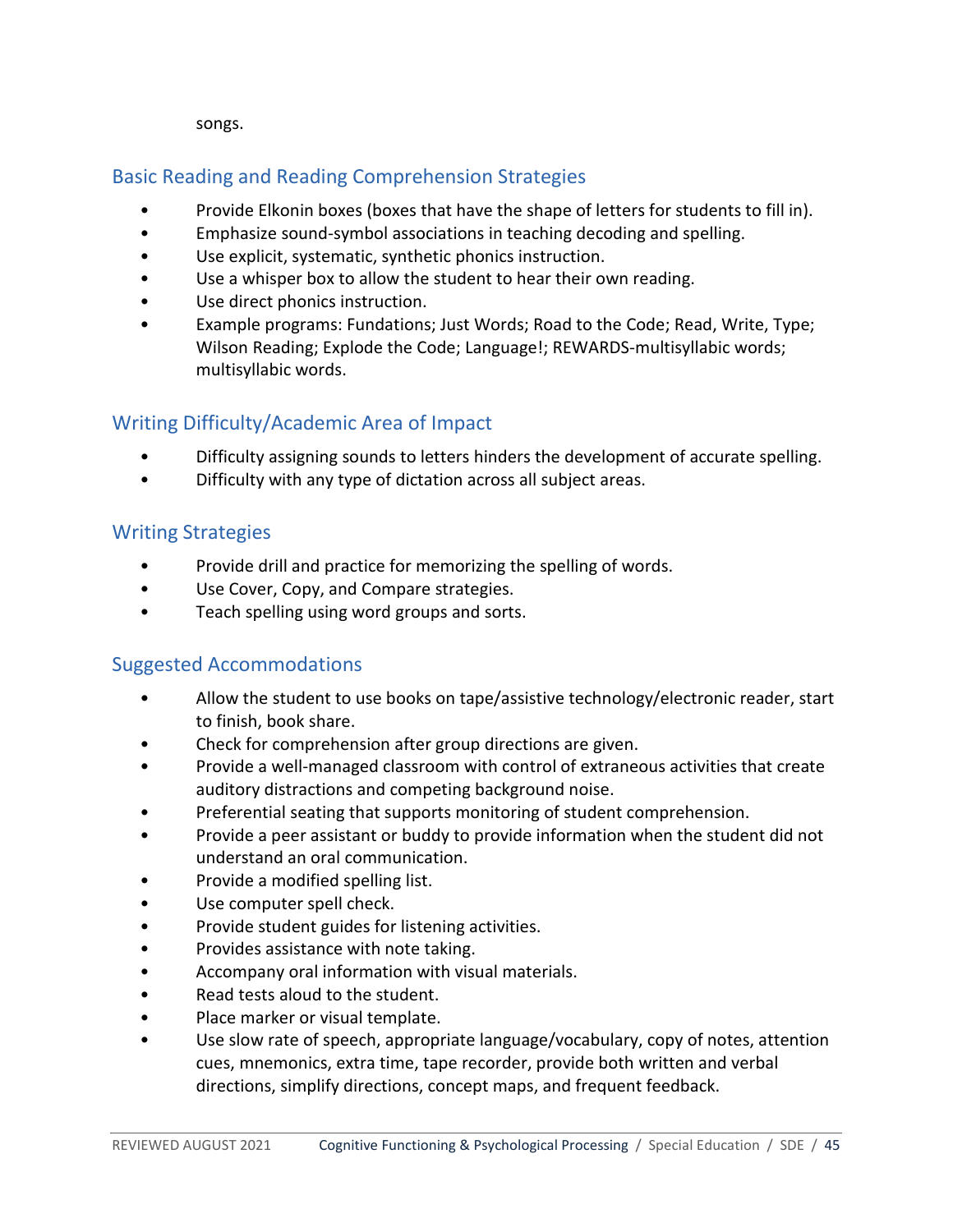# <span id="page-45-0"></span>**B. RESISTANCE OF AUDITORY STIMULUS DISTORTION**

Ability to understand speech and language that has been distorted or masked in one or more ways.

#### <span id="page-45-1"></span>General Difficulty/Academic Area of Impact

- Difficulty filtering out background noise.
- Problems understanding directions in lunch room, hallway, and playground.
- Difficulty in group work when more than one person is talking.

#### <span id="page-45-2"></span>General Strategies

- Provide a quiet environment.
- Allow only one person to speak at a time.
- <span id="page-45-3"></span>Require student to repeat directions back to you

# **C. MEMORY FOR SOUNDS**

<span id="page-45-4"></span>Ability to remember tones, patterns, and voices for short periods of time.

#### General Difficulty/Academic Area of Impact

- Difficulty remembering words and sounds within words.
- Poor spelling.
- Difficulty learning math facts due to impairment in the ability to remember and retrieve information stored in a verbal format.

#### <span id="page-45-5"></span>General Strategies

- Use multimodal presentation of information (visual, tactile, auditory).
- Use rehearsal strategies (e.g., rhymes, acronyms, anagrams, and associations).
- Model re-telling, paraphrasing, and summarizing.
- Use lists, notes, checklist, or memory plans.
- <span id="page-45-6"></span>• Teach chunking strategies.

- Allow the use of a number line or calculator.
- Provide copy of notes.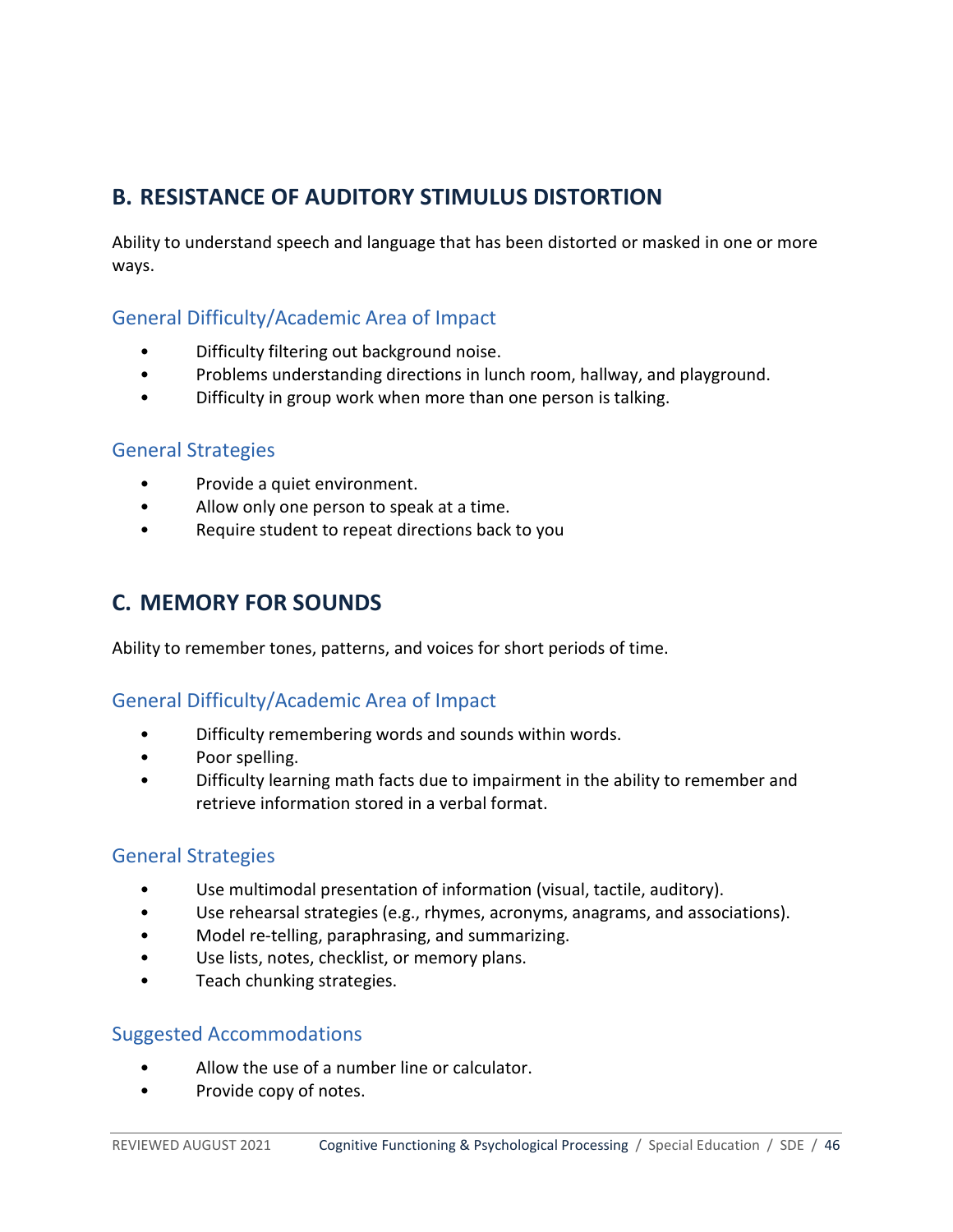- Write on tests or materials to eliminate transfer errors.
- Use constant repetition of instruction and information.
- Deliver information in smaller units or portions.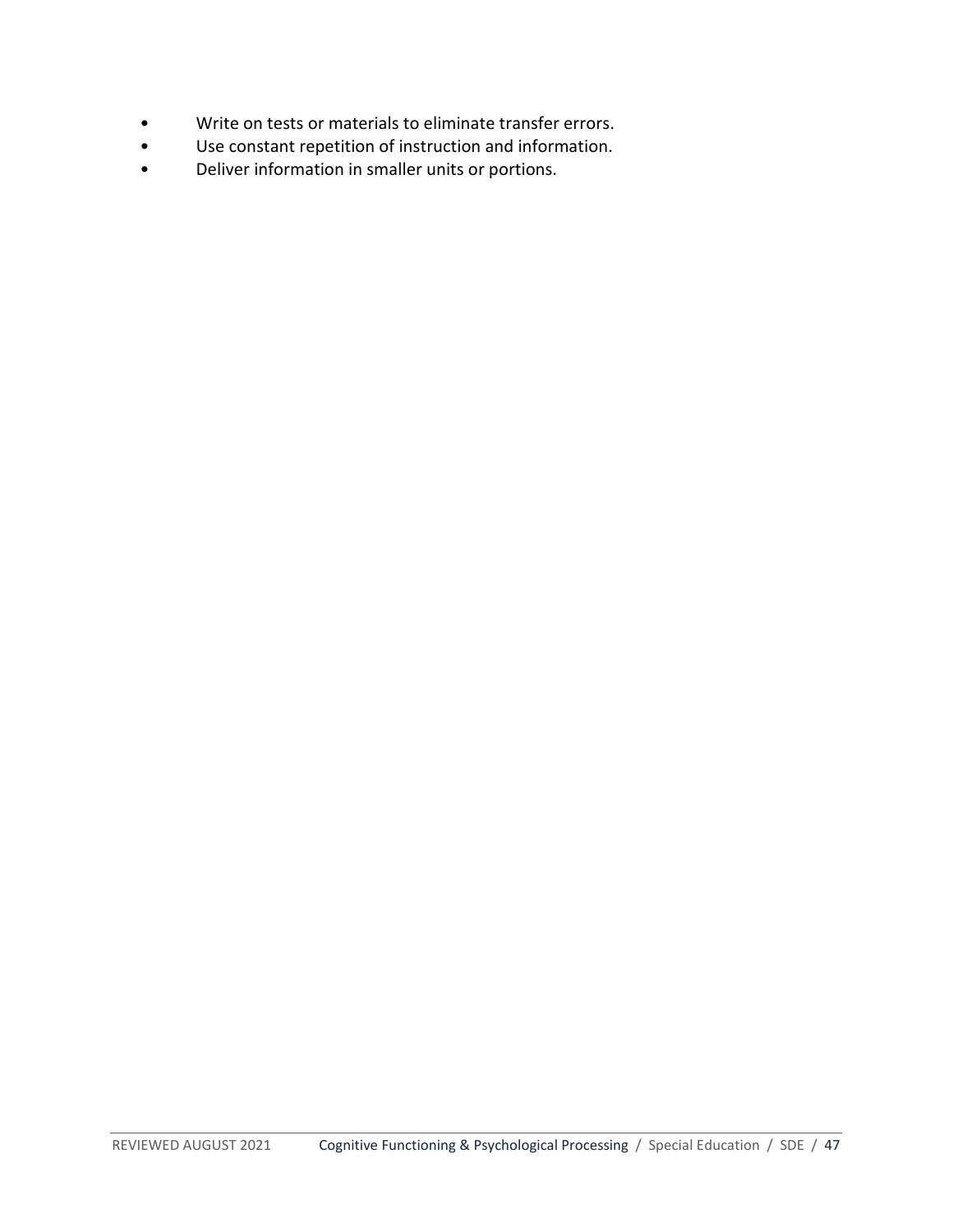# **VII. Long-Term Storage**

<span id="page-47-0"></span>Long-term storage refers to the ability to remember information and procedures that are used at some point after they are immediately taught.

Ability to store information and fluently retrieve new or previously acquired information from long-term memory. Includes the ability to absorb newly presented information and to demonstrate subsequent acquisition of such information.

# <span id="page-47-1"></span>**A. GENERAL DIFFICULTY/ACADEMIC AREA OF IMPACT**

- Difficulty storing (encoding) and retrieving information
- Difficulty retaining and retrieving information over time
- Weak performance on classroom examinations
- Problems with idea production, ideational fluency, associative fluency, and generation of a response
- Difficulty relating and linking information together
- Slow acquisition of new skills

#### <span id="page-47-2"></span>General Strategies

- Frequent review of information/facts
- Pair new concepts or information to be learned with meaningful stimuli or overlearned material
- Use mnemonic devices
- Associated information with prior experiences and known information

## <span id="page-47-3"></span>Math Difficulty/Academic Area of Impact

- Poor recall of basic math facts.
- Poor recall of mathematics procedures.

## <span id="page-47-4"></span>Math Strategies

- Encourage use of a number line.
- Teach mnemonics for math procedures.
- Teach multiple strategies for calculating math facts.
- Teach Touch Math.
- Encourage the repetition of math facts through flashcards and computer programs.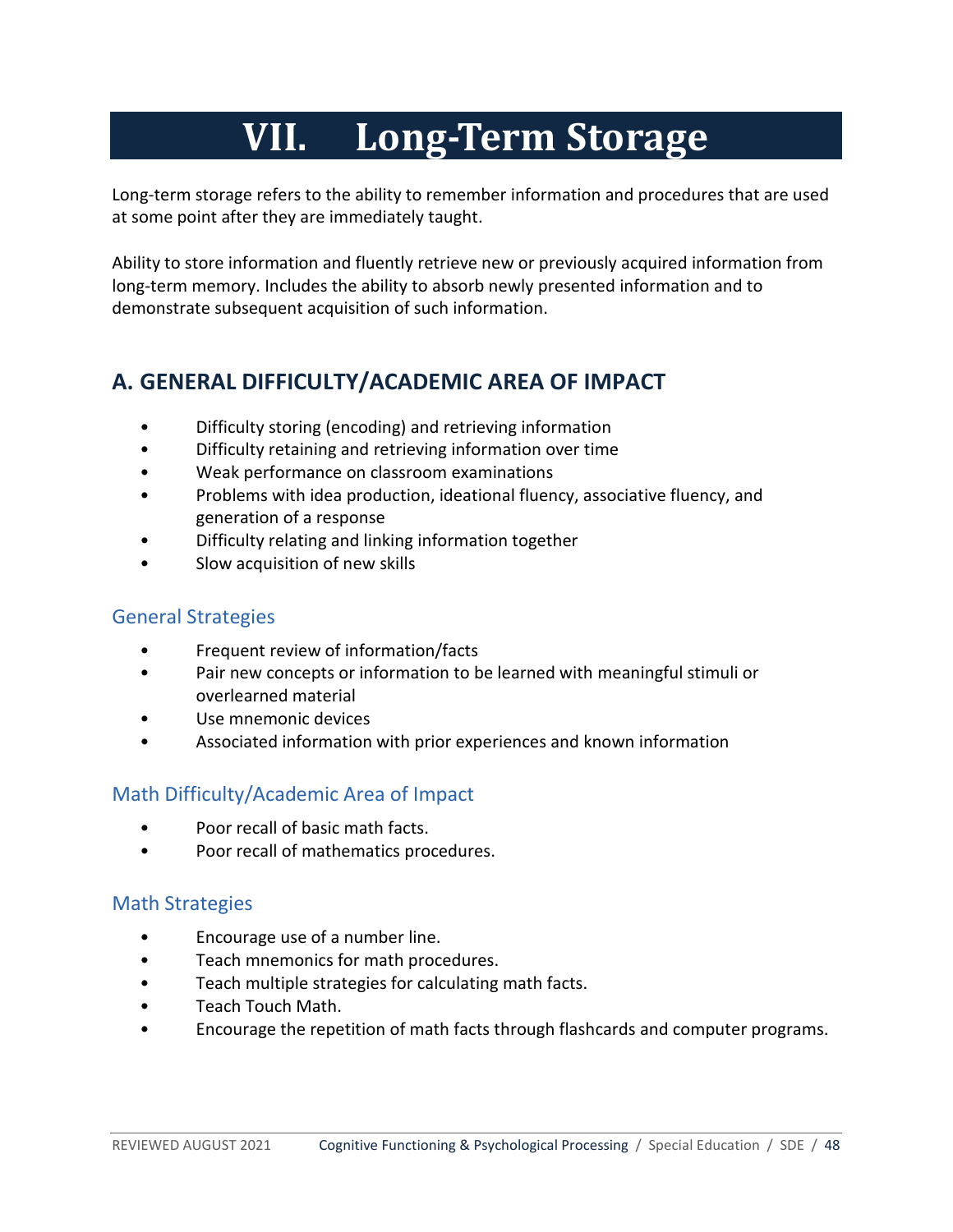## <span id="page-48-0"></span>Basic Reading and Reading Comprehension Difficulty/Academic Area of Impact

- Weaknesses remembering letter-sound associations.
- Difficulty relating material to previous knowledge, impairing reading comprehension.
- Recall of sight words.

#### <span id="page-48-1"></span>Basic Reading and Reading Comprehension Strategies

- Help the student associate information with prior experiences and known information.
- Focus on overlearning sight words.

#### <span id="page-48-2"></span>Writing Difficulty/Academic Area of Impact

- Poor memory for spelling.
- Difficulty coming up with ideas for writing.

#### <span id="page-48-3"></span>Writing Strategies

- Provide topic lists to aid pre-writing brainstorming activities.
- Use structured organizers to aid in connecting multiple ideas.
- <span id="page-48-4"></span>• Help the student associate information with prior experiences and known information.

- Provide extended time on tests and completion of classroom tasks.
- Present questions prior to expecting a response.
- Give student cheat sheet of frequently used equations.
- Provide a word bank rather than require free recall of information.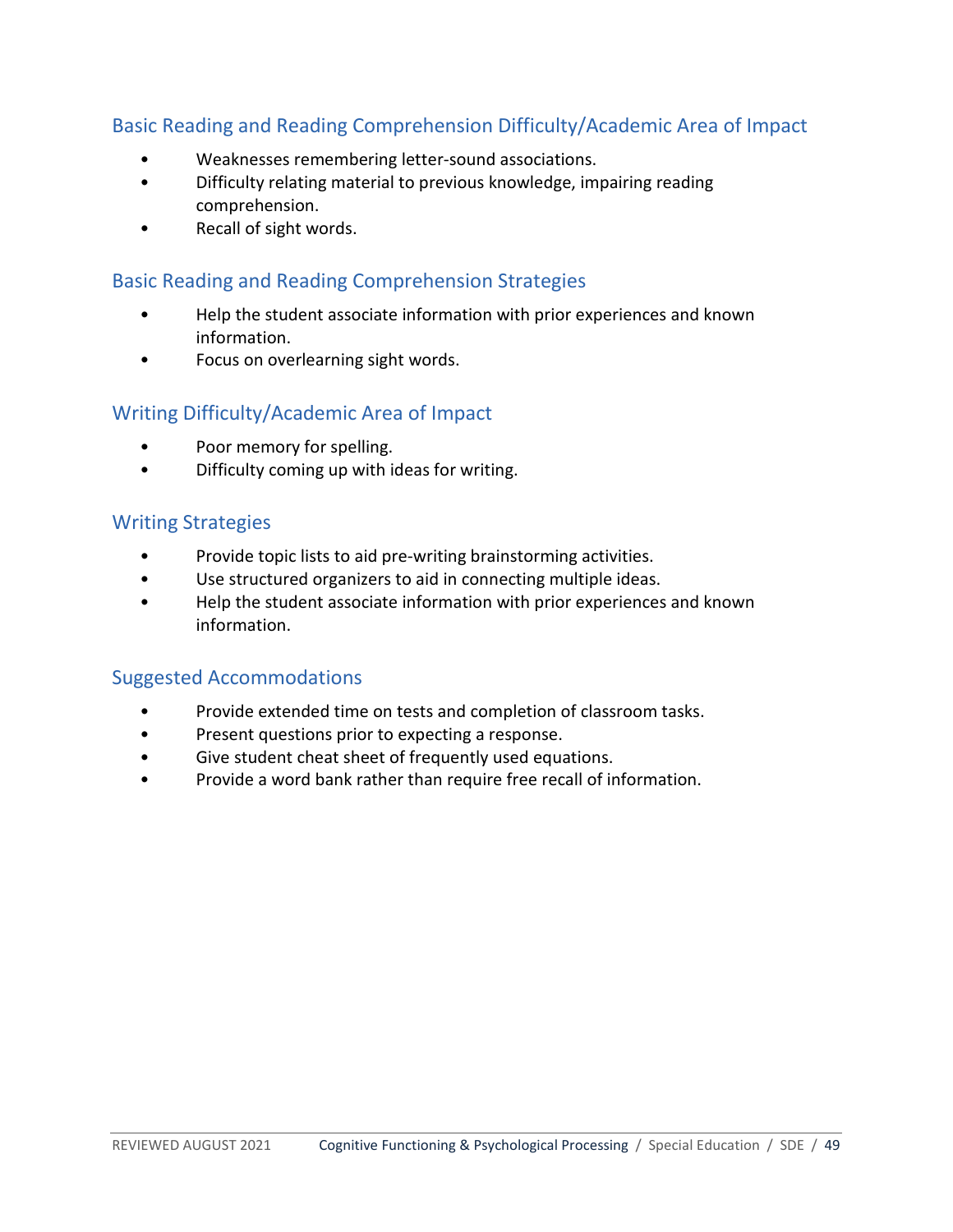# **VIII. Processing Speed**

<span id="page-49-0"></span>Processing Speed is how quickly one can perform cognitive tasks.

Ability to fluently and automatically perform cognitive tasks, especially when under pressure to maintain focused attention and concentration. Processing speed may include decision speed, rapid naming, and psychomotor speed.

<span id="page-49-1"></span>Psychomotor speed: movements of the body associated with mental activity.

# General Difficulty/Academic Area of Impact

- Slow in completing classwork and tests
- Incomplete homework or tests
- Difficulty working quickly and efficiently
- Slower work rate
- Difficulty responding to questions due to lag time
- Lacks automaticity of rote information
- Poor work completion
- Difficulty scanning and quickly determining important information on a page
- Slow decision making skills due to inability to free working memory

## <span id="page-49-2"></span>General Strategies

- Allow time to respond orally or prepare student with question before calling on them
- Self-monitoring strategies that focus students set goals and rate their success related to timely completion of tasks
- Explicitly teach students to increase speed and use concrete measures of progress using charts and graphs

# <span id="page-49-3"></span>Math Difficulty/Academic Area of Impact

- Difficulty working problems quickly on paper.
- Slow mental math skills.
- Low fluency related to math facts.

## <span id="page-49-4"></span>Math Strategies

- Use repetition of facts.
- Use computerized math programs that focus on increasing the automaticity of math facts.
- Practice with math facts using flashcards and incremental rehearsal of facts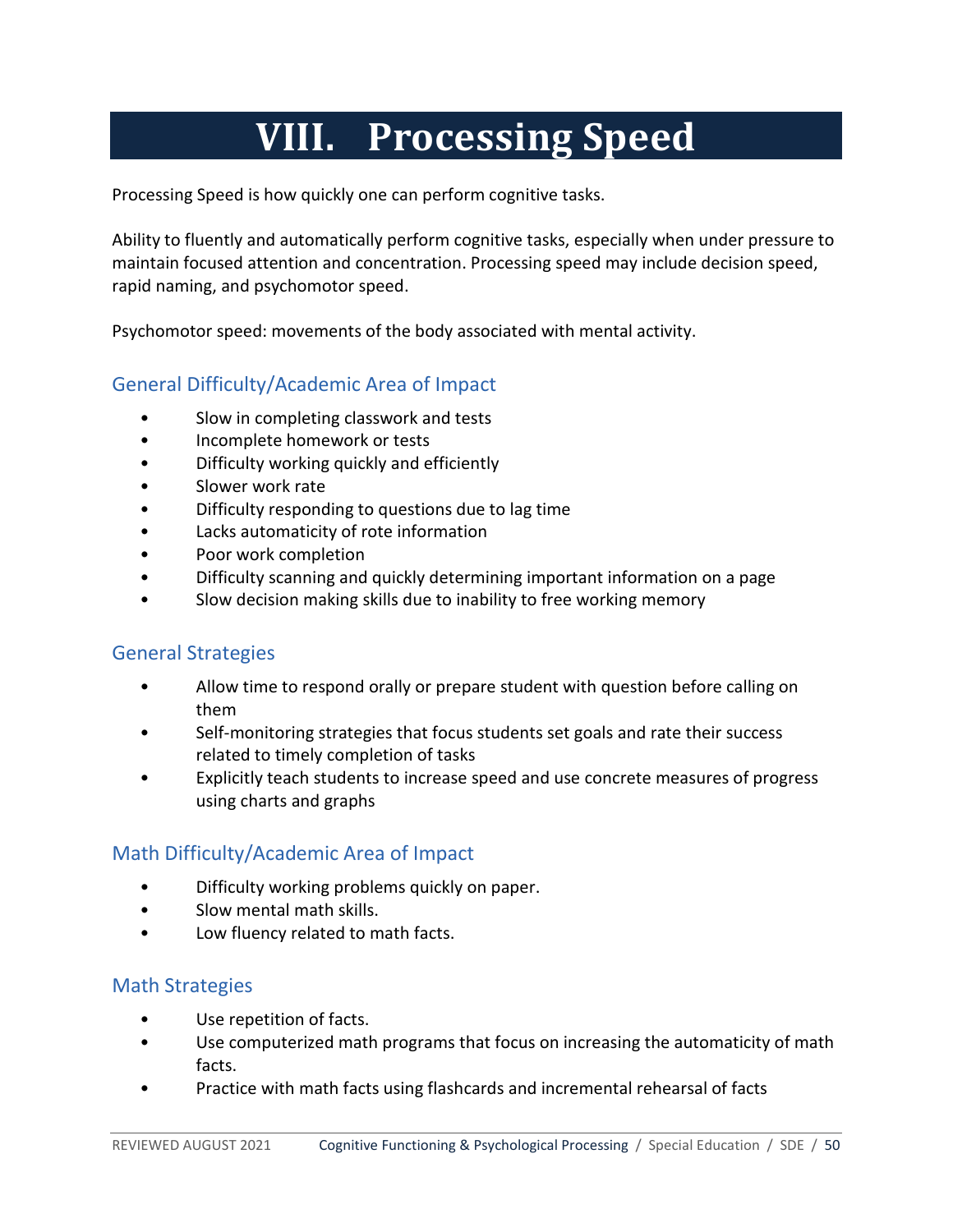• Use speed drills

#### <span id="page-50-0"></span>Basic Reading and Reading Comprehension Difficulty/Academic Area of Impact

- Poor reading fluency due to slow rapid naming skills.
- Slow word retrieval.
- Slow response time.
- Weak reading fluency impacts comprehension of text.

#### <span id="page-50-1"></span>Basic Reading and Reading Comprehension Strategies

- Model fluent reading by reading aloud.
- Use choral reading.
- Practice with sights words using flashcards and incremental rehearsal of facts.
- Use repeated reading of texts (3-5 times).
- Encourage rereading of a text until speed criteria is met.
- Encourage a student to read two sentences/paragraphs and have the following student read the last sentence/paragraph read along with a new one.
- Utilize speed drills.
- Preview reading materials.
- Use books on tape to address fluency weaknesses

## <span id="page-50-2"></span>Writing Difficulty/Academic Impact

- Slow writing skills (motorically)
- Struggles to quickly organize and complete written tasks.
- Low writing output.
- Resistance to writing tasks.

#### <span id="page-50-3"></span>Writing Strategies

- Use short speed drills that emphasize output over grammar, spelling, and punctuation.
- <span id="page-50-4"></span>Speech Recognition software.

- Access to word processor.
- Provide books on tape.
- Provide oral directions.
- Provide copies of notes, formatted with only key words need to be added.
- Provide extended time.
- Reduce quantity of work in favor of quality.
- Shorten or chunk assignments (e.g., odds or evens, fold paper in half, etc.).
- Use a timer to increase self-monitoring of output and speed of completion.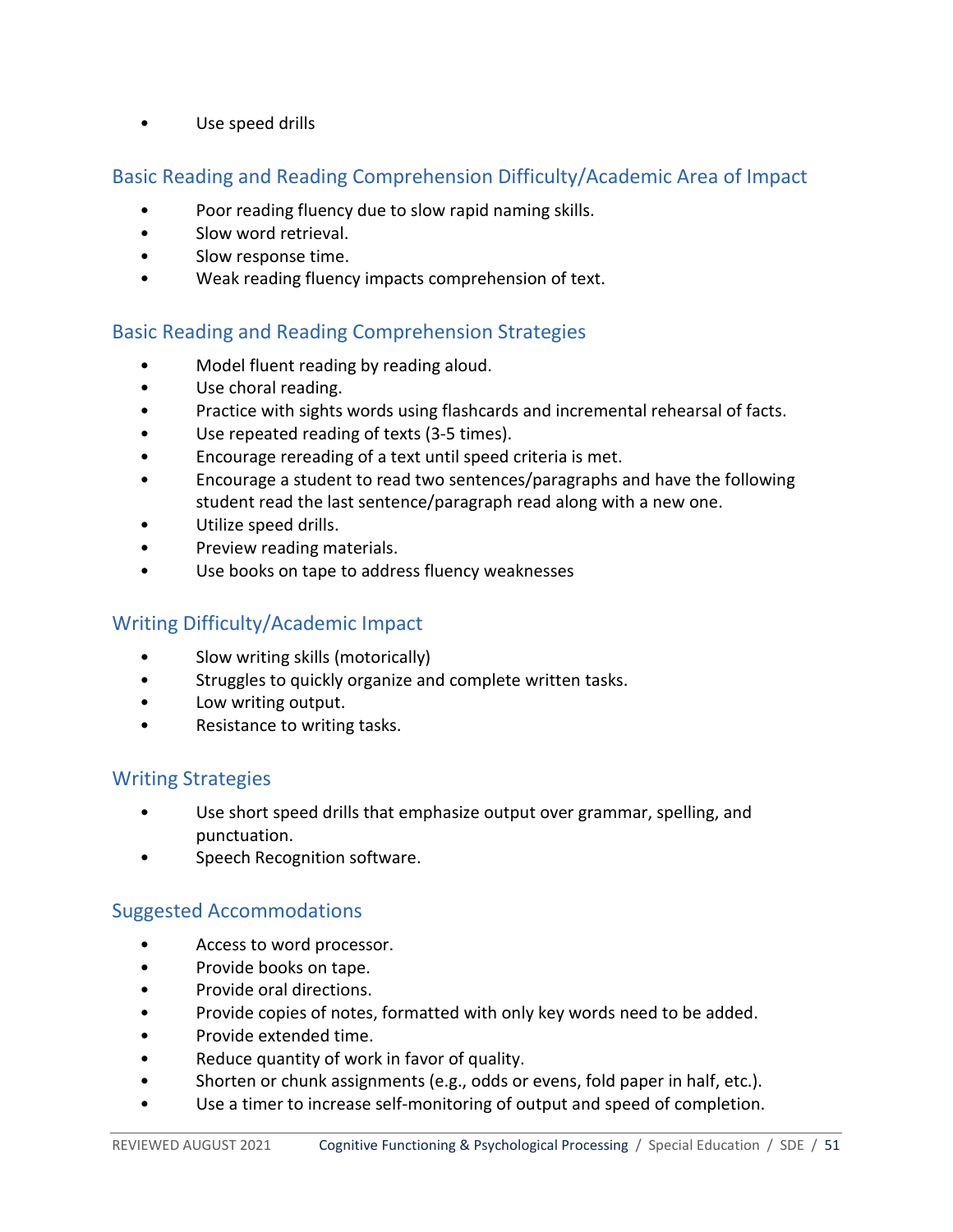- Reduce and structure the amount of copying required from a book or board.
- Provide high-interest books on student's reading level.
- Provide resource folder.

**Note:** Cognitive Efficiency has to do with both Processing Speed and Working Memory and will determine how much and how efficiently a student will process information and thus learn it.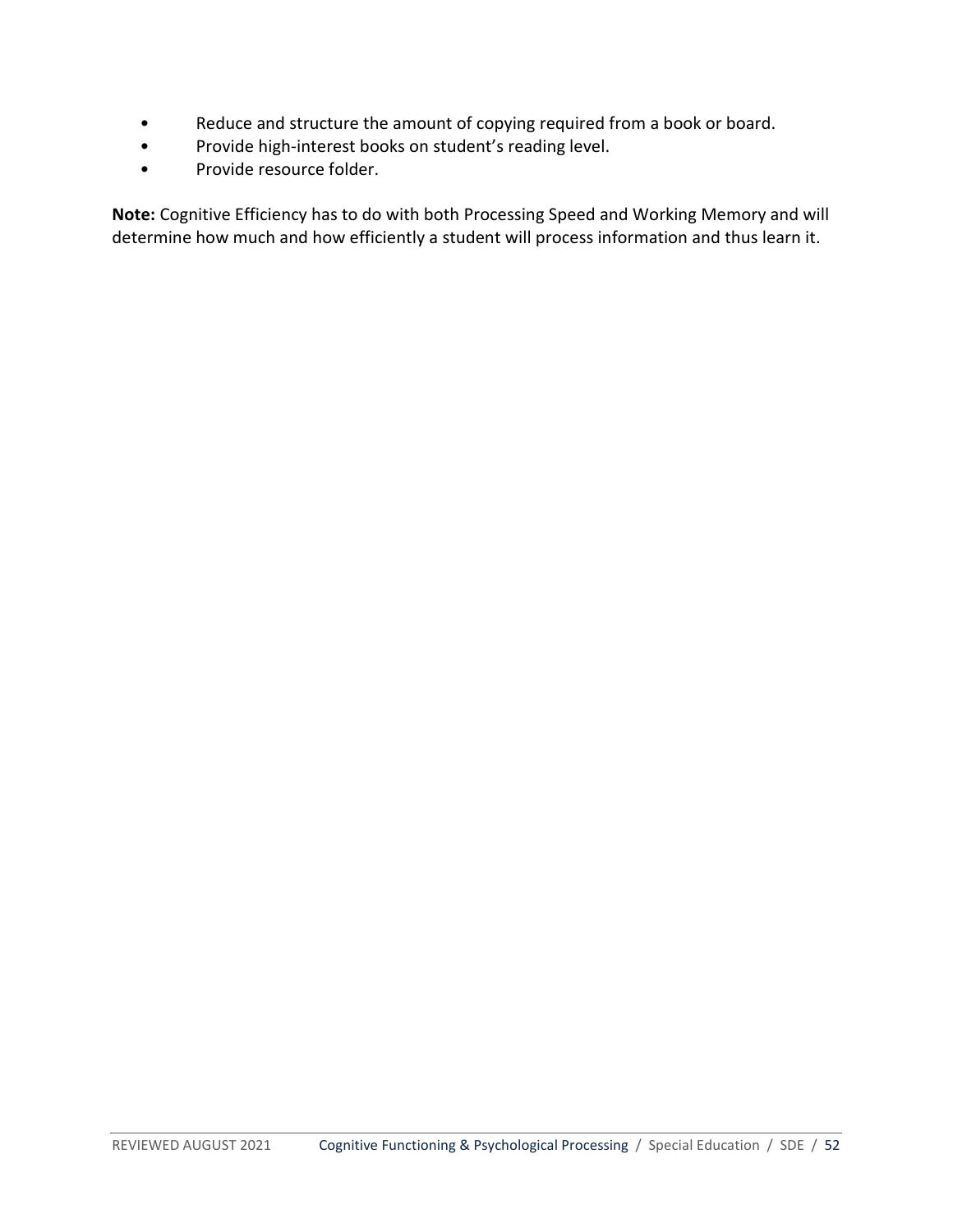# **IX. Motor**

<span id="page-52-0"></span>Motor skill deficiencies interfere with the ability to use and coordinate large and small body muscles in order to move and manipulate objects.

## <span id="page-52-1"></span>General Difficulty/Academic Area of Impact

- Work often looks sloppy as if it was completed quickly and without much effort
- Inability to write clearly interferes with accuracy so written work may not reflect understanding
- Difficulties writing in small spaces
- Become fatigued after writing
- <span id="page-52-2"></span>• Pace, neatness, and copying are problematic

- Minimize number of written problems
- Orally access student information
- Provide copy of notes
- Provide graph paper
- Extra time
- Tape recorder
- Increase white space
- Assistive technology- speech recognition software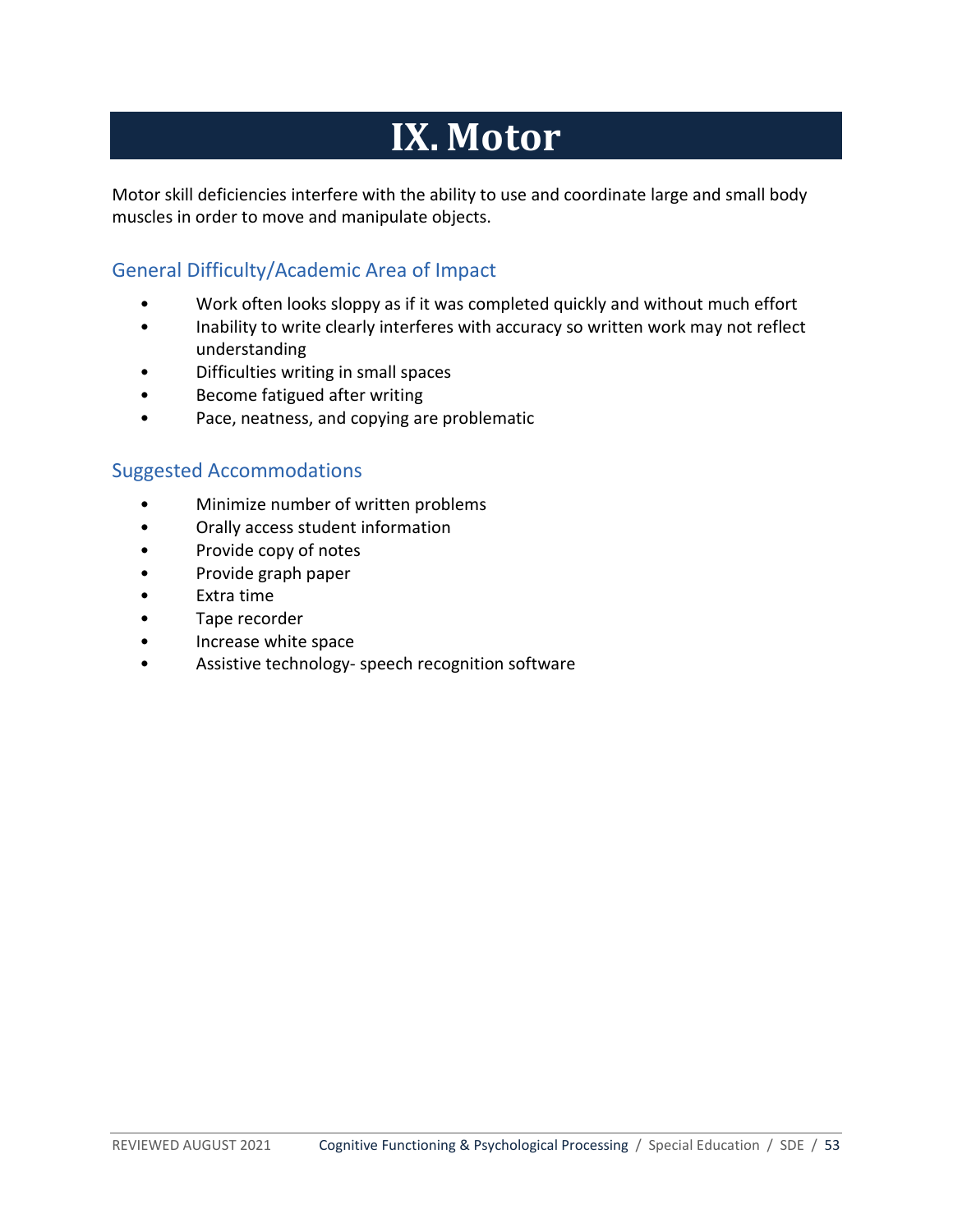# **X. Expressive Language**

<span id="page-53-0"></span>Expressive language is the production of language that is understood by and meaningful to others.

## <span id="page-53-1"></span>General Difficulty/Academic Area of Impact

- Inability to complete rapid oral drills
- Difficulty counting
- Difficulty explaining their thoughts orally
- Difficulty explaining how to complete a problem orally
- Uses incorrect grammar or syntax
- Lacks specificity
- Jumps from topic to topic
- Has limited use of vocabulary
- Difficulty finding the right word to communicate
- Uses social language poorly
- Is afraid to ask questions
- Has difficulty discussing abstract, temporal, or spatial concepts
- <span id="page-53-2"></span>• Often does not provide enough information to the listener

- Concrete or pictorial representations
- Minimize number of written problems and/or written assignments
- Provide copy of notes
- Extra time
- Increase writing space
- Require written and verbal communication
- Assistive technology Draft Builder, Co-Writer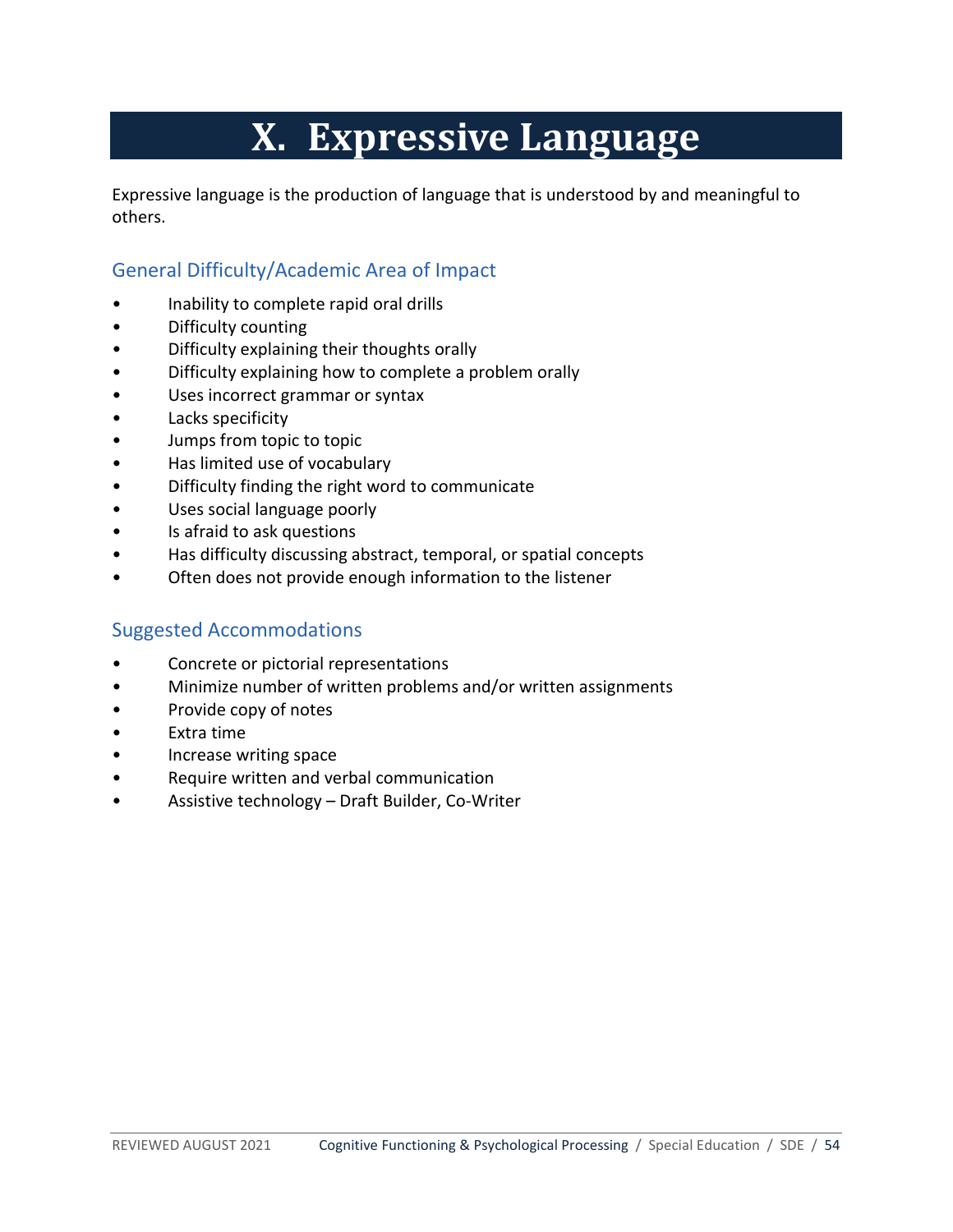# **XI.Receptive Language**

<span id="page-54-1"></span><span id="page-54-0"></span>Receptive language is the ability to understand what is meant by spoken communication.

## General Difficulty/Academic Area of Impact

- Difficulty relating words to meaning (connecting vocabulary words with an understanding of a mathematical concepts, such as first and greater than)
- Difficulty with words that have multiple meanings
- Difficulty with writing notes or problems from dictation
- Difficulty following oral directions
- Difficulty solving word problems
- Become confused when irrelevant information is included in word problems
- Difficulty reading due to lack of comprehension of vocabulary
- Does not respond to questions appropriately
- Cannot think abstractly or comprehend abstractions as idioms
- Cannot retain information presented verbally
- Cannot recall sequences of ideas presented orally
- May confuse the sounds of letters that are similar.
- Has difficulty understanding humor or figurative language.
- Has difficulty comprehending compound and complex sentences.
- <span id="page-54-2"></span>• Has difficulty comprehending concepts showing quantity, function, comparative size, and temporal and spatial relationships.

- Concrete or pictorial representations
- Slow rate of speech
- Use of appropriate language/vocabulary
- Structured environment
- Variety in lessons
- **Mnemonics**
- Extra time
- Tape recorder
- Written and verbal assignments and directions
- Copy of notes
- Simplify directions and explanations
- Analogies, concepts maps, written and verbal communication
- Frequent feedback
- Color coded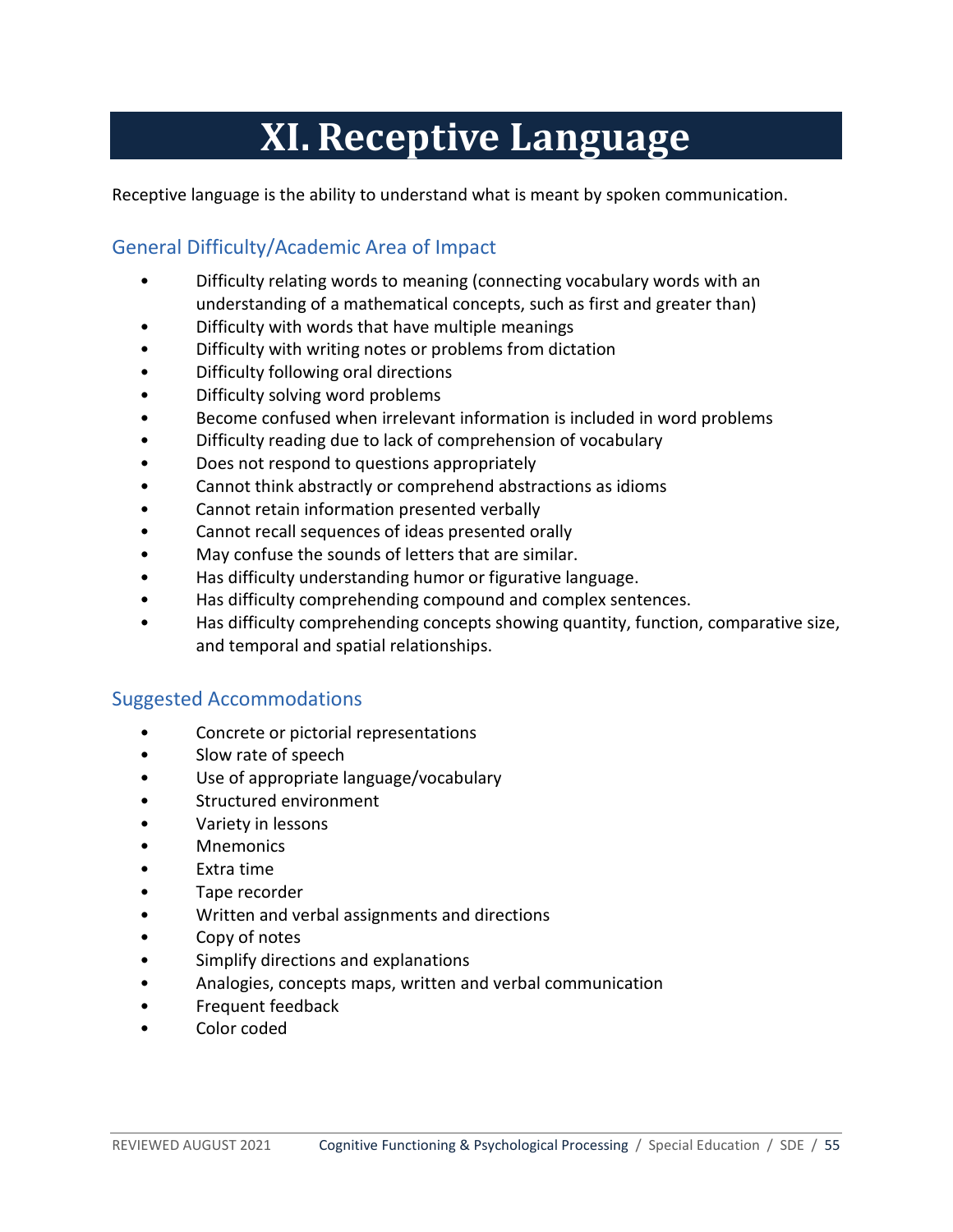# **Resources**

<span id="page-55-0"></span>The following list provides resources that can be accessed for information on instructional strategies and interventions. Interventions should be documented and monitored to determine progress and future decisions. Additionally, below are websites with current resources and information about intervention.

#### <span id="page-55-1"></span>Literature Resources:

Acher, Anita L. & Hughes, Charlies A. (2010). Explicit Instruction: Effective and Efficient Teaching.

Burns, M. (2000). About teaching mathematics: A K-8 Resource. Sausalito, CA: Math Solutions Publications.

Carnine, D., Coyne, M., Dixon, R., Kame'enui, E. & Simmons, D. (2002). Effective Teaching Strategies that Accommodate Diverse Learners. Upper Saddle River, NJ: Merrill Prentice Hall.

Heacox, D. (2002). Differentiating instruction in the regular classroom: How to reach and teach all learners, grades 3-12. Minneapolis, MN: Free Spirit Publishing, Inc.

Marzano, Robert., Pickering, Debra. & Marzano, Jana S. (2003). Classroom Management That Works: Research Based Strategies for Every Teacher.

Marzano, Robert, Pickering, Debra, Pollack, Jane E. (2001). Classroom Instructions that Work: Research Based Strategies for Increasing Student Achievement.

Nunley, K. (2006). Differentiating the high school classroom. Thousand Oaks: Corwin Press.

Thompson, L. & Luce, T. (2005). Do what works: How proven practices can improve America's public schools. Dallas, TX: Ascent Education Press.

Tomlinson, C. & McTighe, J. (2006). Integrating differentiated instruction & understanding by design. Alexandria, VA: ASCD.

Tomlinson, C. & Strickland, C. (2005). Differentiation in Practice: A resource guide for differentiating curriculum. Alexandria, VA: ASCD.

Vaughn, S. & Thompson, Sylvia L. (2004). Research-Based Methods of Reading Instruction Grades K-3. Alexandria, VA: ASCD.